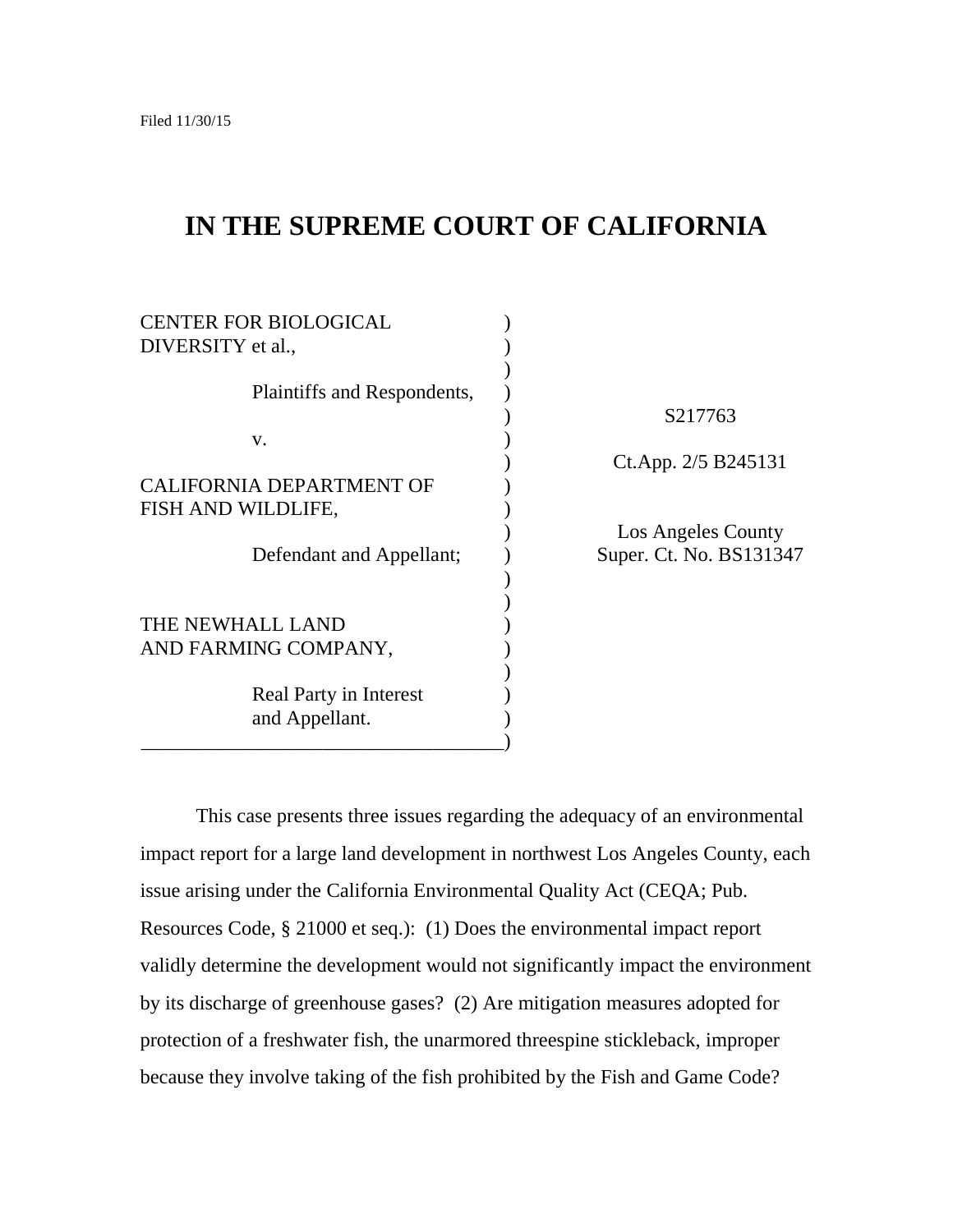(3) Were plaintiffs' comments on two other areas of disputed impact submitted too late in the environmental review process to exhaust their administrative remedies under Public Resources Code section 21177?

We conclude, first, that as to greenhouse gas emissions the environmental impact report employs a legally permissible criterion of significance—whether the project was consistent with meeting statewide emission reduction goals—but the report's finding that the project's emissions would not be significant under that criterion is not supported by a reasoned explanation based on substantial evidence. Second, we conclude the report's mitigation measures calling for capture and relocation of the stickleback, a fully protected species under Fish and Game Code section 5515, subdivision (b)(9), themselves constitute a taking prohibited under subdivision (a) of the same statute. Finally, we hold that under the circumstances of this case plaintiffs exhausted their administrative remedies regarding certain claims of deficiency by raising them during an optional comment period on the final report.

# **I. FACTUAL AND PROCEDURAL BACKGROUND**

The California Department of Fish and Wildlife (DFW, formerly the Department of Fish and Game) and the United States Army Corps of Engineers prepared a joint environmental impact statement/environmental impact report (the EIR)<sup>1</sup> for two natural resource plans (the "Resource Management and

 $\overline{a}$ 

**<sup>1</sup>** Federal participation in environmental evaluation was called for under the National Environmental Policy Act (NEPA; 42 U.S.C. § 4321 et seq.) because the proposed infrastructure requires permits from federal agencies. Both CEQA and NEPA provide for cooperation between state and federal agencies in environmental review of projects, including by the preparation of joint documents. (Pub. Resources Code, §§ 21083.6, 21083.7; 42 U.S.C. § 4332.) We generally refer to the joint document prepared in this case simply as the EIR because we discuss solely issues arising under CEQA.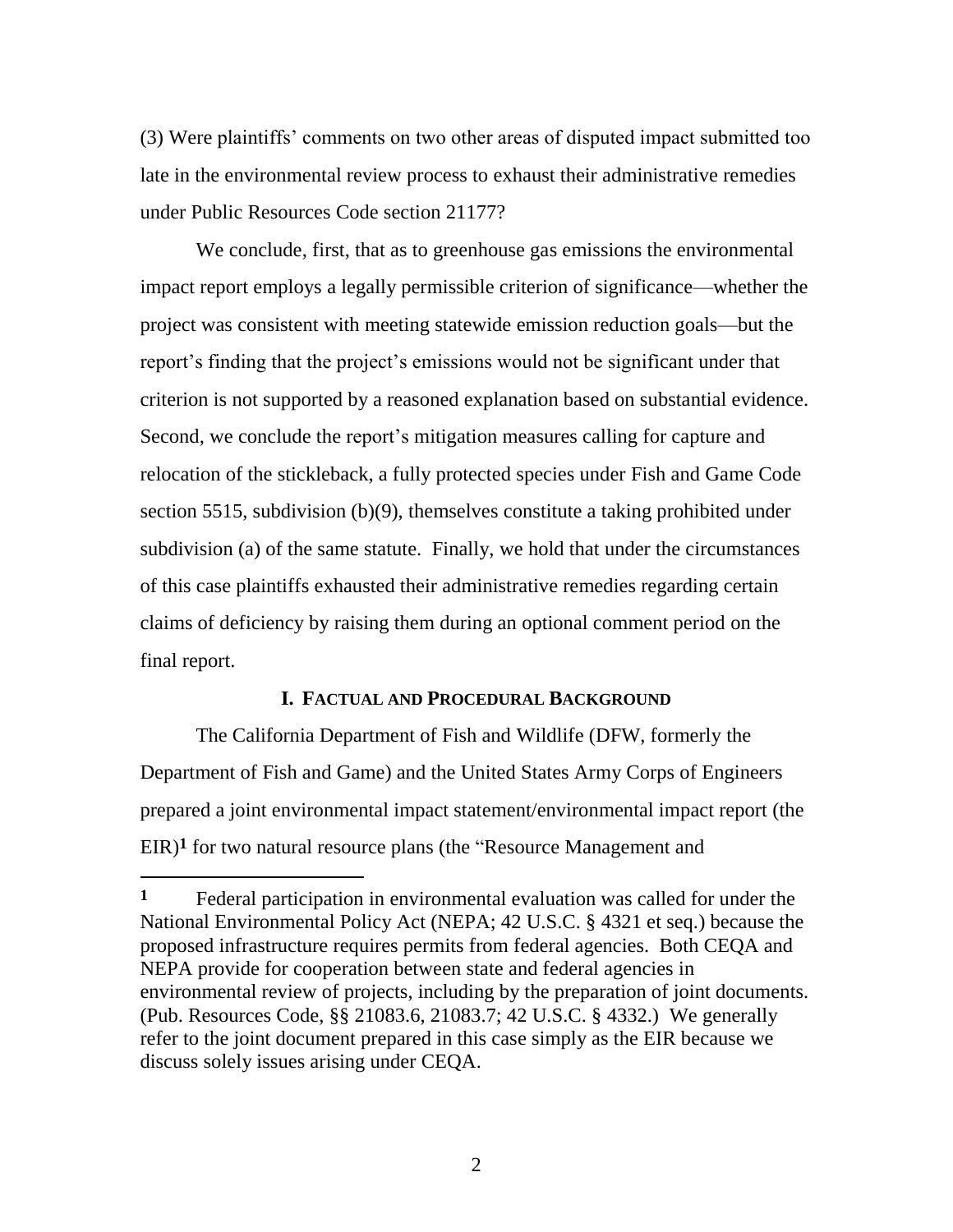Development Plan" and the "Spineflower Conservation Plan") related to a proposed land development called Newhall Ranch. To be developed over about 20 years on almost 12,000 acres along the Santa Clara River west of the City of Santa Clarita, the proposed Newhall Ranch would consist of up to 20,885 dwelling units housing nearly 58,000 residents as well as commercial and business uses, schools, golf courses, parks and other community facilities. The project applicant and owner of Newhall Ranch is real party in interest the Newhall Land and Farming Company (Newhall).

Newhall Ranch's potential environmental impacts were previously studied by the County of Los Angeles in connection with the county's 2003 approval of a land use plan for the proposed development; the present EIR draws on but is independent of the environmental documentation for that approval. DFW acted as the lead state agency in preparing the EIR because the project (i.e., the Resource Management and Development Plan and the Spineflower Conservation Plan) called for DFW's concurrence in a streambed alteration agreement and issuance of incidental take permits for protected species. Although DFW has direct authority only over biological resource impacts from the project, the agency attempts in the EIR to evaluate all environmental impacts from the project and the Newhall Ranch development that would be facilitated by project approval.

DFW and the United States Army Corps of Engineers (the Corps), the lead federal agency, issued a draft EIR in April 2009 and a final EIR in June 2010. In December 2010, DFW certified the EIR, made the findings required by CEQA as to significant impacts, mitigation, alternatives and overriding considerations, and approved the project. Of relevance here, DFW found that the project could significantly impact the unarmored threespine stickleback but that adopted mitigation measures would avoid or substantially lessen that impact, and that ―taking into account the applicant's design commitments and existing regulatory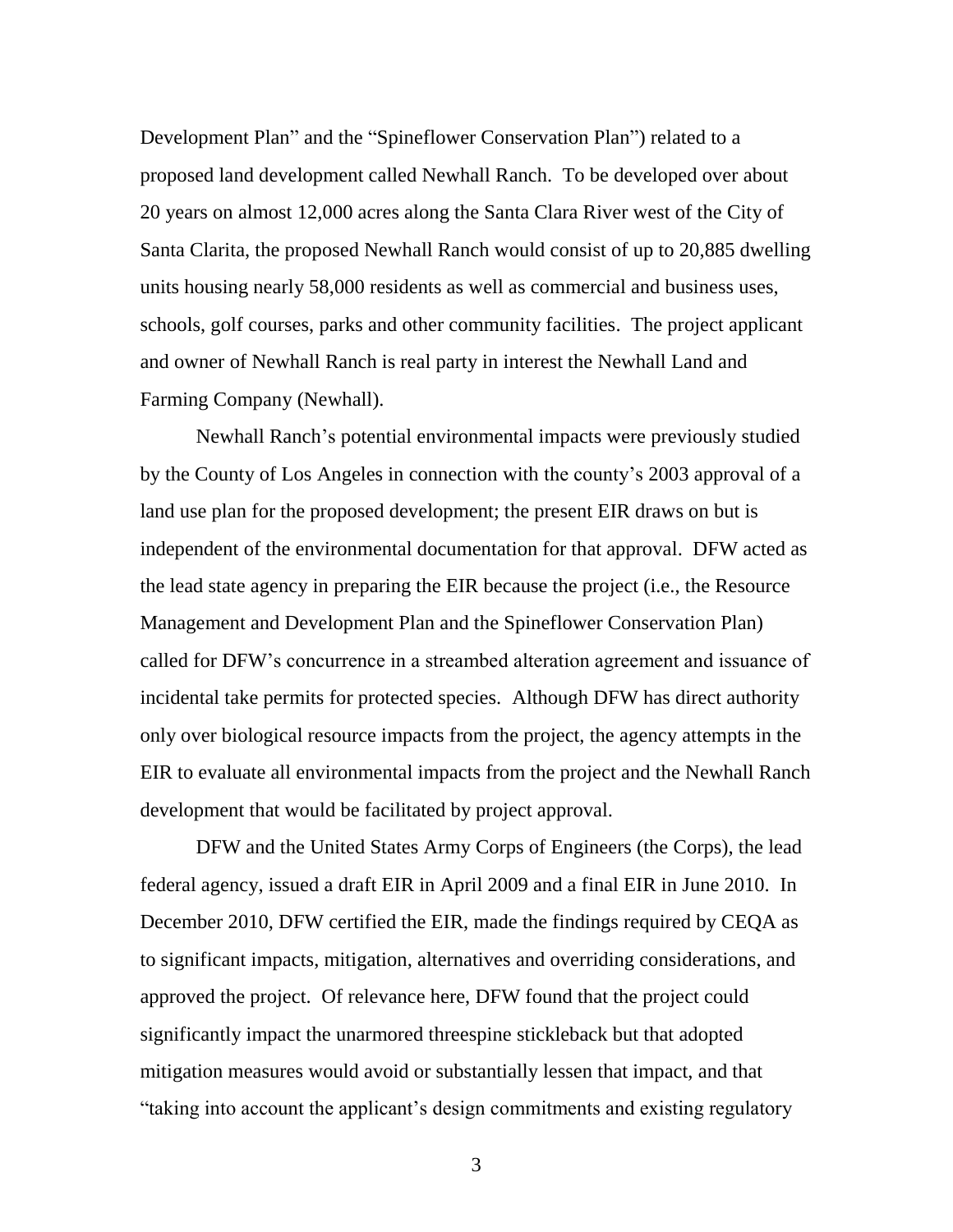standards," Newhall Ranch's emissions of greenhouse gases would have a less than significant impact on the global climate.

Plaintiffs challenged DFW's actions by a petition for writ of mandate.**2** The superior court granted the petition on several grounds. The Court of Appeal reversed, rejecting all of plaintiffs' CEQA claims. We granted plaintiffs' petition for review.

### **II. DISCUSSION**

The general principles governing our review of DFW's actions can be simply stated. In reviewing an agency's nonadjudicative determination or decision for compliance with CEQA, we ask whether the agency has prejudicially abused its discretion; such an abuse is established "if the agency has not proceeded in a manner required by law or if the determination or decision is not supported by substantial evidence." (Pub. Resources Code,  $\S$  21168.5.)<sup>3</sup> In determining whether there has been an abuse of discretion, we review the agency's action, not the trial court's decision. "[I]n that sense appellate judicial review under CEQA is de novo.‖ (*Vineyard Area Citizens for Responsible Growth, Inc. v. City of Rancho Cordova* (2007) 40 Cal.4th 412, 427 (*Vineyard Area Citizens*).)

On particular questions of CEQA compliance, however, the standard of review depends on "whether the claim is predominantly one of improper procedure or a dispute over the facts.‖ (*Vineyard Area Citizens*, *supra*, 40 Cal.4th at p. 435.) "While we determine de novo whether the agency has employed the

 $\overline{a}$ 

**<sup>2</sup>** Plaintiffs are the Center for Biological Diversity, Friends of the Santa Clara River, Santa Clarita Organization for Planning the Environment, California Native Plant Society, and Wishtoyo Foundation/Ventura Coastkeeper.

**<sup>3</sup>** All further unspecified statutory references are to the Public Resources Code.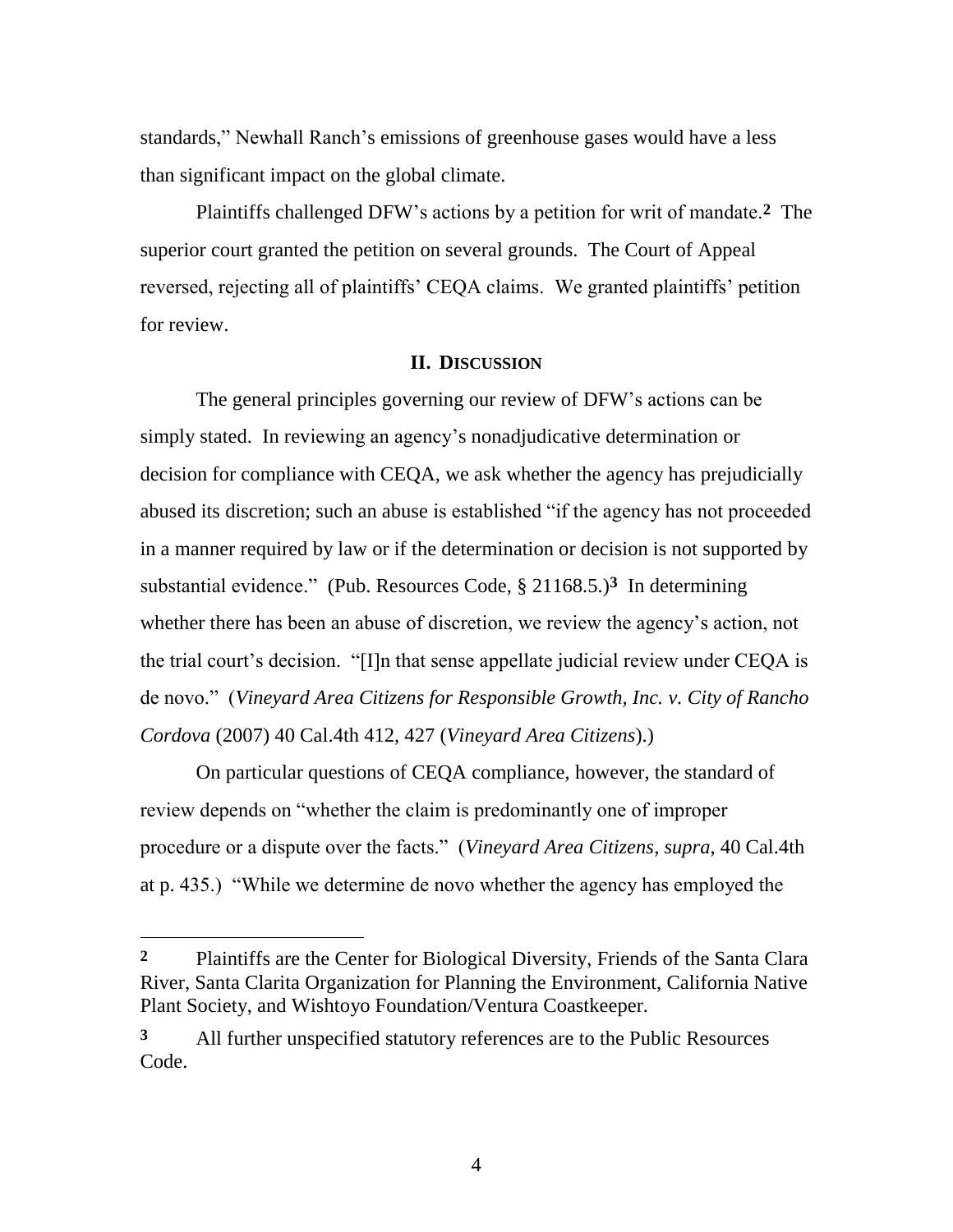correct procedures, . . . we accord greater deference to the agency's substantive factual conclusions. In reviewing for substantial evidence, the reviewing court ‗may not set aside an agency's approval of an EIR on the ground that an opposite conclusion would have been equally or more reasonable,' for, on factual questions, our task ‗is not to weigh conflicting evidence and determine who has the better argument.' (*Laurel Heights* [*Improvement Assn. v. Regents of University of California* (1988)] 47 Cal.3d [376,] 393.)‖ (*Ibid*.)

# **A. The EIR's Determination the Project's Greenhouse Gas Emissions Will Not Have a Significant Environmental Impact**

### *1. Background*

In California's landmark legislation addressing global climate change, the California Global Warming Solutions Act of 2006, Statutes 2006, Chapter 488, page 3419 (enacting Assem. Bill No. 32 (2005–2006 Reg. Sess.); hereafter referred to by its common shorthand name, A.B. 32), our Legislature emphatically established as state policy the achievement of a substantial reduction in the emission of gases contributing to global warming. (Health & Saf. Code, §§ 38500, 38501.) More specifically, A.B. 32 calls for reduction of such emissions to 1990 levels by the year 2020. (Health & Saf. Code, § 38550.) The law designates the California Air Resources Board (the Air Board) as the state agency charged with regulating greenhouse gas emissions (*id.*, § 38510) and calls for the Air Board to coordinate with other state agencies to implement the state's reduction goal (*id.*, § 38501, subd. (f)).

Under A.B. 32, the Air Board was required to determine as accurately as possible the statewide level of greenhouse gas emissions in 1990 and to approve on that basis a statewide emissions limit to be achieved by 2020. (Health & Saf. Code, §38550) The Air Board was required to prepare and approve by January 1, 2009, a "scoping plan" for achieving the "maximum technologically feasible and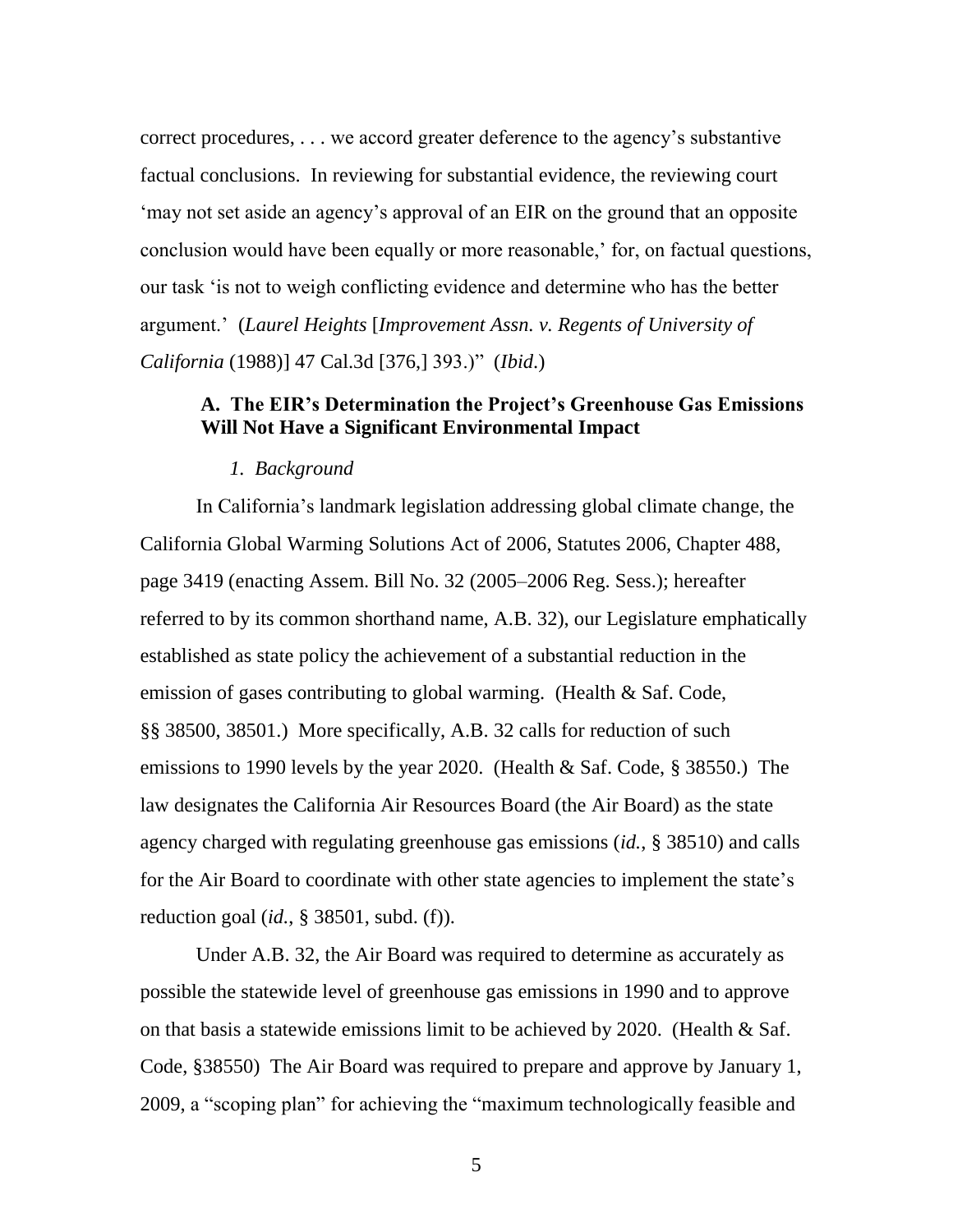cost-effective" reductions in greenhouse gas emissions by 2020. (*Id.*, § 38561, subd.  $(a)$ .)

In its 2008 Climate Change Scoping Plan, the Air Board explained that ―[r]educing greenhouse gas emissions to 1990 levels means cutting approximately 30 percent from business-as-usual emission levels projected for 2020, or about 15 percent from today's levels." (Air Resources Bd., Climate Change Scoping Plan (Dec. 2008) Executive Summary, p. ES-1 (Scoping Plan).) The Scoping Plan then set out a "comprehensive array of emissions reduction approaches and tools" to meet the goal, including expanding energy efficiency programs, achieving a statewide renewable energy mix of 33 percent, developing with our regional partners a cap-and-trade program for greenhouse gases, establishing targets and policies for emissions in transportation and implementing existing clean transportation programs, and creating targeted fees on certain activities affecting emissions. (*Id.*, pp. ES-3—ES-4.)

The Scoping Plan's "business as usual" model is important here, as it formed the basis for the present EIR's greenhouse gas significance analysis. The Air Board had previously identified a year 2020 annual emissions limit, equal to its estimate of statewide 1990 emissions, of 427 million metric tons of carbon dioxide equivalent (MMTCO<sub>2</sub>E). (Scoping Plan, *supra*, at p. 5.) In the Scoping Plan, the board estimated emissions by economic sector in the period 2002–2004, finding they totaled 469 MMTCO<sub>2</sub>E annually. Those annual emissions were then projected forward to the year 2020, employing population and economic growth estimates, yielding a business-as-usual figure of 596 MMTCO<sub>2</sub>E. (*Id.*, p. 13.) The target of 427 MMTCO<sub>2</sub>E is about 29 percent below the 2020 forecast of 596  $MMTCO<sub>2</sub>E$ , giving the Air Board the 30 percent reduction goal quoted earlier.

The Scoping Plan's 2020 forecast is referred to as a "business-as-usual" projection because it assumes no conservation or regulatory efforts beyond what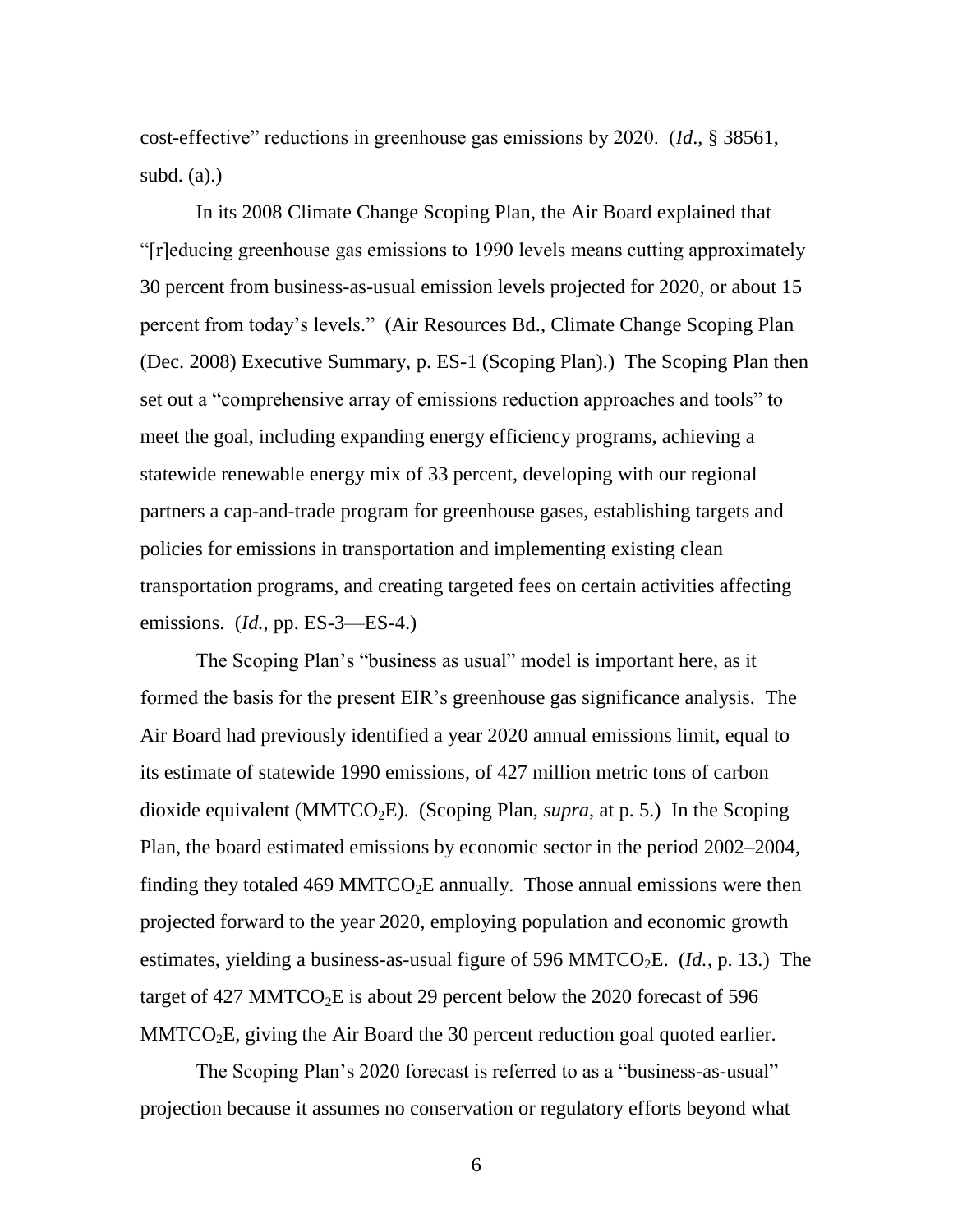was in place when the forecast was made. It "represent[s] the emissions that would be expected to occur in the absence of any GHG [greenhouse gas] reductions actions." (Scoping Plan, *supra*, appen. F, Cal.'s Greenhouse Gas Emissions Inventory, p. F-3.)For example, the emissions forecast for electricity generation assumes "all growth in electricity demand by 2020 will be met by instate natural gas-fired power plants" and the estimate for on-road vehicle emissions "assumes no change in vehicle fleet mix over time." (*Id.*, p. F-4.)

Neither A.B. 32 nor the Air Board's Scoping Plan set out a mandate or method for CEQA analysis of greenhouse gas emissions from a proposed project. A 2007 CEQA amendment, however, required the preparation, adoption and periodic update of guidelines for mitigation of greenhouse gas impacts. (Stats. 2007, ch. 185, § 1, p. 2330, adding Pub. Resources Code, § 21083.05.) In 2010, the Natural Resources Agency adopted a new CEQA Guideline on Determining the Significance of Impacts from Greenhouse Gas Emissions. (Cal. Code Regs., tit. 14, § 15064.4.)**4**

The new guideline provides that a lead agency should attempt to "describe, calculate or estimate" the amount of greenhouse gases the project will emit, but recognizes that agencies have discretion in how to do so. (Guidelines, § 15064.4, subd. (a).) It goes on to provide that when assessing the significance of

 $\overline{a}$ 

**<sup>4</sup>** The CEQA Guidelines (Guidelines), promulgated by the state Natural Resources Agency and found in title 14 of the California Code of Regulations, section 15000 et seq., are statutorily mandated to provide "criteria for public agencies to follow in determining whether or not a proposed project may have a 'significant effect on the environment.' "  $(\S$  21083, subd. (b).) We give the Guidelines great weight in interpreting CEQA, except where they are clearly unauthorized or erroneous. (*Vineyard Area Citizens*, *supra*, 40 Cal.4th at p. 428, fn. 5; *Laurel Heights Improvement Assn. v. Regents of University of California* (1993) 6 Cal.4th 1112, 1123.)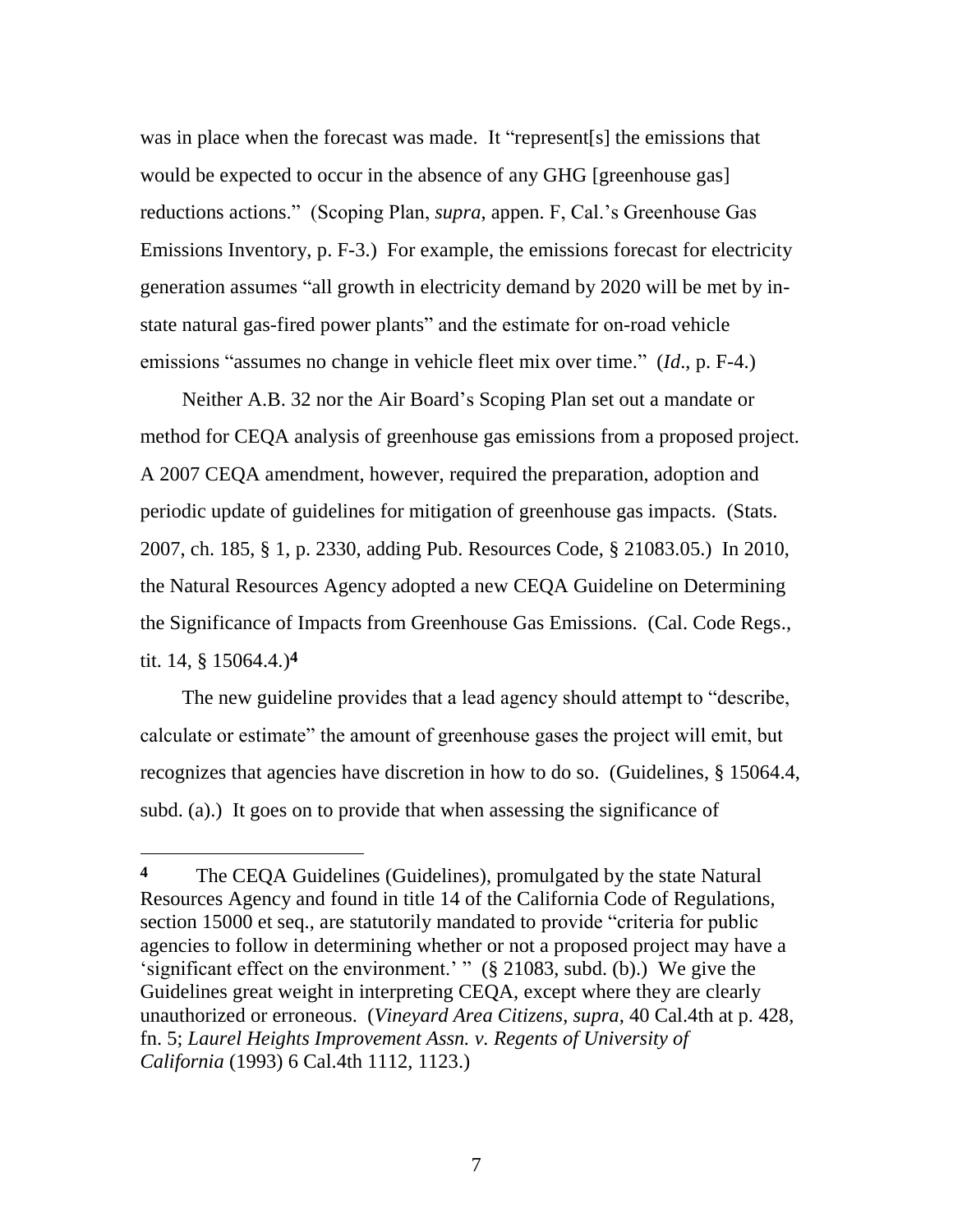greenhouse gas emissions, the agency should consider these factors among others: ―(1) The extent to which the project may increase or reduce greenhouse gas emissions as compared to the existing environmental setting; [¶] (2) Whether the project emissions exceed a threshold of significance that the lead agency determines applies to the project[;] [¶] (3) The extent to which the project complies with regulations or requirements adopted to implement a statewide, regional, or local plan for the reduction or mitigation of greenhouse gas emissions. Such requirements must be adopted by the relevant public agency through a public review process and must reduce or mitigate the project's incremental contribution of greenhouse gas emissions. If there is substantial evidence that the possible effects of a particular project are still cumulatively considerable notwithstanding compliance with the adopted regulations or requirements, an EIR must be prepared for the project." (*Id.*, subd. (b).)

#### *2. The EIR's Significance Determination*

In order to evaluate the project's greenhouse gas emissions impact, the EIR attempts to quantify the emissions currently generated on the project site in its existing uses and the emissions that would be generated by full development of the Newhall Ranch community. Annual emissions from the existing uses (primarily oil wells and agriculture) are estimated at  $10,272$  metric tons of  $CO<sub>2</sub>$  which the EIR conservatively treats as zero for purposes of the impact analysis. The annual greenhouse gas emissions from Newhall Ranch at full build-out are projected to be 269,053 metric tons of  $CO_2$  equivalent (MTCO<sub>2</sub>E).

The EIR asserts that while this annual emissions increase of 269,053  $MTCO<sub>2</sub>E$  is "an obvious change to existing, on-site conditions," the global nature of climate change and the "absence of scientific and factual information" on the significance of particular amounts of greenhouse gas emissions make the change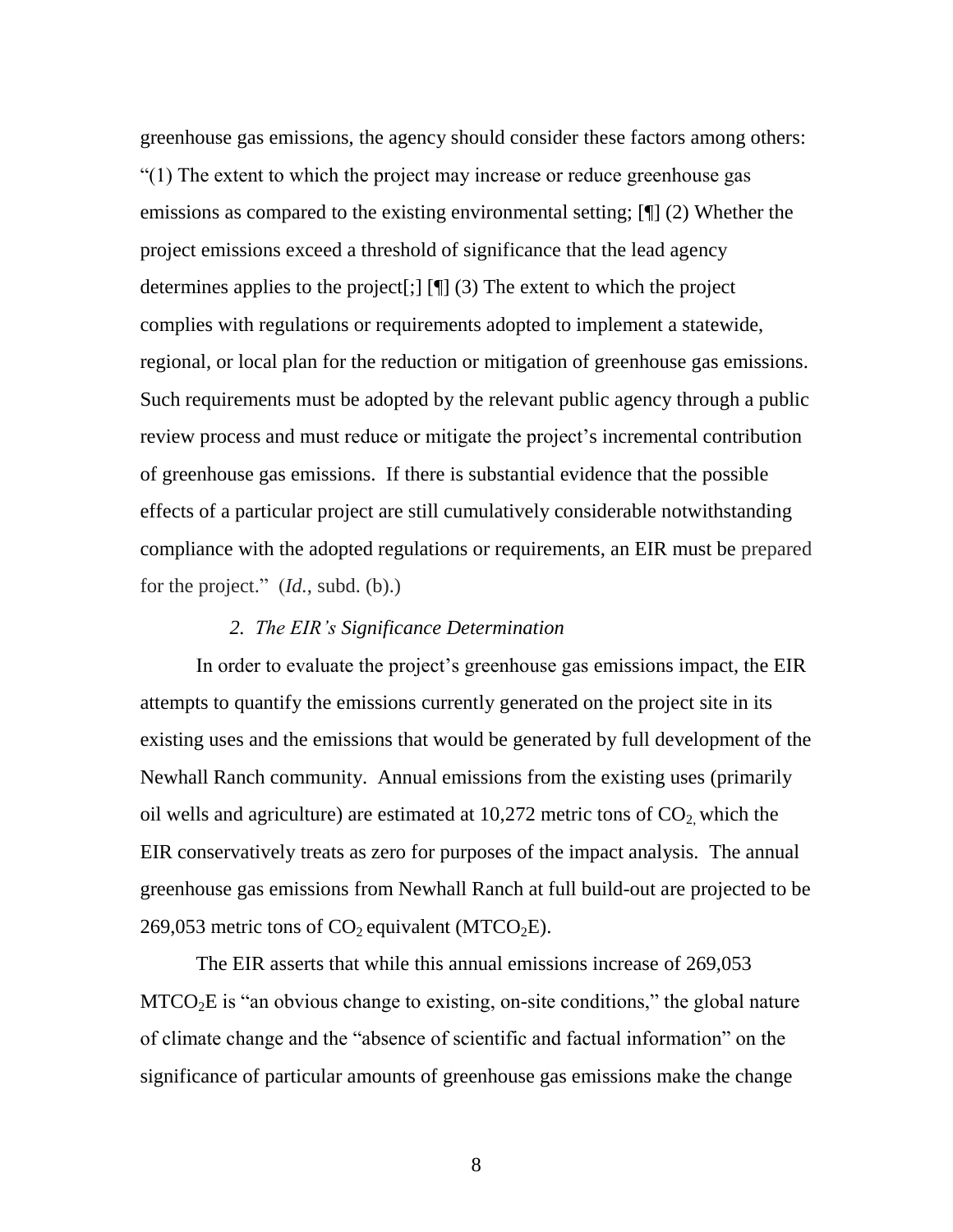―[in]sufficient to support a significance determination.‖ The EIR accordingly goes on to consider "whether the proposed Project's emissions . . . would impede the State of California's compliance with the statutory emissions reduction mandate established by AB 32."

The EIR's method for determining whether the project would impede achievement of A.B. 32's goals is modeled on the Air Board's use, in its Scoping Plan, of comparison to a "business-as-usual" projection as a measure of the emission reductions needed to meet the 2020 goal (determined to be a reduction of 29 percent from business as usual). As explained earlier, the Scoping Plan forecasted statewide greenhouse gas emissions under a business-as-usual scenario in which no additional regulatory actions were taken to reduce emissions. The EIR does the same for Newhall Ranch, estimating at  $390,046$  MTCO<sub>2</sub>E per year the emissions "if the proposed Project and resulting development were constructed consistent with [the Air Board's] assumptions for the CARB 2020 NAT [no action taken, or business as usual] scenario." Because the EIR's estimate of actual annual project emissions (269,053 MTCO<sub>2</sub>E) is 31 percent below its business-as-usual estimate (390,046 MTCO<sub>2</sub>E), exceeding the Air Board's determination of a 29 percent reduction from business as usual needed statewide, the EIR concludes the project's likely greenhouse gas emissions will not impede achievement of A.B. 32's goals and are therefore less than significant for CEQA purposes.

#### *3. Analysis*

We consider whether DFW abused its discretion in determining the project's greenhouse gas emissions would not have a significant environmental impact, either because it failed to proceed in the manner required by CEQA or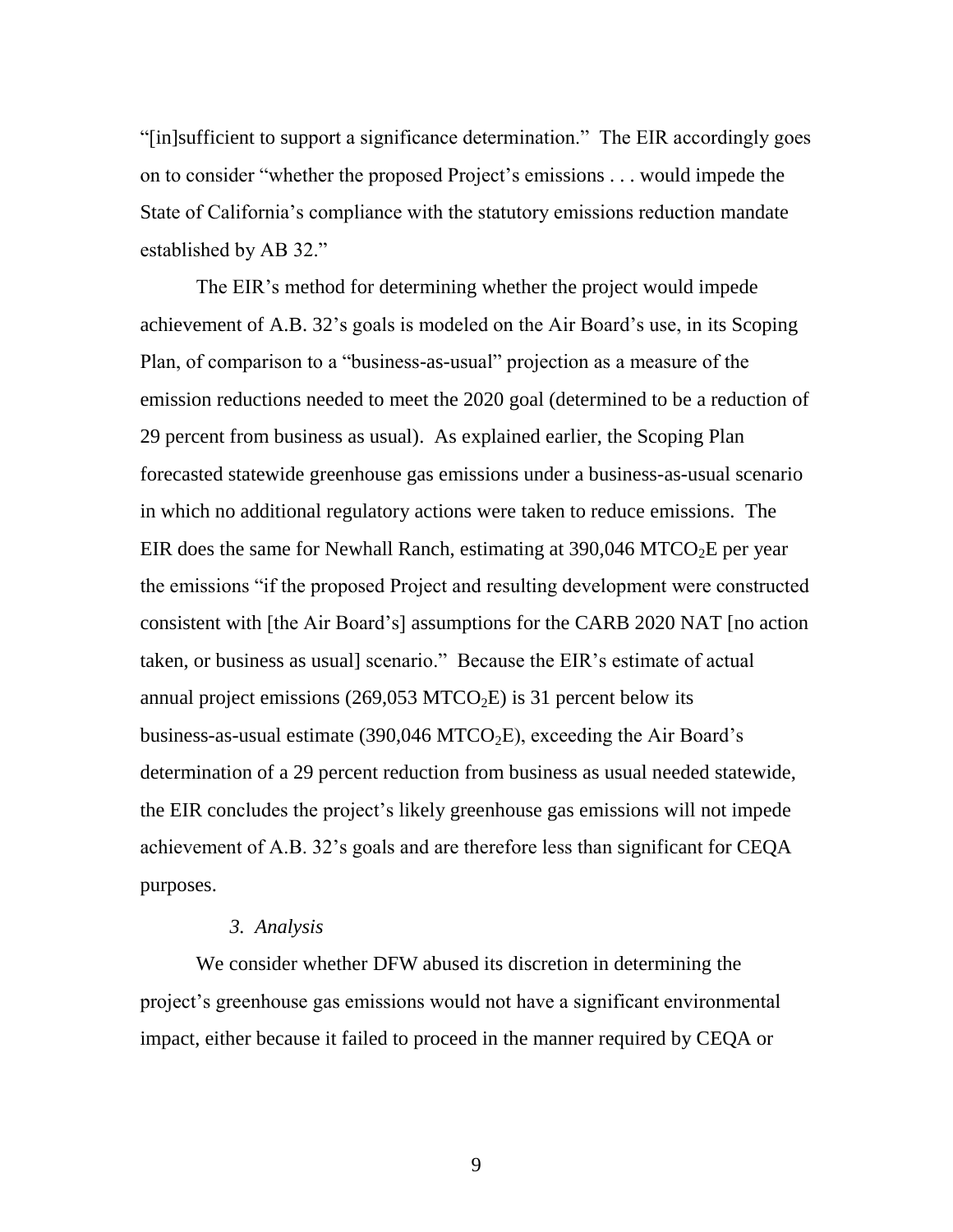because it made the no significant impact determination without the support of substantial evidence in the administrative record. (§ 21168.5.)

Plaintiffs contend the EIR's no significant impact conclusion resulted from use of a legally improper baseline for comparison. Relying on this court's decision in *Communities for a Better Environment v. South Coast Air Quality Management Dist.* (2010) 48 Cal.4th 310 (*Communities for a Better Environment*), in which we disapproved the defendant district's use of pollutant emission levels allowed under prior permits—but not reflecting actual existing conditions—as a comparative baseline for a CEQA significance evaluation, plaintiffs argue DFW erred in determining significance by comparison to the hypothetical business-asusual scenario rather than by comparison to existing greenhouse gas emissions on the project site.

DFW contends it properly relied on methodology devised by the Air Board, the state agency with greatest expertise on climate change. Newhall defends the EIR's approach and conclusion extensively, arguing that DFW acted within its discretion under Guidelines section 15064.4 in adopting compliance with A.B. 32's goals as its significance criterion and that both DFW's choice of methodology and its conclusion of no significant impact should be reviewed only for support by substantial evidence.

We begin with the broadest question posed: Did DFW abuse its discretion in adopting consistency with A.B. 32's reduction goals as its significance criterion for the project's greenhouse gas emissions? We review this issue de novo, as it is predominantly a legal question of correct CEQA procedure. (*Communities for a Better Environment*, *supra*, 48 Cal.4th at p. 319; *Vineyard Area Citizens*, *supra*, 40 Cal.4th at p. 435.)

Before considering the principal statutory and regulatory provisions governing CEQA analysis of greenhouse gas emissions (§ 21083.05; Guidelines,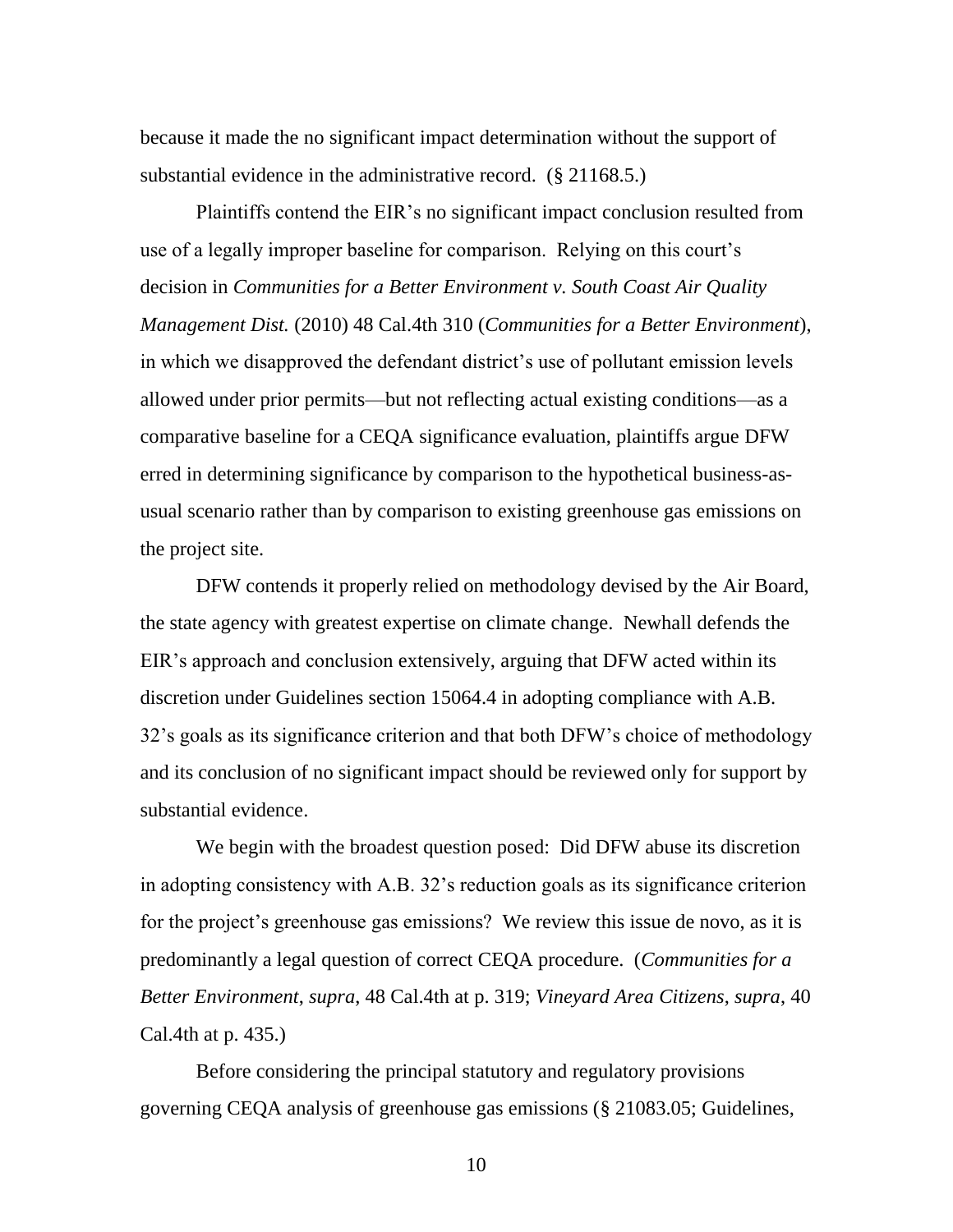§ 15064.4), we address two related aspects of the greenhouse gas problem that inform our discussion of CEQA significance.

First, because of the global scale of climate change, any one project's contribution is unlikely to be significant by itself. The challenge for CEQA purposes is to determine whether the impact of the project's emissions of greenhouse gases is *cumulatively* considerable, in the sense that "the incremental effects of [the] individual project are considerable when viewed in connection with the effects of past projects, the effects of other current projects, and the effects of probable future projects."  $(\S 21083, \text{ subd. (b)}(2))$ ; see Guidelines,  $§$  15064, subd. (h)(1).) "With respect to climate change, an individual project's emissions will most likely not have any appreciable impact on the global problem by themselves, but they will contribute to the significant cumulative impact caused by greenhouse gas emissions from other sources around the globe. The question therefore becomes whether the project's incremental addition of greenhouse gases is 'cumulatively considerable' in light of the global problem, and thus significant." (Crockett, *Addressing the Significance of Greenhouse Gas Emissions Under CEQA: California's Search for Regulatory Certainty in an Uncertain World* (July 2011) 4 Golden Gate U. Envtl. L.J. 203, 207–208 (hereafter *Addressing the Significance of Greenhouse Gas Emissions*).)

Second, the global scope of climate change and the fact that carbon dioxide and other greenhouse gases, once released into the atmosphere, are not contained in the local area of their emission means that the impacts to be evaluated are also global rather than local. For many air pollutants, the significance of their environmental impact may depend greatly on *where* they are emitted; for greenhouse gases, it does not. For projects, like the present residential and commercial development, which are designed to accommodate longterm growth in California's population and economic activity, this fact gives rise to an argument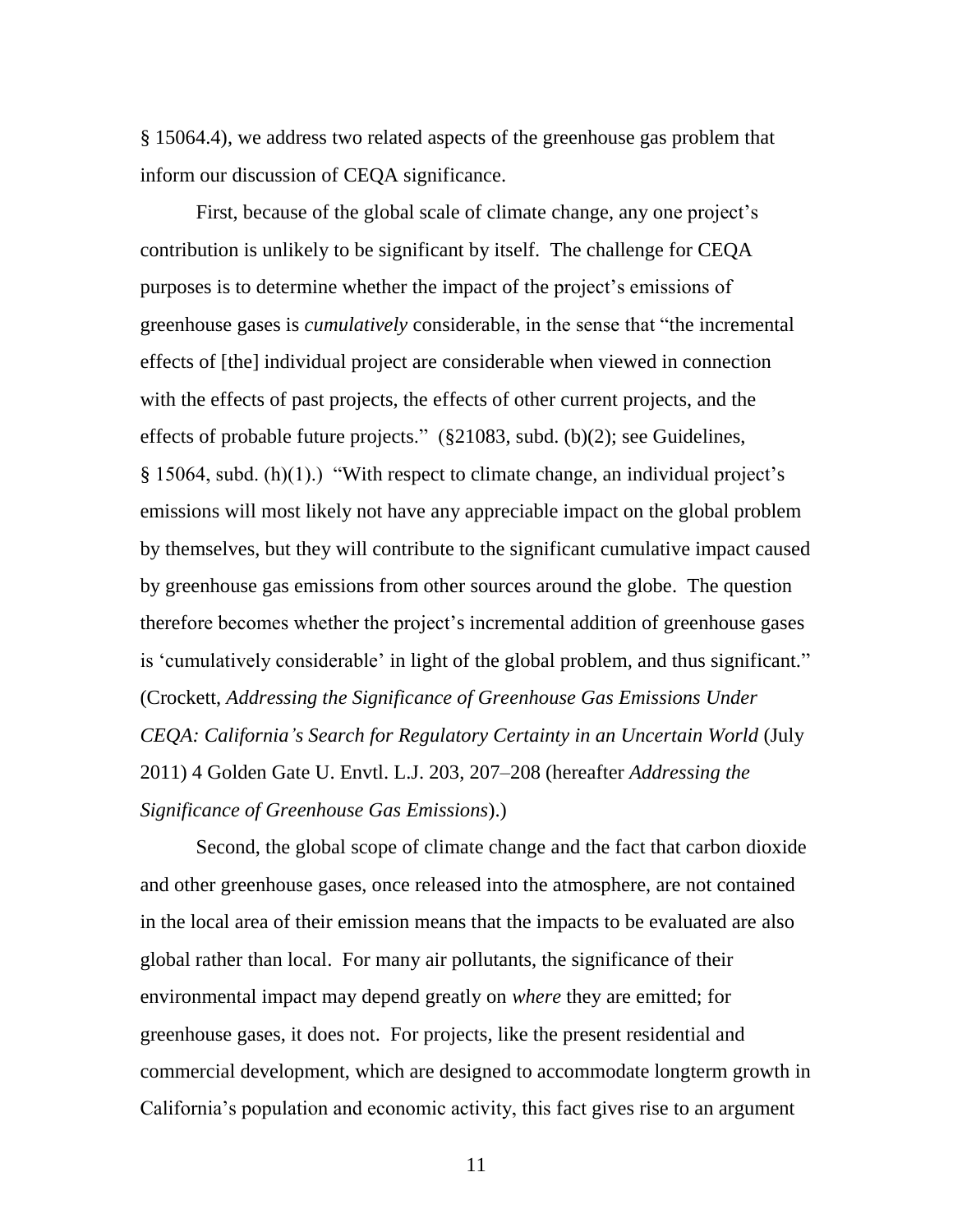that a certain amount of greenhouse gas emissions is as inevitable as population growth. Under this view, a significance criterion framed in terms of efficiency is superior to a simple numerical threshold because CEQA is not intended as a population control measure.

The EIR makes this point in its response to plaintiff Center for Biological Diversity's comments on the greenhouse gas significance analysis: "[W]hen location does not matter (such as in the case of GHG emissions), evaluation of project significance via an efficiency metric is appropriate. [¶] [F]or a global environmental issue (such as climate change), utilizing an absolute number as a significance criterion equates to attempting to use CEQA to discourage population growth. Of note, the future residents and occupants of development enabled by Project approval would exist and live somewhere else if this Project is not approved. Whether 'here or there,' GHG emissions associated with such population growth will occur."

These considerations militate in favor of consistency with meeting A.B. 32's statewide goals as a permissible significance criterion for project emissions. Meeting our statewide reduction goals does not preclude all new development. Rather, the Scoping Plan—the state's roadmap for meeting A.B. 32's target assumes continued growth and depends on increased efficiency and conservation in land use and transportation from all Californians. (See Scoping Plan, *supra*, pp. ES-1 [meeting the A.B. 32 goal "means reducing our annual emissions of 14 tons of carbon dioxide equivalent for every man, woman and child in California down to about 10 tons per person by 2020"]; *id.* at pp. 15 ["Every part of California's economy needs to play a role in reducing greenhouse gas emissions"], 42 [outlining energy efficiency measures for both new and existing buildings].) To the extent a project incorporates efficiency and conservation measures sufficient to contribute its portion of the overall greenhouse gas reductions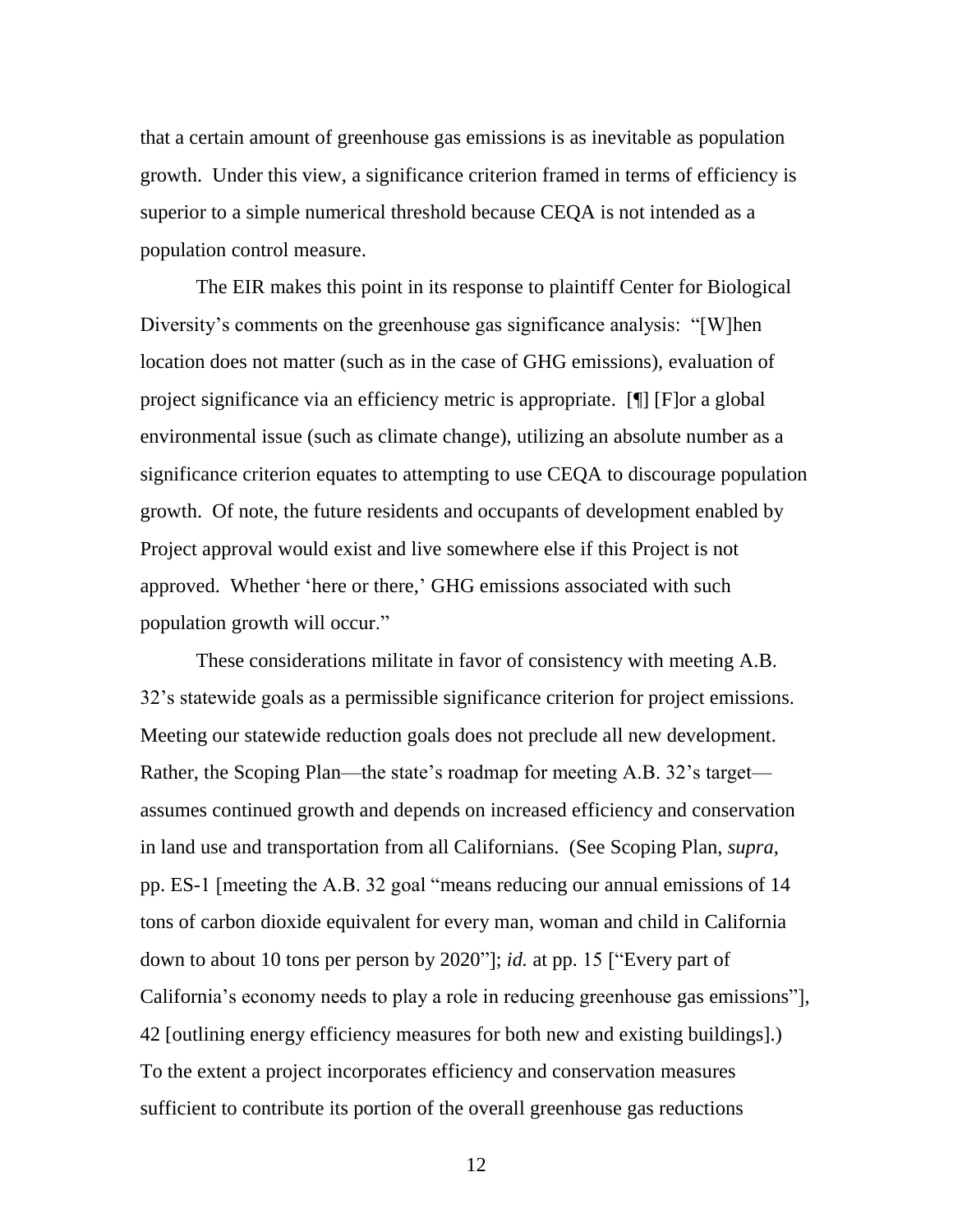necessary, one can reasonably argue that the project's impact "is not 'cumulatively considerable,' because it is helping to solve the cumulative problem of greenhouse gas emissions as envisioned by California law.‖ (*Addressing the Significance of Greenhouse Gas Emissions*, *supra*, 4 Golden Gate U. Envtl. L.J. at p. 210.)

Given the reality of growth, some greenhouse gas emissions from new housing and commercial developments are inevitable. The critical CEQA question is the cumulative significance of a project's greenhouse gas emissions, and from a climate change point of view it does not matter where in the state those emissions are produced. Under these circumstances, evaluating the significance of a residential or mixed use project's greenhouse gas emissions by their effect on the state's efforts to meet its longterm goals makes at least as much sense as measuring them against an absolute numerical threshold.

Using consistency with A.B. 32's statewide goal for greenhouse gas reduction, rather than a numerical threshold, as a significance criterion is also consistent with the broad guidance provided by section 15064.4 of the CEQA Guidelines. As the issuing agency explained, section 15064.4 was drafted to reflect "the existing CEQA principle that there is no iron-clad definition of 'significance.' " (Natural Resources Agency, Final Statement of Reasons for Regulatory Action: Amendments to the State CEQA Guidelines Addressing Analysis and Mitigation of Greenhouse Gas Emissions Pursuant to SB 97 (Dec. 2009) p. 20 (Final Statement of Reasons); cf. Pub. Res. Code, § 21083.05 [requiring periodic update of CEQA Guidelines for mitigation of greenhouse gas emissions to reflect new information or criteria established by Air Resources Board].) Section 15064.4 was not intended to closely restrict agency discretion in choosing a method for assessing greenhouse gas emissions, but rather "to assist lead agencies" in investigating and disclosing "all that they reasonably can"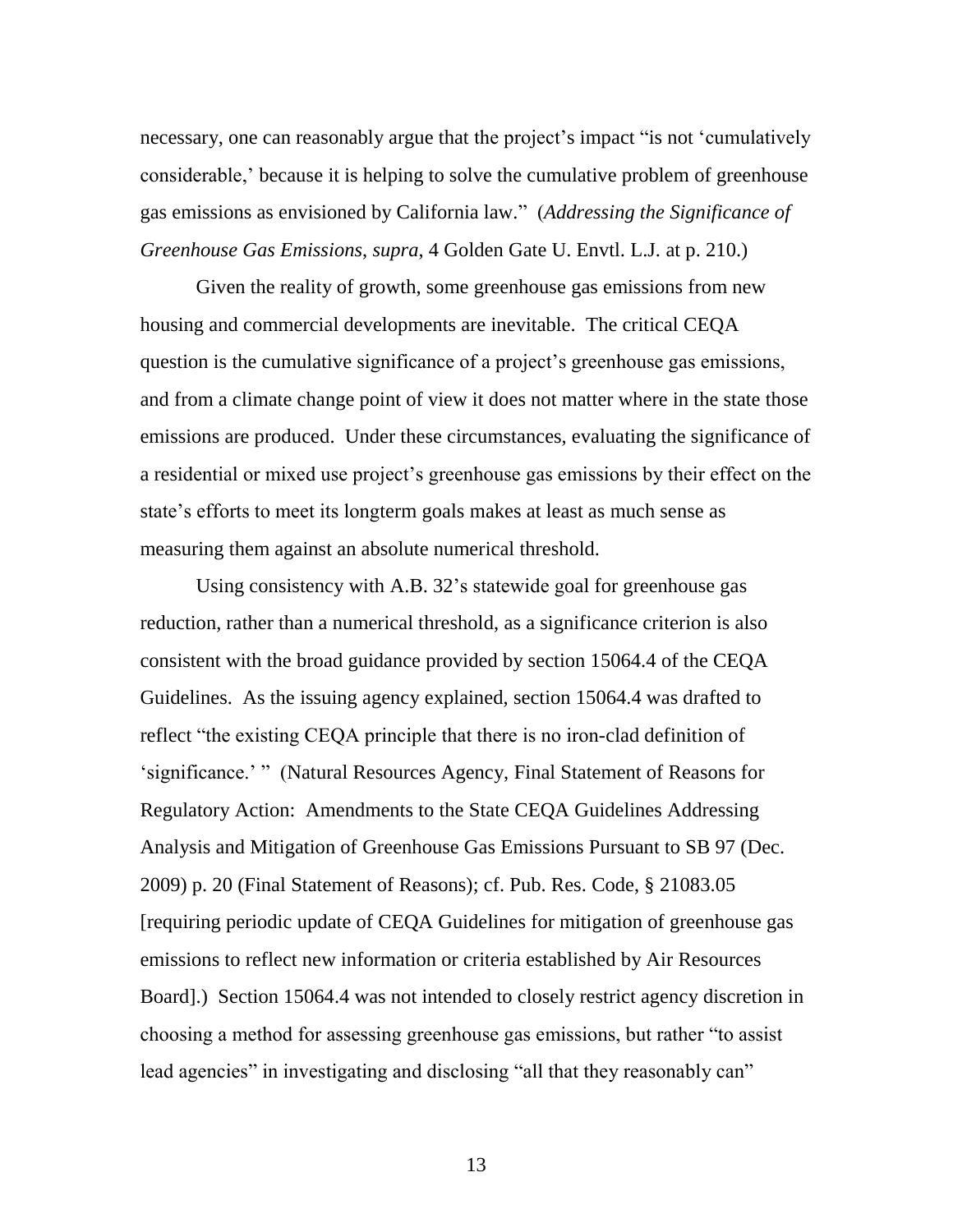regarding a project's greenhouse gas emissions impacts. (Final Statement of Reasons, *supra*, at p. 20.)**5**

While Guidelines section 15064.4 states a lead agency "should consider," among other factors, "[t]he extent to which the project may increase or reduce greenhouse gas emissions as compared to the existing environmental setting" (*id.*, subd. (b) $(1)$ ) and "[w]hether the project emissions exceed a threshold of significance that the lead agency determines applies to the project" (*id.*, subd. (b)(2)), the section does not mandate the use of absolute numerical thresholds to measure the significance of greenhouse gas emissions. The factors listed in subdivision (b) are not exclusive. They are rather intended "to assist lead agencies in collecting and considering information relevant to a project's incremental contribution of GHG emissions and the overall context of such emissions." (Final Statement of Reasons, *supra*, at p. 24.)

The present EIR discloses the project's likely increase in emissions over the existing environment, informing the reader that the project will increase greenhouse gas emissions by 269,053 MTCO<sub>2</sub>E compared to the existing environmental setting (Guidelines, §15064.4, subd. (b)(1)), but declines to consider the impact significant based on the size of that increase alone "because of

 $\overline{a}$ 

**<sup>5</sup>** In an amicus curiae brief, the Natural Resources Agency argues that because Guidelines section 15064.4 was not yet in force when DFW circulated its draft EIR for public comment, the lead agency was not obliged to comply with that regulation. Because we hold the regulation did not prohibit reliance on consistency with A.B. 32's goals as a significance criterion (pp. 13-16), and further hold DFW's use of a business-as-usual model was deficient for reasons independent of Guidelines section 15064.4 (*post,* pp. 19-23), we need not decide whether the new Guideline section, which was operative March 18, 2010, applied to the final EIR circulated in June 2010 and to DFW's December 2010 approval of Newhall Ranch. (See Guidelines, § 15007 [prospective application of amendments to Guidelines].)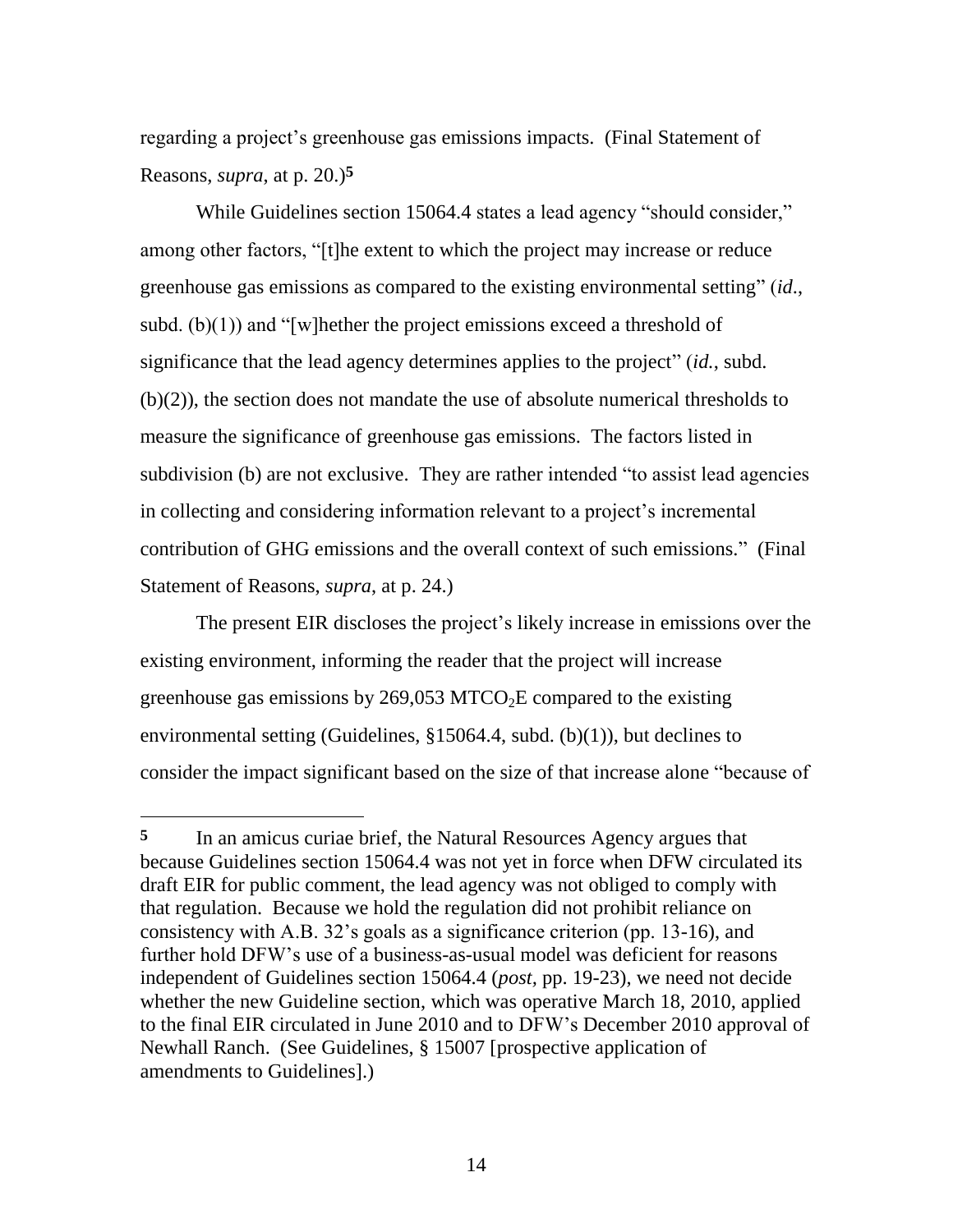the absence of scientific and factual information regarding when particular quantities of greenhouse gas emissions become significant." As for a significance threshold (*id.*, subd. (b)(2)), the EIR asserts that no agency had adopted an applicable threshold.

Plaintiffs challenge these statements as insufficient to justify the EIR's choice of methodology, noting that California air pollution control officials and air quality districts have made several proposals for numerical thresholds. But given that multiple agencies' efforts at framing greenhouse gas significance issues have not yet coalesced into any widely accepted set of numerical significance thresholds, but *have* produced "a certain level of consensus" on the value of A.B. 32 consistency as a criterion (*Addressing the Significance of Greenhouse Gas Emissions*, *supra*, 4 Golden Gate U. Envtl. L.J. at p. 209), we cannot conclude DFW's discretionary choice of A.B. 32 consistency as a significance criterion for this project violated Guidelines section 15064.4, subdivisions  $(b)(1)$  or  $(b)(2)$ .

Subdivision (b)(3) of Guidelines section 15064.4 states the lead agency should also consider "[t]he extent to which the project complies with regulations or requirements adopted to implement a statewide, regional, or local plan for the reduction or mitigation of greenhouse gas emissions." A.B. 32 did not create a set of "regulations or requirements" implementing a "plan" (Guidelines, § 15064.4, subd.  $(b)(3)$ ; indeed, it is not a plan but rather a statement of policies and objectives. The Scoping Plan adopted pursuant to A.B. 32 is a plan for reducing greenhouse gas emissions, but does not itself establish the regulations by which it is to be implemented; rather, it sets out how existing regulations, and new ones yet to be adopted at the time of the Scoping Plan, will be used to reach A.B. 32's emission reduction goal. At the time the Natural Resources Agency promulgated Guidelines section 15064.4, the agency explained that the Scoping Plan "may not be appropriate for use in determining the significance of individual projects . . .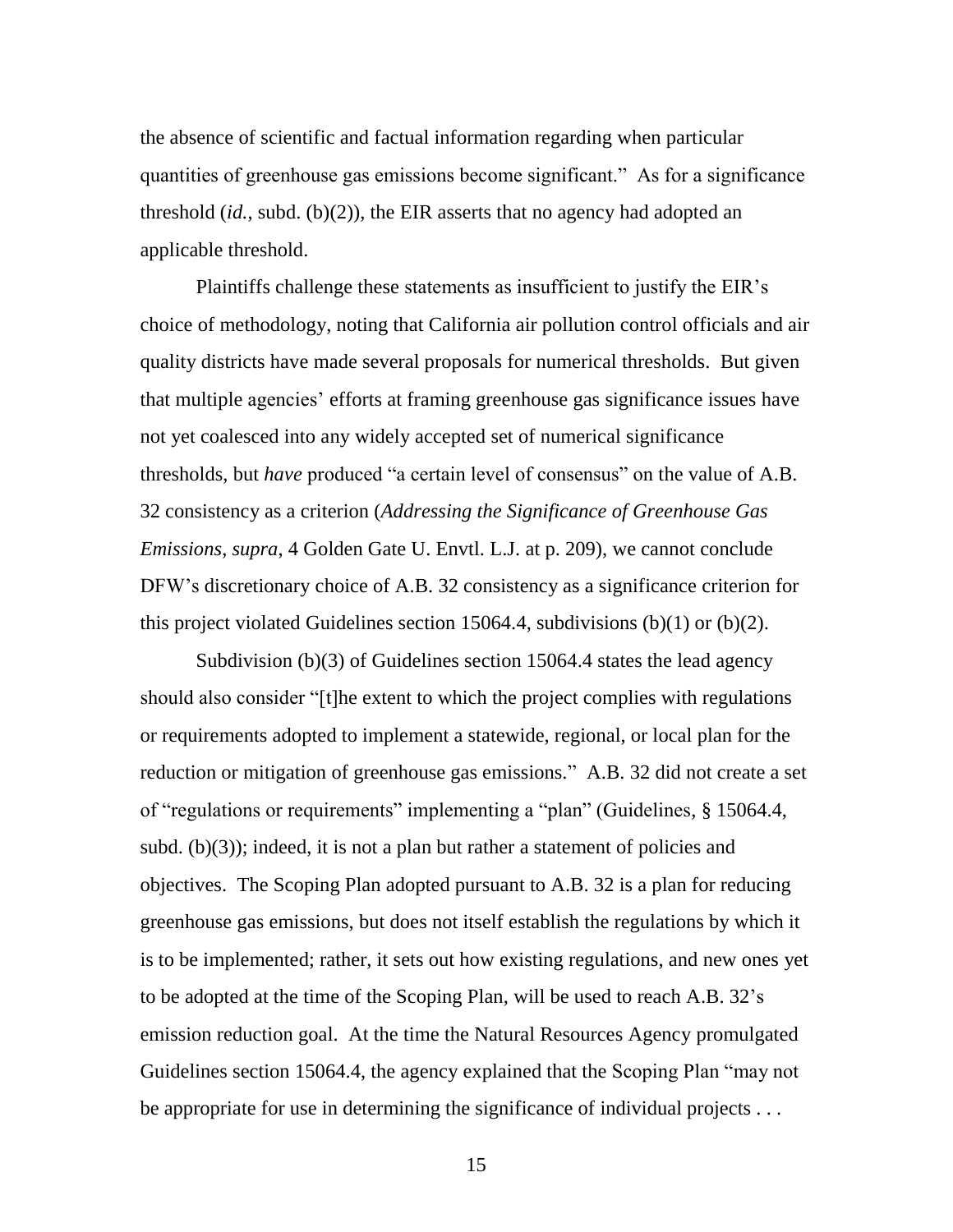because it is conceptual at this stage and relies on the future development of regulations to implement the strategies identified in the Scoping Plan." (Final Statement of Reasons, *supra*, at pp. 26–27.)

In short, neither A.B. 32 nor the Scoping Plan establishes regulations implementing, for specific projects, the Legislature's statewide goals for reducing greenhouse gas emissions. Neither constitutes a set of "regulations or requirements adopted to implement" a statewide reduction plan within the meaning of Guidelines section 15064.4, subdivision (b)(3). That guideline, however, does not expressly or impliedly prohibit a lead agency from using the A.B. 32 goals themselves to determine whether the project's projected greenhouse gas emissions are significant. As noted by the Natural Resources Agency in its amicus curiae brief, "a discussion of a project's consistency with the State's longterm climate stabilization objectives . . . will often be appropriate . . . under  $CEQA$ ," provided the analysis is "tailored  $\ldots$  specifically to a particular project." Indeed, to proceed in this manner is consistent with CEQA's "inherent recognition . . . that if a plan is in place to address a cumulative problem, a new project's incremental addition to the problem will not be 'cumulatively considerable' if it is consistent with the plan and is doing its fair share to achieve the plan's goals." (*Addressing the Significance of Greenhouse Gas Emissions*, *supra*, 4 Golden Gate U. Envtl. L.J. at pp. 210–211.) For this reason as well, we conclude DFW's choice to use that criterion does not violate CEQA. The only published Court of Appeal decisions to consider this question have reached the same conclusion, albeit with little discussion. (*Friends of Oroville v. City of Oroville* (2013) 219 Cal.App.4th 832, 841; *Citizens for Responsible Equitable Environmental Development v. City of Chula Vista* (2011) 197 Cal.App.4th 327, 335–336.)

A qualification regarding the passage of time is in order here. Plaintiffs do not claim it was improper for this EIR, issued in 2010, to look forward only to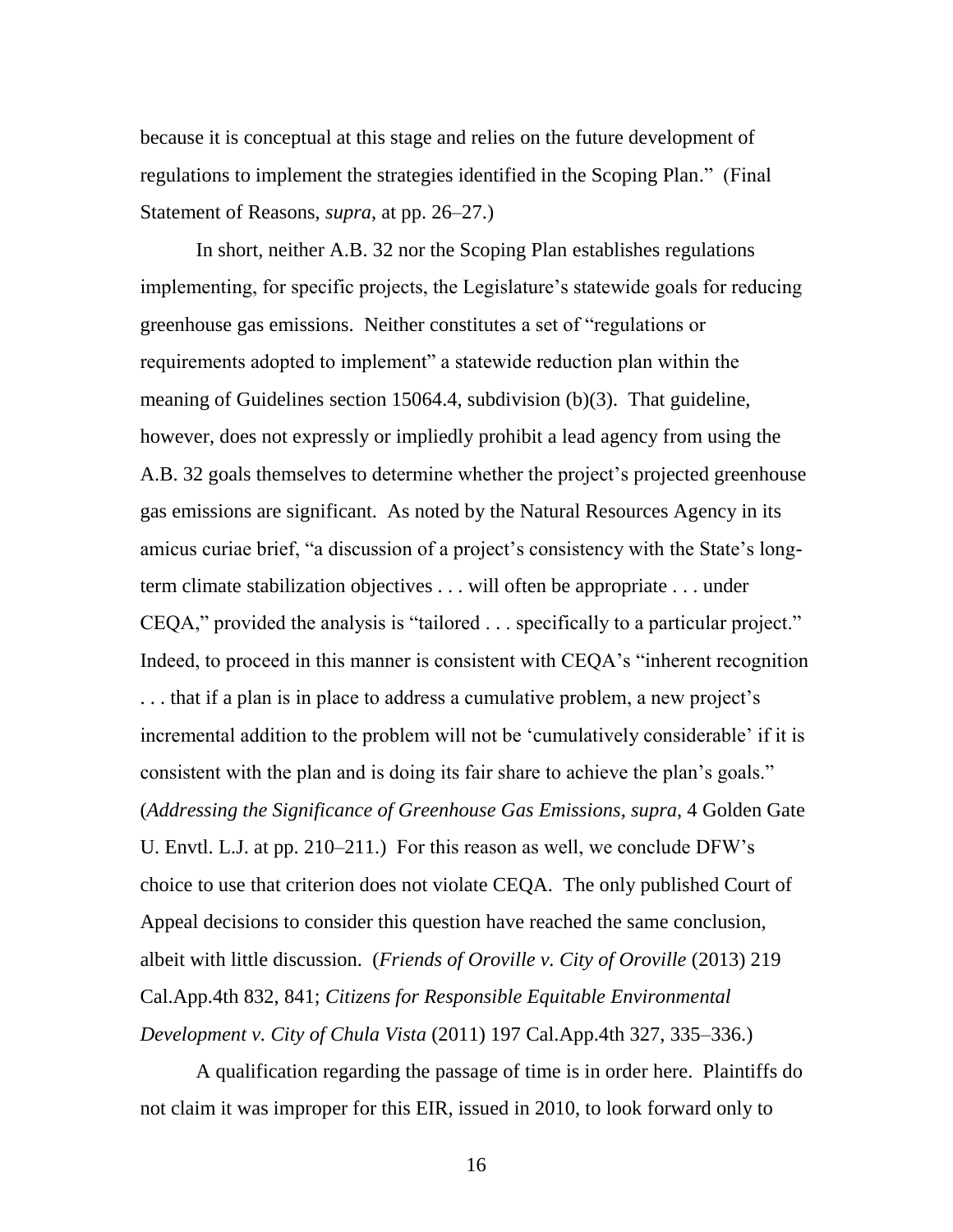2020 for a guidepost on reductions in greenhouse gas emissions, and we therefore do not consider the question whether CEQA required the EIR to address the state's goals beyond 2020. Nevertheless, over time consistency with year 2020 goals will become a less definitive guide, especially for longterm projects that will not begin operations for several years. An EIR taking a goal-consistency approach to CEQA significance may in the near future need to consider the project's effects on meeting longer term emissions reduction targets. **6**

Having concluded DFW did not proceed in violation of CEQA by its choice of A.B. 32 consistency as a significance criterion, we proceed to plaintiff's contention that the agency violated CEQA by comparing the project's expected emissions to a hypothetical business-as-usual scenario rather than to a baseline of emissions in the existing physical environment.

In *Communities for a Better Environment*, *supra*, 48 Cal.4th 310, a refinery sought a permit to conduct a new process using some new and some existing equipment, including existing boilers used for steam generation, each of which was subject to an existing permit setting its maximum rate of operation. (*Id.* at

 $\overline{a}$ 

**<sup>6</sup>** Executive Order No. S-3-05, signed by Governor Schwarzenegger on June 1, 2005, set reduction targets of 1990 levels by 2020 and 80 percent below 1990 levels by 2050. A.B. 32 codified the 2020 goal but did not indicate any intent to abandon the 2050 goal; indeed, the Legislature cited the executive order and indicated its intent that the climate policy efforts the order initiated continue. (Health & Saf. Code, § 38501, subd. (i).) More recently, in an update to the Scoping Plan, the Air Board noted the need for steep post-2020 reductions and proposed the state adopt a "strong mid-term target" for the year 2030, in the range of 35–50 percent below 1990 levels. (Air Resources Board, First Update to the Climate Change Scoping Plan: Building on the Framework (May 2014), p. 34.) Executive Order No. B-30-15, signed by Governor Brown on April 29, 2015, endorsed the effort to set "an interim target of emission reductions for 2030." Pending legislation would codify this additional goal, directing the Air Board to establish a 2030 limit equivalent to 40 percent below 1990 levels. (Sen. Bill No. 32 (2015–2016 Reg. Sess.) § 4.)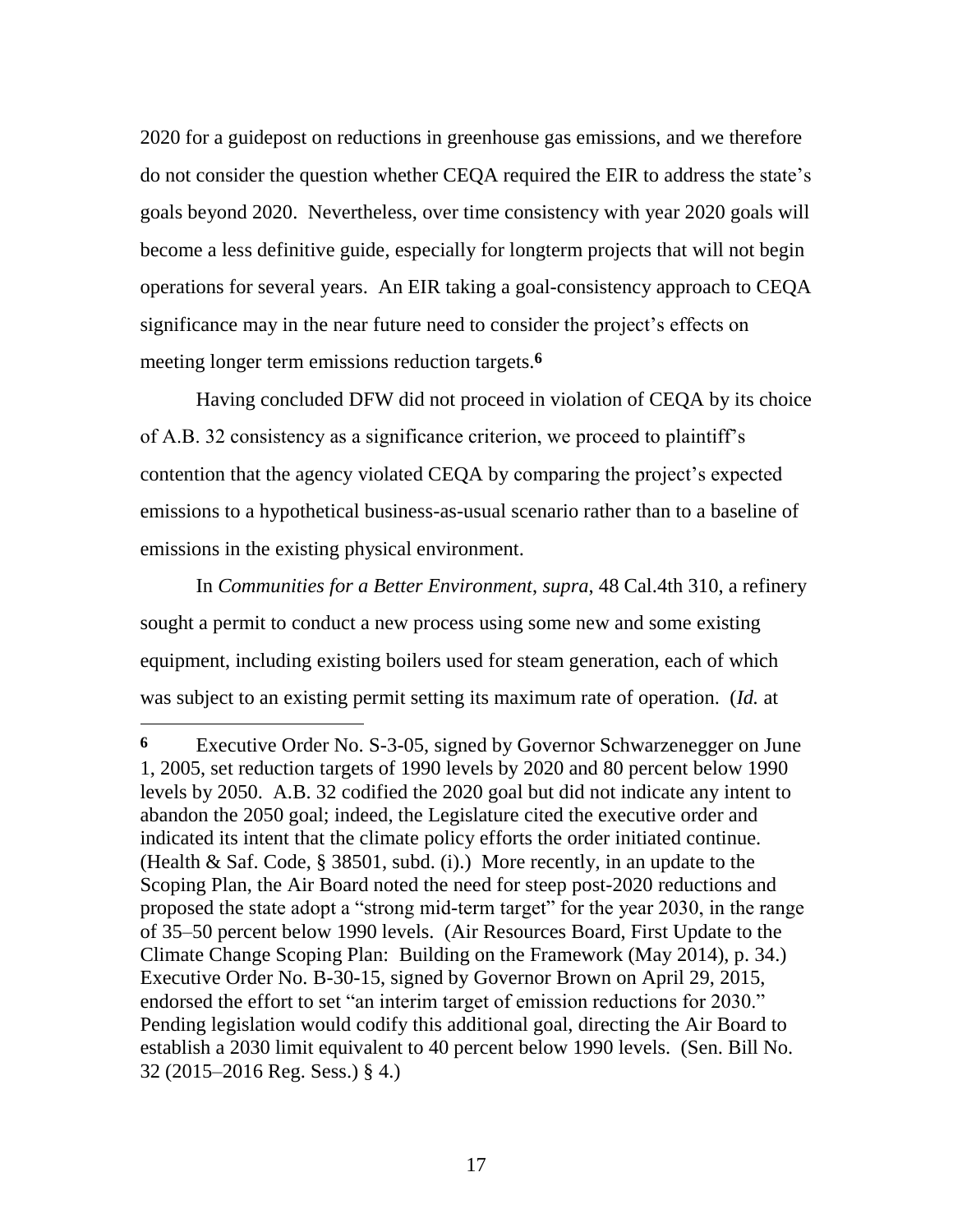pp. 317–318.) The negative declaration the regional air district prepared for the project, in determining the significance of the project's nitrogen oxide emissions, treated emissions that could be generated by the existing boilers operating together at their maximum permitted capacity (a condition that did not occur in normal operation) as part of the baseline for environmental review rather than as part of the project. (*Id.* at p. 318.) Although the negative declaration acknowledged that actual nitrogen oxide emissions would increase under the project by an amount that would normally be considered significant, the declaration determined the emissions were not significant because they were below what could have been emitted by the refinery's boilers under the existing permits. (*Ibid.*)

We held the air district's approach violated the rule expressed in Guidelines section 15125, subdivision (a), as well as in case law, that the comparative baseline for a significance determination should normally be the existing physical conditions in the project's vicinity. (*Communities for a Better Environment*, *supra*, 48 Cal.4th at pp. 320–322.) "By comparing the proposed project to what *could* happen, rather than to what was actually happening, the District set the baseline not according to 'established levels of a particular use,' but by 'merely hypothetical conditions allowable' under the permits. [Citation.] Like an EIR, an initial study or negative declaration 'must focus on impacts to the existing environment, not hypothetical situations.' [Citation.]" (*Id.* at p. 322.)

Contrary to plaintiffs' arguments, we do not see the EIR's approach here as comparable to that of the negative declaration in *Communities for a Better Environment*. Unlike the air district in *Communities for a Better Environment*, DFW does not claim its business-as-usual model represented "the physical environmental conditions  $\dots$  as they exist" at the time of environmental analysis. (Guidelines, § 15125, subd. (a).) Rather, it employs a hypothetical business-asusual emissions model merely as a means of comparing the project's projected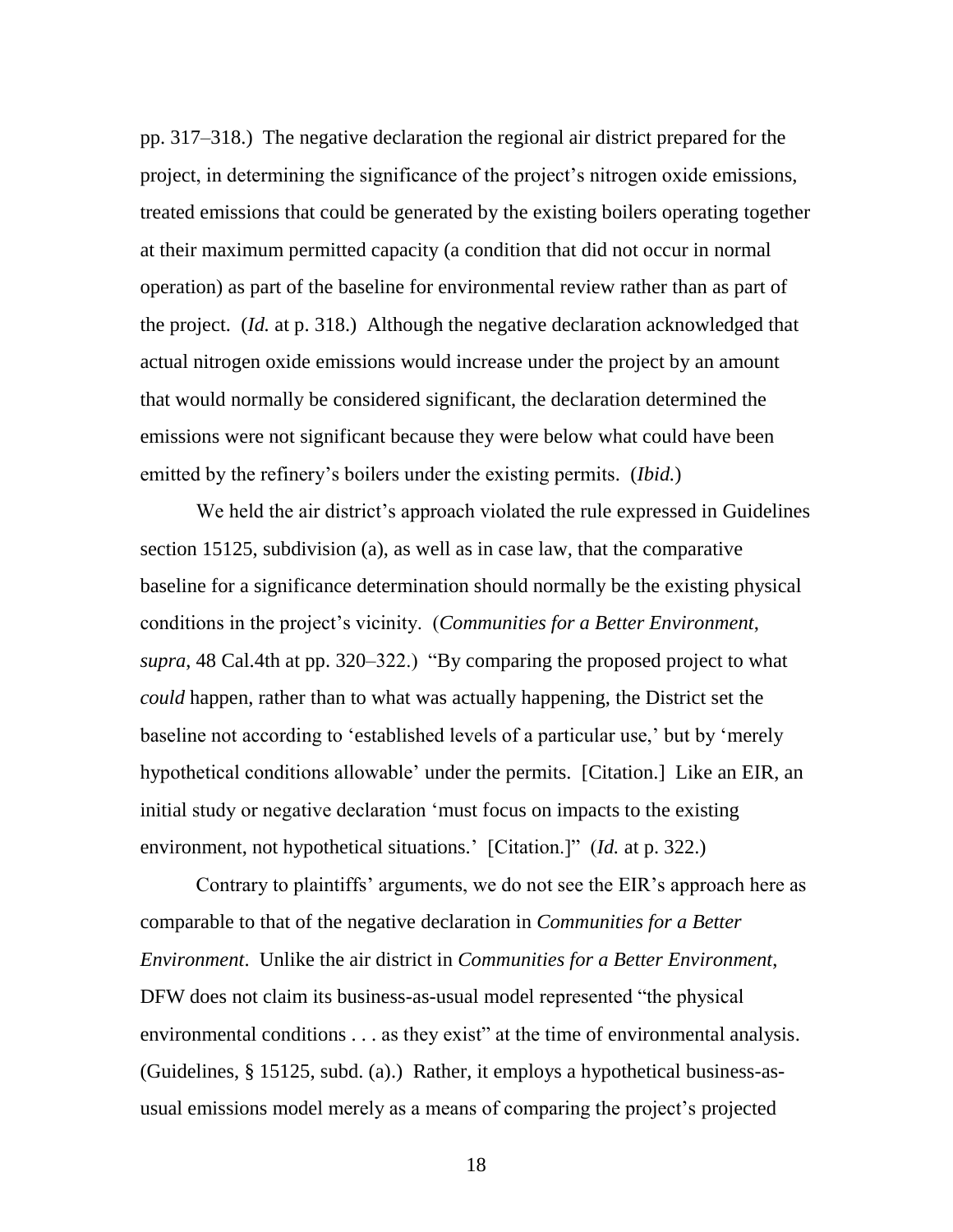emissions to the statewide target set under the Scoping Plan. The business-asusual emissions model is used here as a comparative tool for evaluating efficiency and conservation efforts, not as a significance baseline.

The percentage reduction from business as usual identified by the Scoping Plan is a measure of the reduction effort needed to meet the 2020 goal, not an attempt to describe the existing level of greenhouse gas emissions. Similarly, the EIR employs its calculation of project reductions from business-as-usual emissions in an attempt to show the project incorporates efficiency and conservation measures sufficient to make it consistent with achievement of A.B. 32's reduction goal, not to show the project will not increase greenhouse gas emissions over those in the existing environment. As discussed earlier, distinctive aspects of the greenhouse gas problem make consistency with statewide reduction goals a permissible significance criterion for such emissions. Using a hypothetical scenario as a method of evaluating the proposed project's efficiency and conservation measures does not violate Guidelines section 15125 or contravene our decision in *Communities for a Better Environment*.

Notwithstanding this conclusion, we agree with plaintiffs that DFW abused its discretion in finding, on the basis of the EIR's business-as-usual comparison, that the project's greenhouse gas emissions would have no cumulatively significant impact on the environment. We reach this conclusion because the administrative record discloses no substantial evidence that Newhall Ranch's *project-level* reduction of 31 percent in comparison to business as usual is consistent with achieving A.B. 32's *statewide* goal of a 29 percent reduction from business as usual, a lacuna both dissenting opinions fail to address. Even using the EIR's own significance criterion, the EIR's analysis fails to support its conclusion of no significant impact.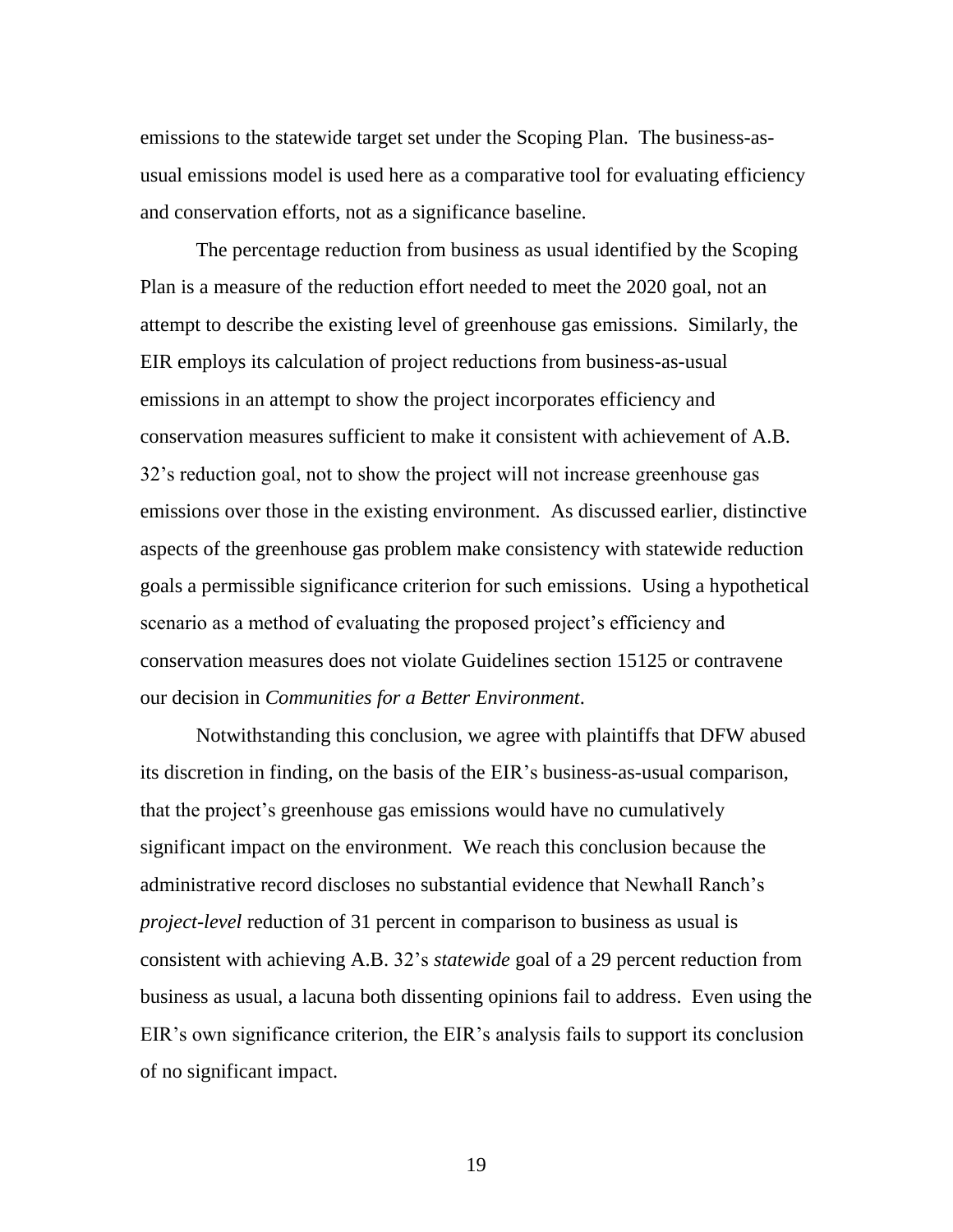The Scoping Plan set out a statewide reduction goal and a framework for reaching it—a set of broadly drawn regulatory approaches covering all sectors of the California economy and projected, if implemented and followed, to result in a reduction to 1990-level greenhouse gas emissions by the year 2020. The plan expressed the overall level of conservation and efficiency improvements required as, among other measures, a percentage reduction from a hypothetical scenario in which no additional regulatory actions were taken. But the Scoping Plan nowhere related that *statewide* level of reduction effort to the percentage of reduction that would or should be required from *individual projects*, and nothing DFW or Newhall have cited in the administrative record indicates the required percentage reduction from business as usual is the same for an individual project as for the entire state population and economy.

Plaintiffs put forward one ready reason to suspect that the percent reduction is *not* the same, and that in fact a greater degree of reduction may be needed from new land use projects than from the economy as a whole: Designing new buildings and infrastructure for maximum energy efficiency and renewable energy use is likely to be easier, and is more likely to occur, than achieving the same savings by retrofitting of older structures and systems. The California Attorney General's Office made this point while commenting on an air district's greenhouse gas emissions reduction plan, in a letter one of the plaintiffs brought to DFW's attention in a comment on the EIR: "The [air district] Staff Report seems to assume that if new development projects reduce emissions by 29 percent compared to 'business as usual,' the 2020 statewide target of 29 percent below ‗business as usual' will also be achieved, but it does not supply evidence of this. Indeed, it seems that new development must be more GHG-efficient than this average, given that past and current sources of emissions, which are substantially less efficient than this average, will continue to exist and emit." In its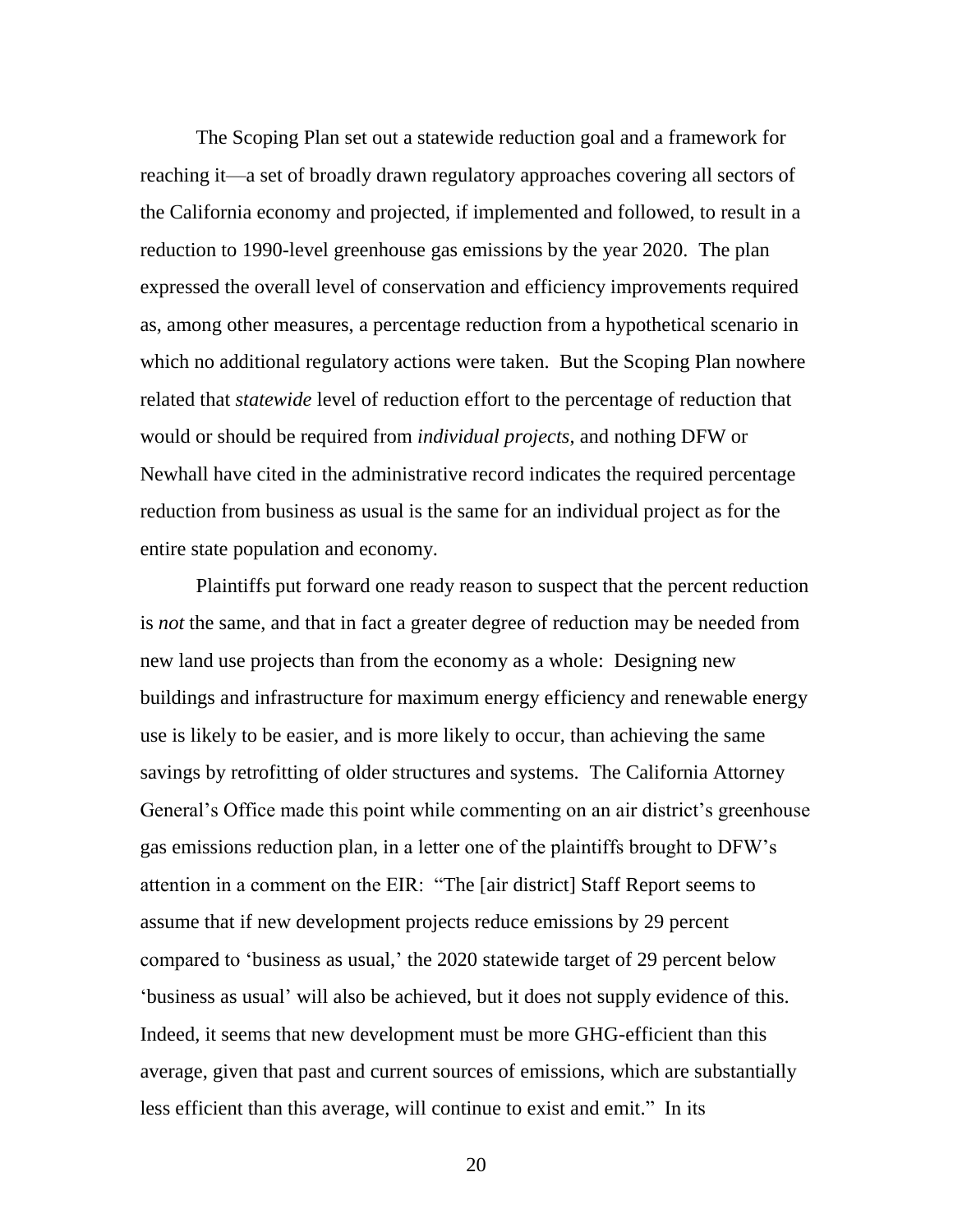administrative response to this comment, DFW observed that the Scoping Plan did call for emissions reductions from existing buildings (though these are not separately quantified) and that one air district's analysis of the Scoping Plan indicated the "land-use driven" economic sector would be required to make only a 26.2 percent reduction from business as usual.

DFW's responses to comments on the EIR do not suffice to demonstrate that a 31 percent reduction from business as usual at the project level corresponds to the statewide reductions called for in the Scoping Plan. In its brief, Newhall characterizes this question as one of competing expert opinions, on which the courts must defer to the lead agency. But Newhall points to no expert opinion stating generally that the Scoping Plan contemplates the same emission reductions from new buildings as from existing ones, or more particularly that the Scoping Plan's statewide standard of a 29 percent reduction from business as usual applies without modification to a new residential or mixed use development project.

Even if the state-wide and economy-wide percentage reduction set out in the Scoping Plan were shown to be generally appropriate for use as a criterion of significance for individual projects, the EIR's conclusion that greenhouse gas emissions will be less than significant would still lack substantial supporting evidence. This is because the EIR makes an unsupported assumption regarding statewide density averages used in the Scoping Plan, an assumption that if incorrect could result in a misleading business-as-usual comparison. As plaintiffs point out, the EIR's business-as-usual scenario assumes residential density equal to that currently found in the Santa Clarita Valley. Because Newhall Ranch as designed would have greater residential density than the existing average for the Santa Clarita Valley, the EIR makes a downward adjustment from business as usual in projected vehicle miles traveled, and consequently in greenhouse gas emissions from mobile sources (a substantial part of the total emissions). As far as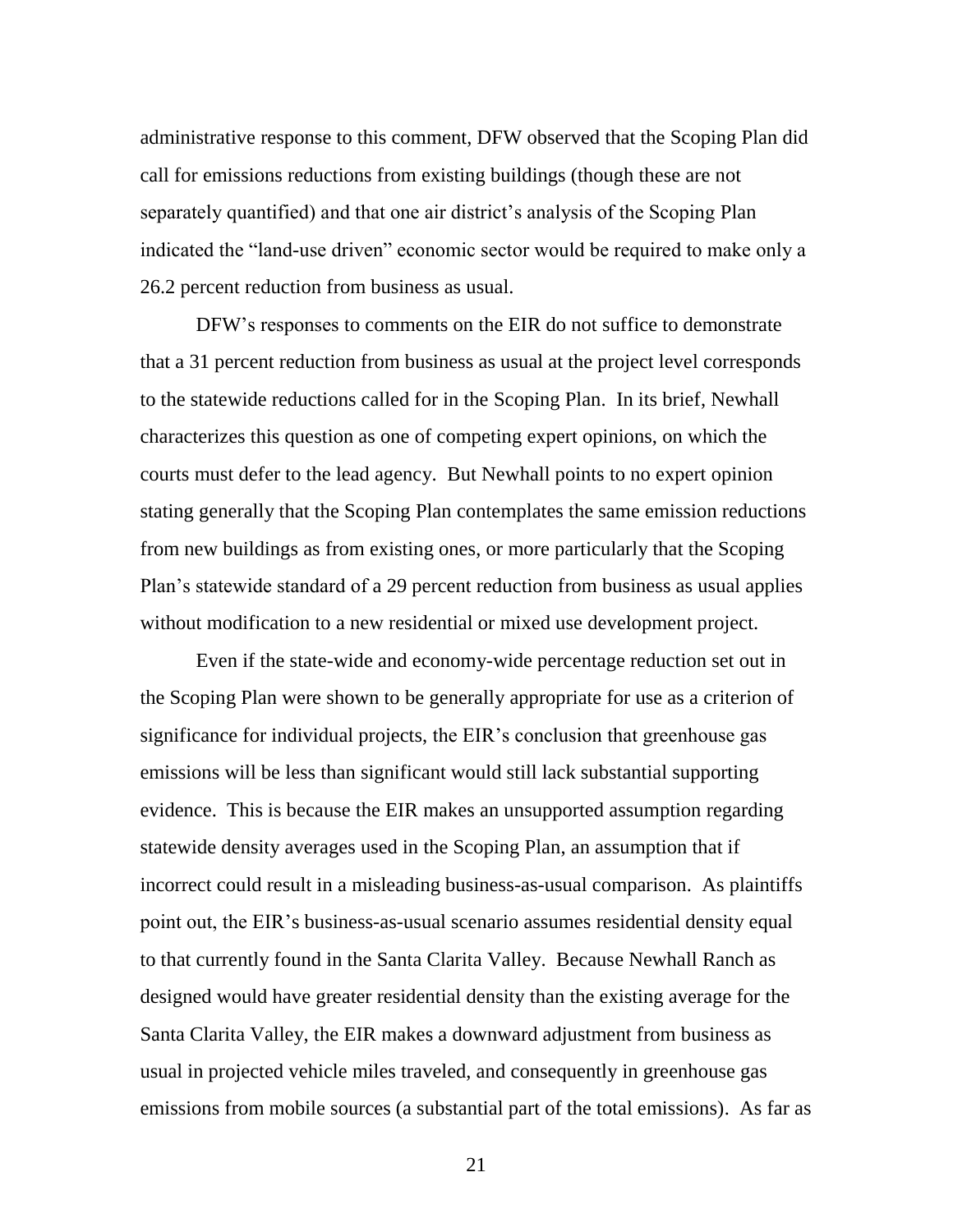the EIR reveals, however, the Scoping Plan's statewide business-as-usual model is not necessarily based on residential densities equal to the Santa Clarita Valley average.

The Scoping Plan's business-as-usual projection of vehicle miles traveled in 2020 was derived using an established growth model for such projections. (Scoping Plan, *supra*, appen. F, at pp. F-3—F-4.) But nothing DFW or Newhall points to in the administrative record shows the statewide density assumptions used in that model mirror conditions in the Santa Clarita Valley. To the extent the Scoping Plan's business-as-usual scenario assumes population densities greater than the Santa Clarita Valley density assumed in the EIR's business-as-usual projection, the EIR's comparison of project reductions from business as usual to reductions demanded in the Scoping Plan will be misleading. The administrative record does not establish a firm ground for the efficiency comparison the EIR makes and thus, for this reason as well, does not substantially support the EIR's conclusion that Newhall Ranch's 31 percent emissions savings over business as usual satisfies the report's significance criterion of consistency with the Scoping Plan's 29 percent statewide savings by 2020.

At bottom, the EIR's deficiency stems from taking a quantitative comparison method developed by the Scoping Plan as a measure of the greenhouse gas emissions reduction effort required by the state as a whole, and attempting to use that method, without consideration of any changes or adjustments, for a purpose very different from its original design: To measure the efficiency and conservation measures incorporated in a specific land use development proposed for a specific location. The EIR simply assumes that the level of effort required in one context, a 29 percent reduction from business as usual statewide, will suffice in the other, a specific land use development. From the information in the administrative record, we cannot say that conclusion is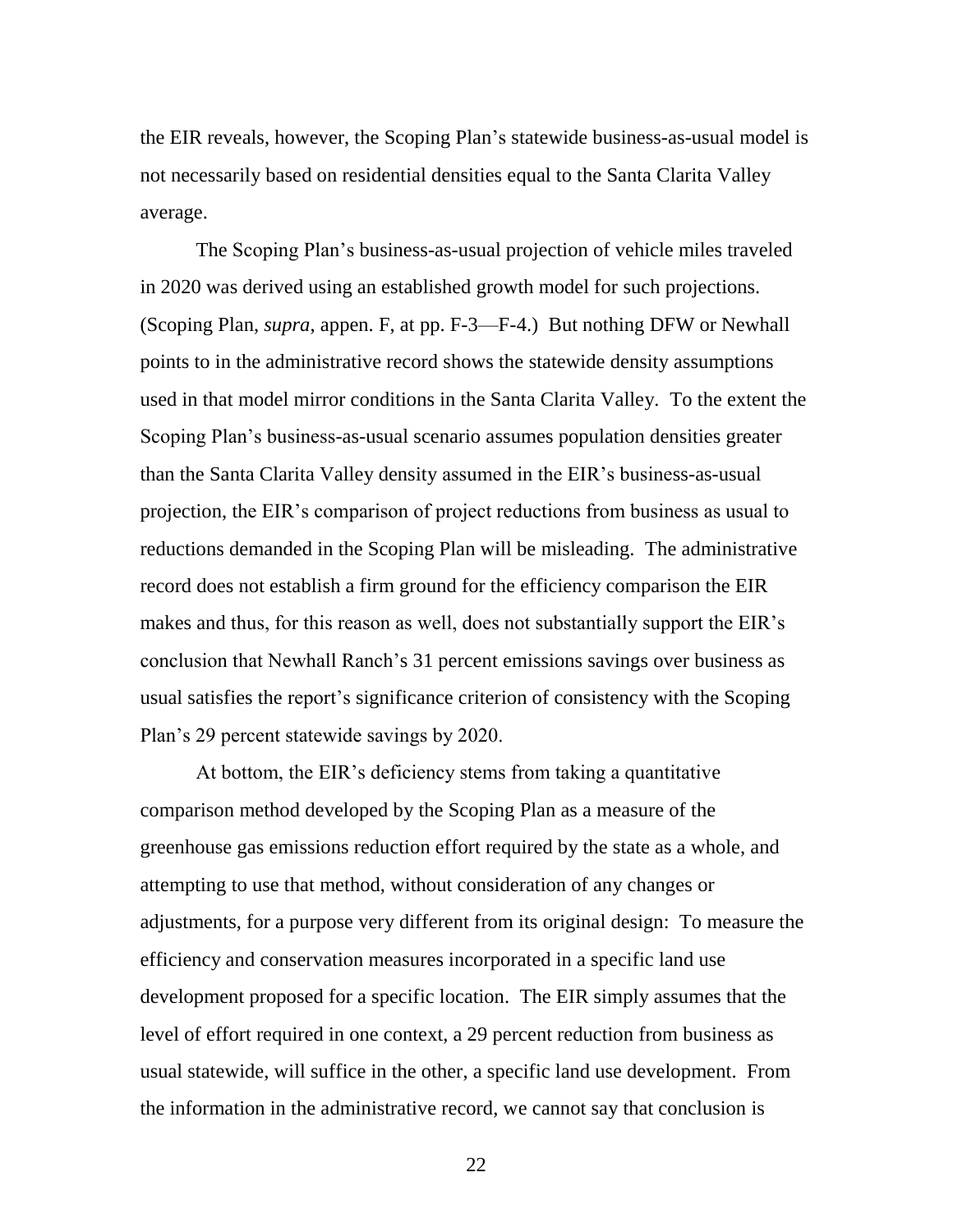wrong, but neither can we discern the contours of a logical argument that it is right. The analytical gap left by the EIR's failure to establish, through substantial evidence and reasoned explanation, a quantitative equivalence between the Scoping Plan's statewide comparison and the EIR's own project-level comparison deprived the EIR of its " 'sufficiency as an informative document.' " (*Laurel Heights Improvement Assn. v. Regents of University of California*, *supra*, 47 Cal.3d at p. 392.)

Justice Corrigan argues our conclusion on this point, requiring DFW to support its chosen quantitative method for analyzing significance with evidence and reasoned argument, is inconsistent with the deferential nature of our review. (Conc. & dis. opn. of Corrigan, J., *post*, at p. 4.) We disagree. A lead agency enjoys substantial discretion in its choice of methodology. But when the agency chooses to rely completely on a single quantitative method to justify a nosignificance finding, CEQA demands the agency research and document the quantitative parameters essential to that method. Otherwise, decision makers and the public are left with only an unsubstantiated assertion that the impacts—here, the cumulative impact of the project on global warming—will not be significant. (See Guidelines*,* § 15064, subd. (f)(5) [substantial evidence to support a finding on significance includes "facts, reasonable assumptions predicated upon facts, and expert opinion supported by facts," but not "[a]rgument, speculation, [or] unsubstantiated opinion".)

Nor is Justice Corrigan correct that our analysis "assumes project-level" reductions in greenhouse gas emissions must be greater than the reductions California is seeking to achieve statewide." (Conc.  $&$  dis. opn. of Corrigan, J., *post*, at p. 2.) As discussed just above (*ante*, pp. 22–23), we hold only that DFW erred in failing to substantiate its assumption that the Scoping Plan's statewide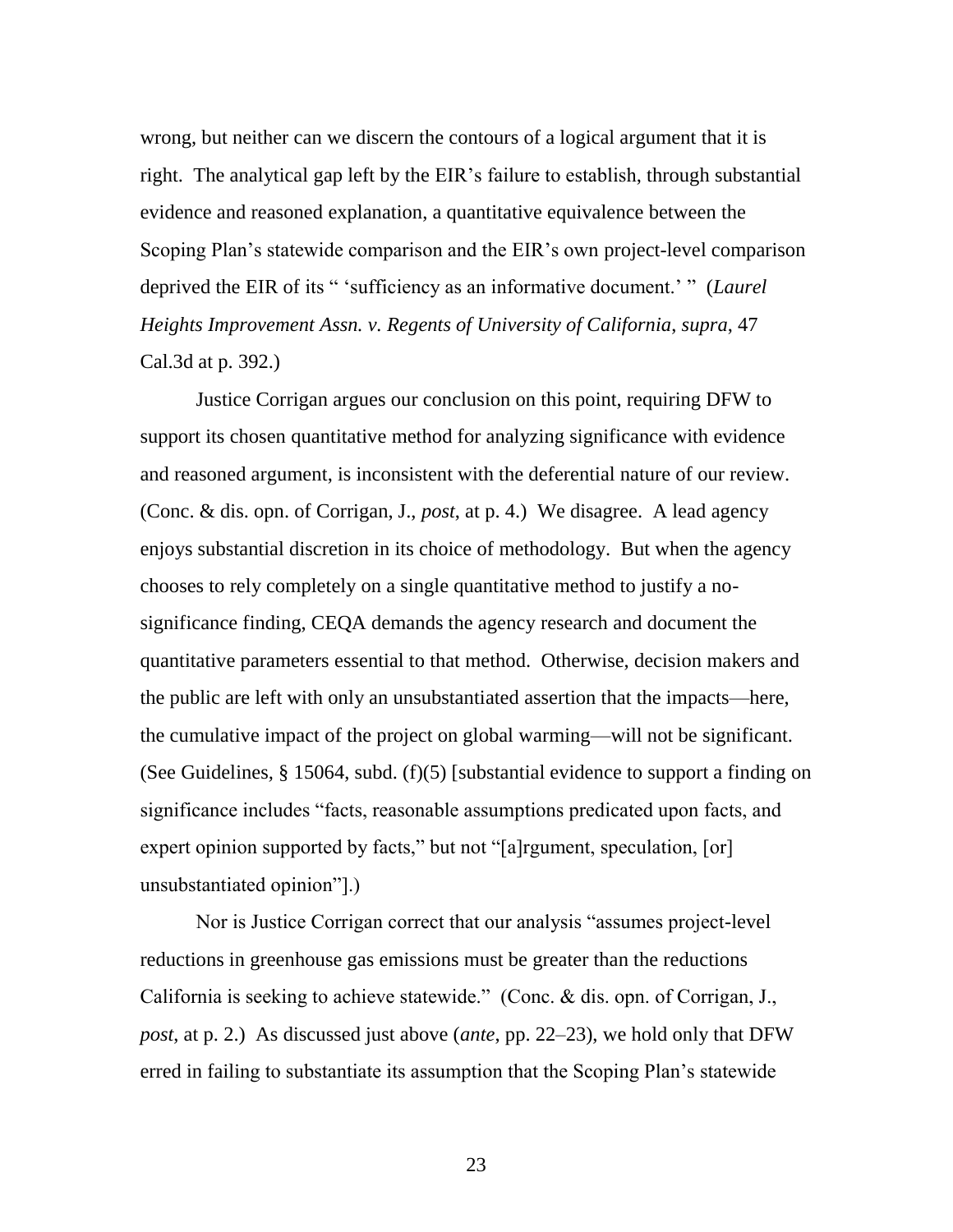measure of emissions reduction can also serve as the criterion for an individual land use project.

We further agree with plaintiffs that DFW's failure to provide substantial evidentiary support for its no significant impact conclusion was prejudicial, in that it deprived decision makers and the public of substantial relevant information about the project's likely impacts. (*Neighbors for Smart Rail v. Exposition Metro Line Construction Authority* (2013) 57 Cal.4th 439, 463 (lead opn. of Werdegar, J.); *Environmental Protection Information Center v. California Dept. of Forestry & Fire Protection* (2008) 44 Cal.4th 459, 485–486; *Sierra Club v. State Bd. of Forestry* (1994) 7 Cal.4th 1215, 1236–1237.) In this EIR, DFW employed the business-as-usual comparison as its sole criterion of significance. In the absence of substantial evidence to support the EIR's no-significance finding, as noted above, the EIR's readers have no way of knowing whether the project's likely greenhouse gas emissions impacts will indeed be significant and, if so, what mitigation measures will be required to reduce them. This is not the sort of ―[i]nsubstantial or merely technical omission[]‖ that can be overlooked in deciding whether to grant relief. (*Neighbors for Smart Rail v. Exposition Metro Line Construction Authority*, *supra*, at p. 463*.*)

We briefly address some of the potential options for DFW on remand and for other lead agencies faced with evaluating the cumulative significance of a proposed land use development's greenhouse gas emissions. While the burden of CEQA's mandate in this context can be substantial, methods for complying with CEQA do exist. We do not, of course, guarantee that any of these approaches will be found to satisfy CEQA's demands as to any particular project; what follows is merely a description of potential pathways to compliance, depending on the circumstances of a given project.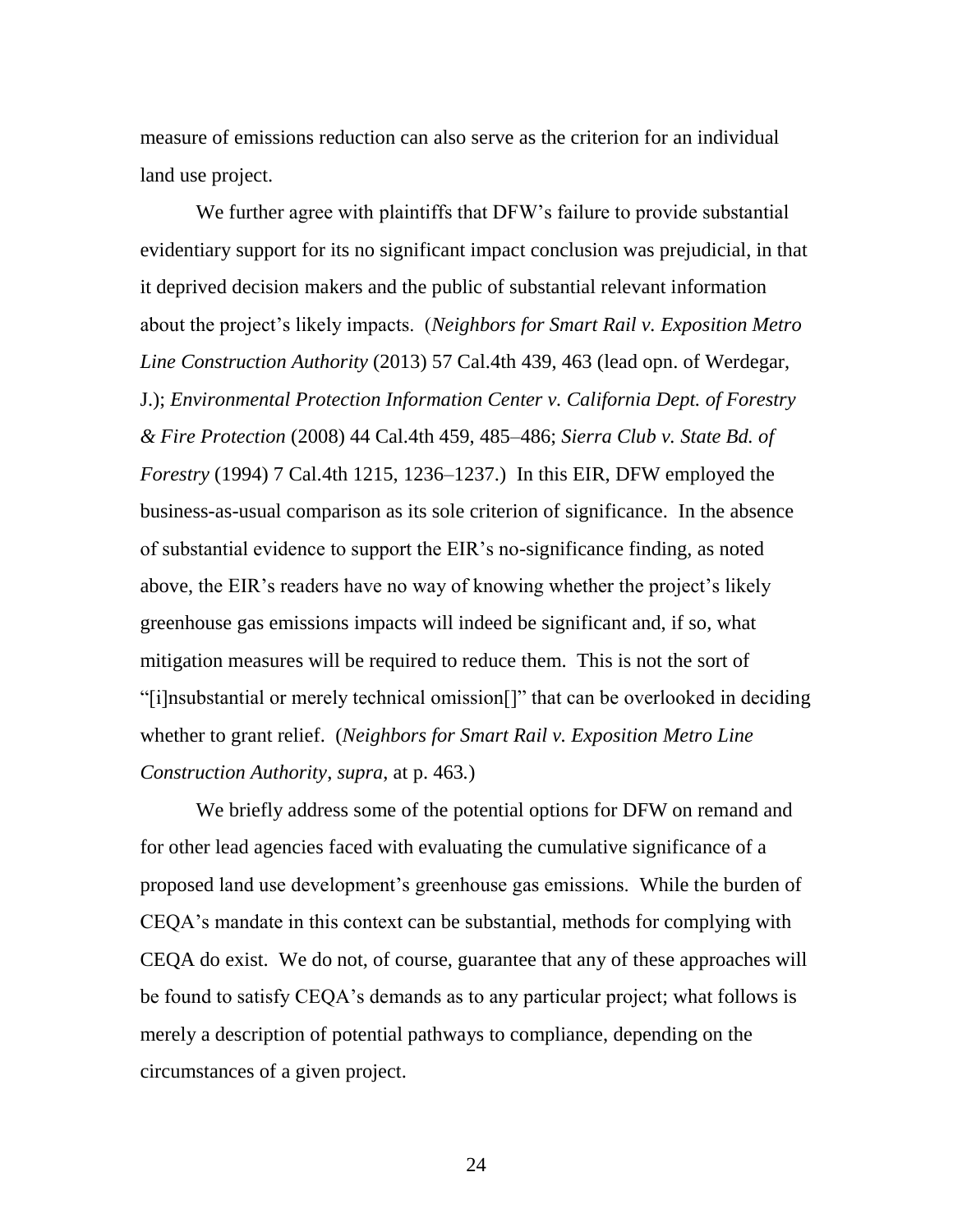First, although we have found the particular comparison made here lacking in support, and although doubt has been cast on the Scoping Plan's project-level appropriateness (see Final Statement of Reasons, *supra*, at pp. 24–25), a businessas-usual comparison based on the Scoping Plan's methodology may be possible. On an examination of the data behind the Scoping Plan's business-as-usual model, a lead agency might be able to determine what level of reduction from business as usual a new land use development at the proposed location must contribute in order to comply with statewide goals.

Second, a lead agency might assess consistency with A.B. 32's goal in whole or part by looking to compliance with regulatory programs designed to reduce greenhouse gas emissions from particular activities. (See Final Statement of Reasons, *supra*, at p. 64 [greenhouse gas emissions "may be best analyzed and mitigated at a programmatic level."...) To the extent a project's design features comply with or exceed the regulations outlined in the Scoping Plan and adopted by the Air Board or other state agencies, a lead agency could appropriately rely on their use as showing compliance with "performance based standards" adopted to fulfill "a statewide . . . plan for the reduction or mitigation of greenhouse gas emissions.‖ (Guidelines, § 15064.4, subds. (a)(2), (b)(3); see also *id.*, § 15064, subd. (h)(3) [determination that impact is not cumulatively considerable may rest on compliance with previously adopted plans or regulations, including "plans or regulations for the reduction of greenhouse gas emissions".)

A significance analysis based on compliance with such statewide regulations, however, only goes to impacts within the area governed by the regulations. That a project is designed to meet high building efficiency and conservation standards, for example, does not establish that its greenhouse gas emissions from transportation activities lack significant impacts. (Final Statement of Reasons, *supra*, at p. 23.) Although transportation accounts for almost 40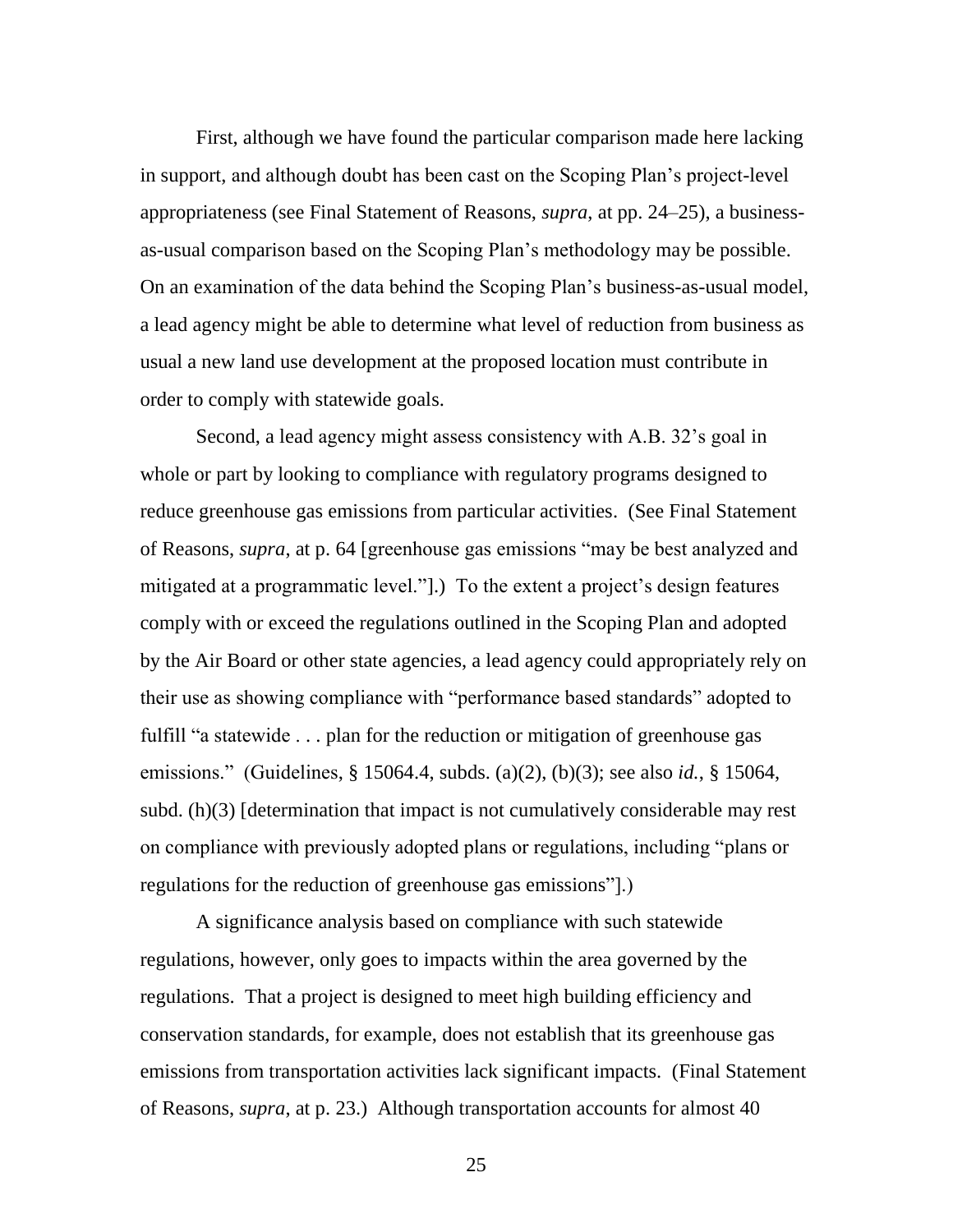percent of the state's greenhouse gas emissions, and transportation emissions are affected by the location and density of residential and commercial development, the Scoping Plan does not propose statewide regulation of land use planning but relies instead on local governments. (Scoping Plan, *supra*, at pp. 11, 27.)

Local governments thus bear the primary burden of evaluating a land use project's impact on greenhouse gas emissions. Some of this burden can be relieved by using geographically specific greenhouse gas emission reduction plans to provide a basis for the tiering or streamlining of project-level CEQA analysis. Guidelines section 15183.5, added in 2010 along with section 15064.4, explains in detail how a programmatic effort such as "a general plan, a long range development plan, or a separate plan to reduce greenhouse gas emissions" (*id.*, § 15183.5, subd. (a)) may, if sufficiently detailed and adequately supported, be used in later project-specific CEQA documents to simplify the evaluation of the project's cumulative contribution to the effects of greenhouse gas emissions (*id.* at subd. (b)). (Guidelines, § 15183.5, subds. (a), (b).) The Scoping Plan encourages local jurisdictions to develop " 'climate action plans' " or greenhouse gas " 'emissions reduction plans' " for their geographic areas, and several jurisdictions have adopted or proposed such plans as tools for CEQA streamlining. (Final Statement of Reasons, *supra*, at p. 65; see, e.g., City of Milpitas, Climate Action Plan and Qualified Greenhouse Gas Reduction Strategy (May 2013), p. 1-1; City of San Bernardino, Sustainability Master Plan (Public Review Draft, Aug. 2012), p. 4.)

In addition, CEQA expressly allows streamlining of transportation impacts analysis for certain land use projects based on metropolitan regional "sustainable" communities strategies." Under follow-up legislation to A.B. 32 (Stats. 2008, ch. 728, p. 5065, commonly known as S.B. 375) each metropolitan planning organization in the state is to prepare a "sustainable communities strategy" or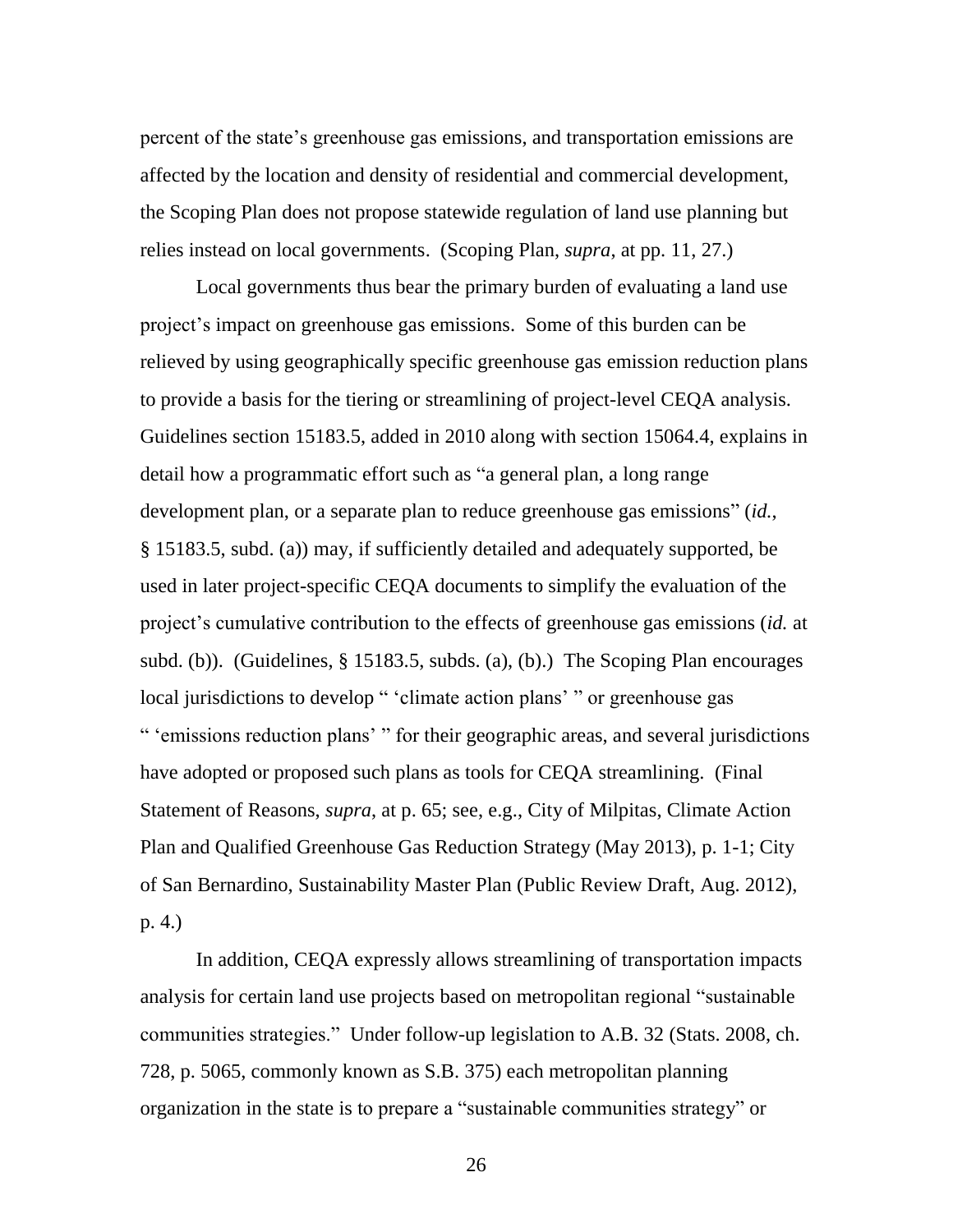alternative plan to meet regional targets set by the Air Board for greenhouse gas emissions from cars and light trucks. (Gov. Code, § 65080, subd. (b)(2).) CEQA documents for certain residential, mixed use and transit priority projects that are consistent with the limits and policies specified in an applicable sustainable communities strategy need not additionally analyze greenhouse gas emissions from cars and light trucks. (§§ 21155.2, 21159.28; Guidelines, § 15183.5, subd. (c).)

Third, a lead agency may rely on existing numerical thresholds of significance for greenhouse gas emissions, though as we have explained (*ante*, p. 14), use of such thresholds is not required. (Guidelines, § 15064.4, subd. (b)(2); see, e.g., Bay Area Air Quality Management Dist. (BAAQMD), CEQA Guidelines Update: Proposed Thresholds of Significance (May 3, 2010), pp. 8–21 [regional air quality district for the San Francisco Bay Area proposes a threshold of 1100  $MTCO<sub>2</sub>E$  in annual emissions as one alternative agencies may use in determining CEQA significance for new land use projects].)**7** Thresholds, it should be noted, only define the level at which an environmental effect "normally" is considered significant; they do not relieve the lead agency of its duty to determine the

 $\overline{a}$ 

**<sup>7</sup>** BAAQMD approved its greenhouse gas thresholds along with other CEQA thresholds of significance in June 2010, but has refrained from recommending their use pending the completion of litigation challenging its promulgation of thresholds. (BAAQMD, CEQA Air Quality Guidelines (May 2012 update), p. 2-5.) The litigation is currently pending in this court (*Cal. Building Industry Association v. Bay Area Air Quality Management District*, review granted Nov. 26, 2013, S213478), but the question we granted review to decide relates solely to certain BAAQMD thresholds for analyzing the effect of existing pollution sources on projects bringing more users or residents to a location. The validity of the greenhouse gas source thresholds is not under examination in this court. (*Id.*, order Nov. 26, 2013.)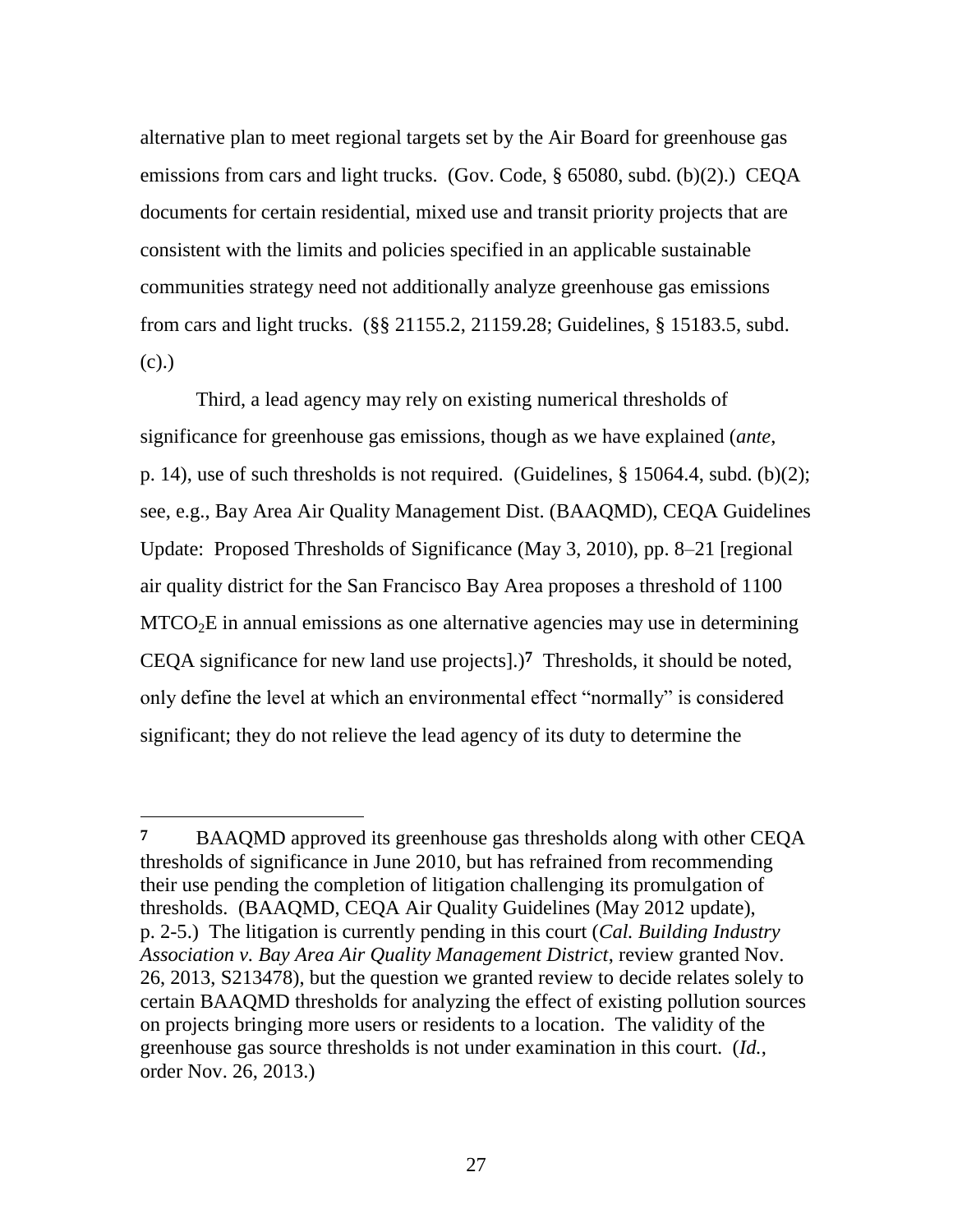significance of an impact independently. (Guidelines, § 15064.7, subd. (a)); *Mejia v. City of Los Angeles* (2005) 130 Cal.App.4th 322, 342.)

For a large land use project such as Newhall Ranch, using a numerical threshold may result in a determination of significant greenhouse gas emission impacts. In that circumstance, the lead agency must adopt feasible mitigation measures or project alternatives to reduce the effect to insignificance; to the extent significant impacts remain after mitigation, the agency may still approve the project with a statement of overriding considerations. (§§ 21002, 21002.1, subd. (b), 21081; Guidelines, §§ 15091, 15093, 15126.6.) Were DFW to determine on remand that adding hundreds of thousands of tons of greenhouse gasses to the atmosphere has a cumulatively significant effect, therefore, it would not necessarily be required to disapprove the project on that basis. The agency could instead adopt whatever feasible alternatives and mitigation measures exist beyond the efficiency and conservation features already incorporated in the project design and, to the extent those measures do not reduce the cumulative impact of the project below the chosen threshold of significance, DFW could add a discussion of these impacts, and the countervailing benefits of the project, to the statement of overriding considerations the agency previously adopted in approving the project.

# **B. The EIR's Mitigation Measures for Protection of Unarmored Threespine Stickleback**

Finding that infrastructure construction and building of Newhall Ranch could result in significant impacts to special status wildlife and plant species, DFW adopted numerous biological impact mitigation measures. Mitigation measures BIO-44 and BIO-46 provide for collection and relocation of special status fish, including the unarmored threespine stickleback, during construction in, or diversion of, the Santa Clara River. Such actions would be performed by United States Fish and Wildlife Service personnel or their agents.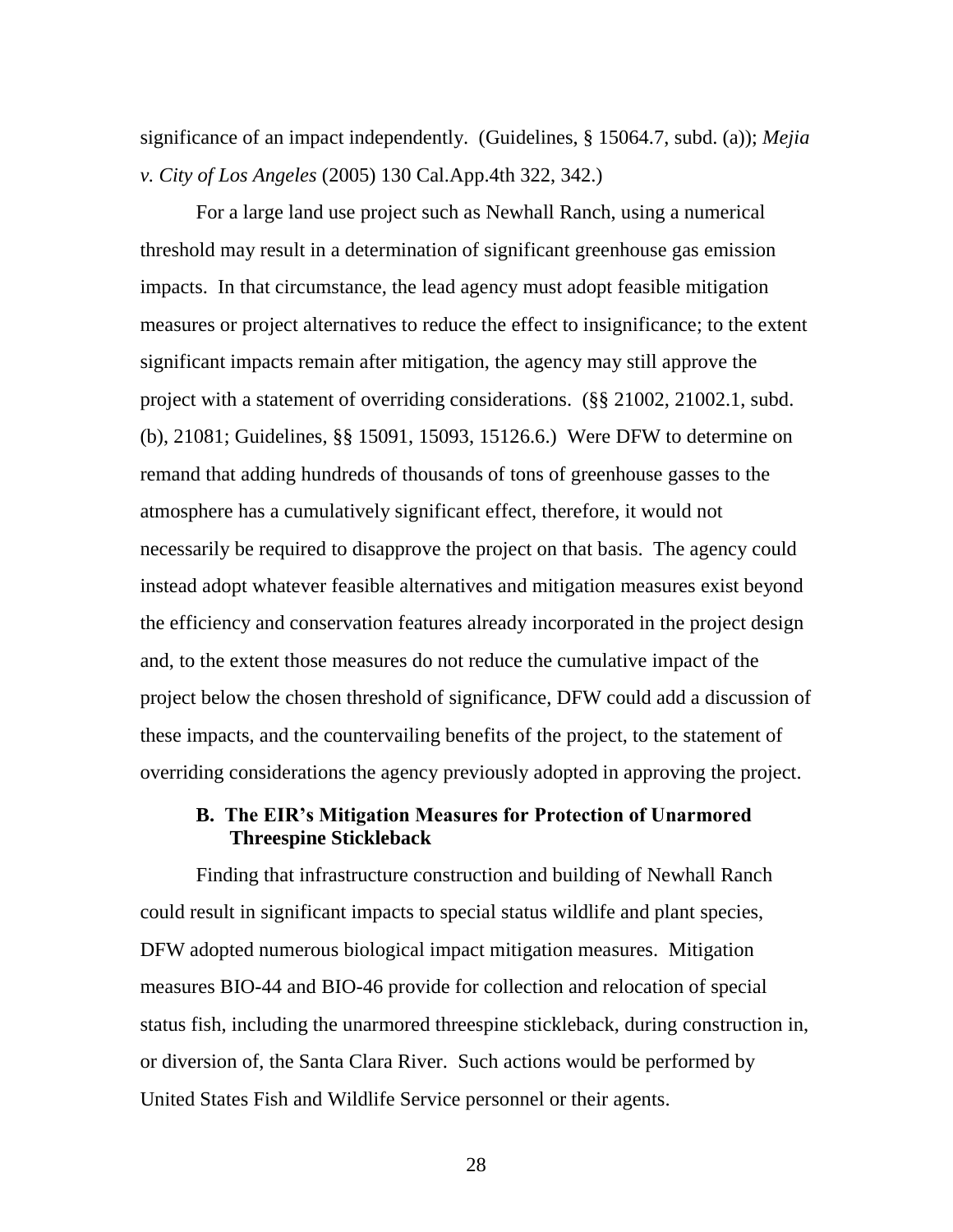We agree with plaintiffs that specifying these actions as mitigation in an EIR violates the Fish and Game Code section 5515's prohibition on authorizing the taking or possession of fully protected fish in mitigation of project impacts under CEQA. DFW may conduct or authorize capture and relocation of the stickleback as a conservation measure to protect the fish and aid in its recovery, but the agency may not rely in a CEQA document on the prospect of capture and relocation as mitigating a project's adverse impacts.

Fish and Game Code section 5515 lists 10 species of "fully protected" fish, including the unarmored threespine stickleback, *Gasterosteus aculeatus williamsoni*. (*Id.*, subd. (b)(9).) Subdivision (a) of that statute provides in pertinent part: ―(1) Except as provided in Section 2081.7 or 2835, *fully protected fish or parts thereof may not be taken or possessed at any time.* . . . However, the department may authorize the taking of those species for necessary scientific research, including efforts to recover fully protected, threatened, or endangered species. . . . [¶] (2) *As used in this subdivision, 'scientific research' does not include any actions taken as part of specified mitigation for a project,* as defined in Section 21065 of the Public Resources Code." (Fish & G. Code,  $\S$  5515, subd. (a), italics added.)**8**

 $\overline{a}$ 

**<sup>8</sup>** Parallel provisions govern the taking or possession of other fully protected animals. (See Fish & G. Code, §§ 3511 [fully protected birds], 4700 [fully protected mammals], 5050 [fully protected reptiles and amphibians].) The fully protected species laws are distinct from the more familiar endangered species laws (*id.*, §§ 2050–2115.5), though many species are covered by both statutory schemes.

The listed exceptions to Fish and Game Code section 5515's taking prohibition, Fish and Game Code sections 2081.7 and 2835, deal respectively with taking resulting from an agreement on Colorado River water and taking provided for in a "natural community conservation plan." Neither exception applies here.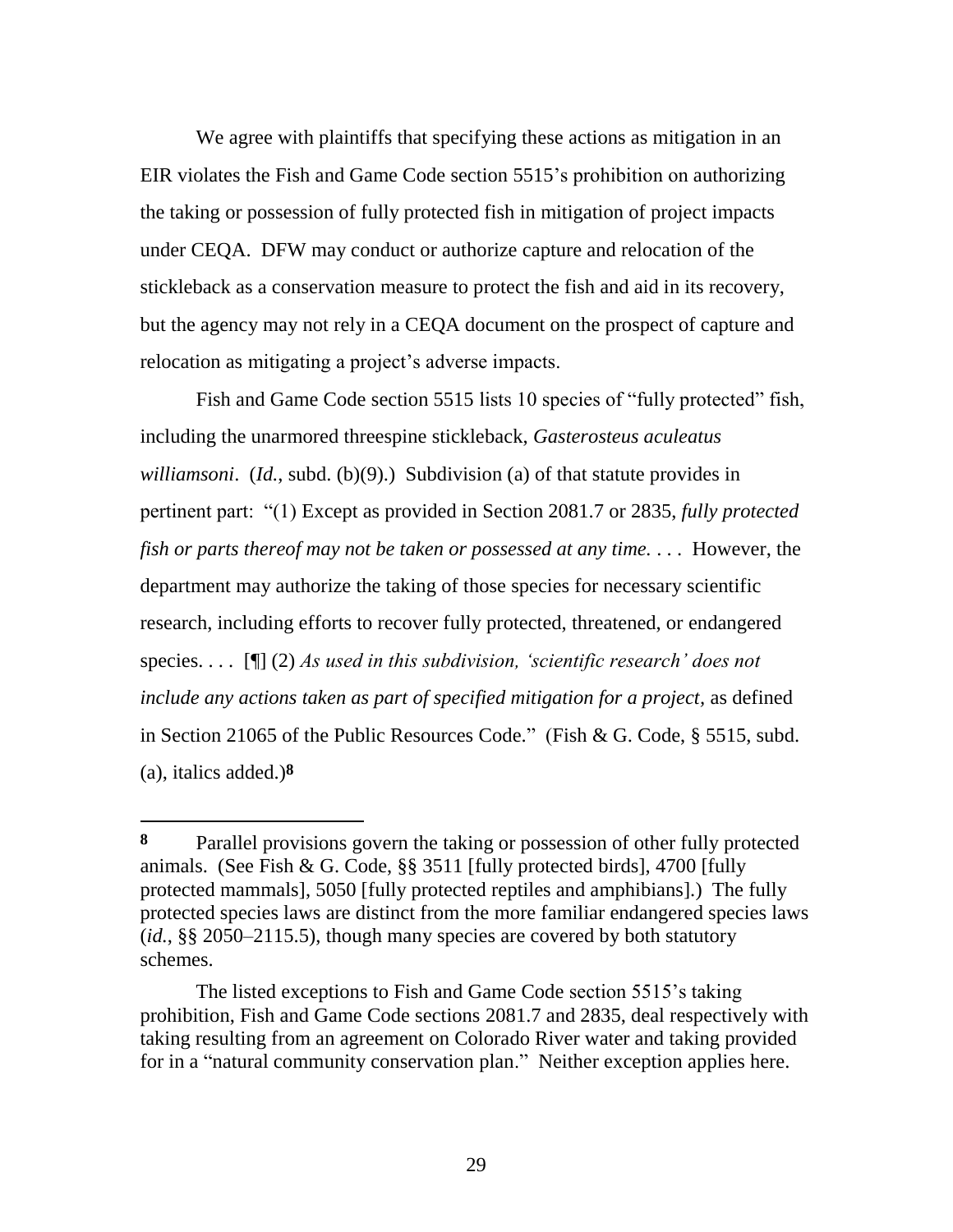Fish and Game Code section 86 defines "take" as to "hunt, *pursue, catch, capture*, or kill, or attempt to hunt, pursue, catch, capture, or kill." (Italics added.) This definition governs construction of the Fish and Game Code generally unless particular provisions or context require otherwise. (*Id.*, § 2.)

In light of the definition of take in section 86 as including an animal's "pursu<sup>[it]</sup>," "catch," or "capture," the capture and relocation of stickleback contemplated by mitigation measures BIO-44 and BIO-46 violates Fish and Game Code section 5515. Although trapping and transplantation are defined as possible conservation measures for *endangered* species under Fish and Game Code section 2061, **9** the stickleback, as a *fully protected* species, is subject to the stricter prohibitions against taking set forth in Fish and Game Code section 5515, including an express prohibition on taking as mitigation for a project under CEQA. (*Id.*, subd. (a)(2).)

DFW and Newhall argue the references to "pursue," "catch" and "capture" in Fish and Game Code section 86 should be understood to exclude trapping and transplantation done for conservation purposes. Because the stickleback is listed as an endangered species (Cal. Code Regs., tit. 14,  $\S$  670.5, subd. (a)(2)(L)) as well as a fully protected one, they argue, the prohibition on taking stickleback as a fully protected species must be harmonized with the Endangered Species Act's permission to trap and transport endangered species for protective purposes. (Fish

 $\overline{a}$ 

**<sup>9</sup>** Fish and Game Code section 2061, part of the California Endangered Species Act, defines "conservation" to mean "all methods and procedures which are necessary to bring any endangered species or threatened species to the point at which the measures provided pursuant to this chapter are no longer necessary," including "research, census, law enforcement, habitat acquisition, restoration and maintenance, propagation, *live trapping, and transplantation*, and, in the extraordinary case where population pressures within a given ecosystem cannot be otherwise relieved, may include regulated taking." (Italics added.)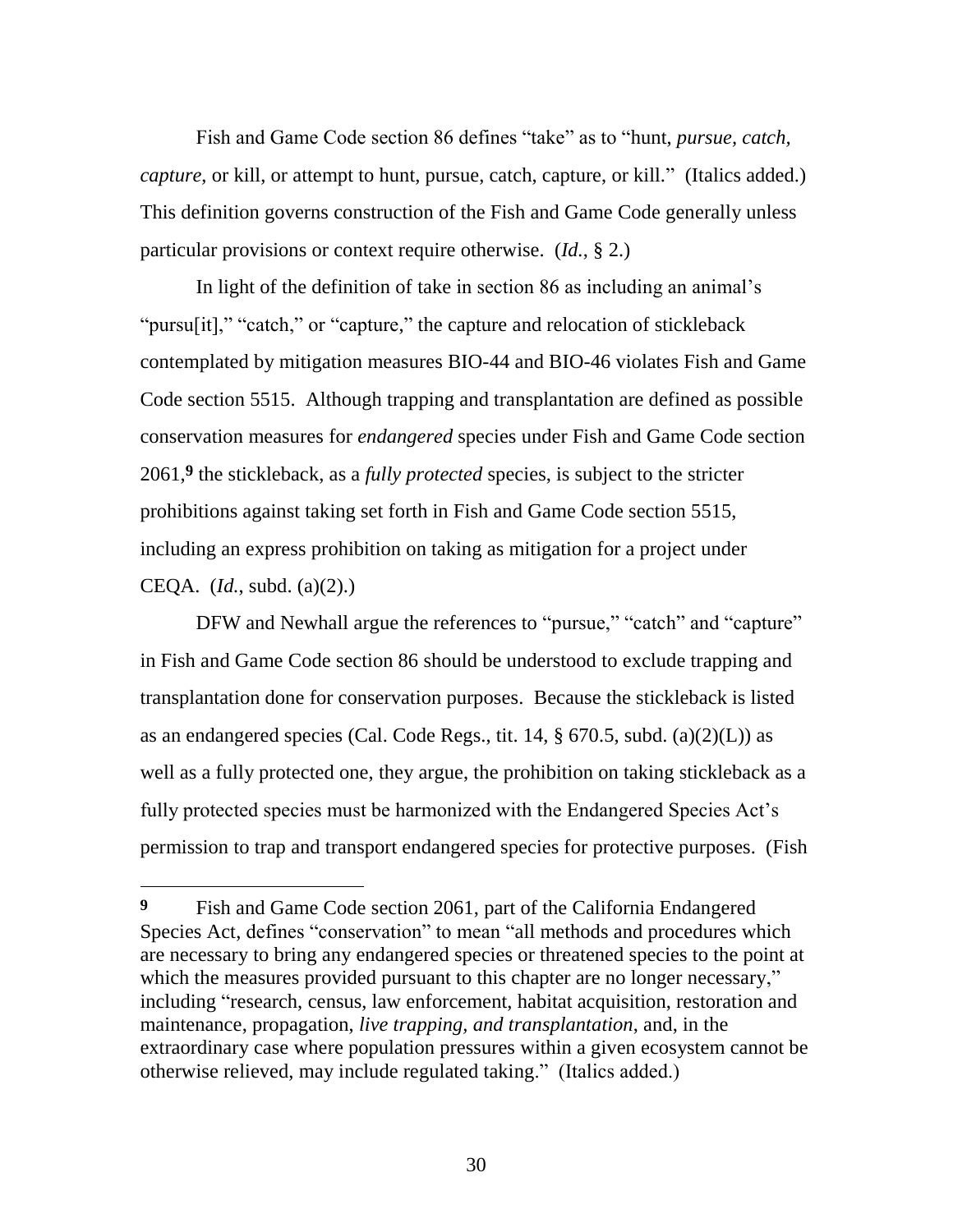& G. Code, § 2061.) In the context of the Fish and Game Code's solicitude for conservation of endangered and threatened species, the prohibition on taking should, DFW maintains, be understood as referring to " $[a]$ ctivities ... that adversely affect fish and wildlife—not . . . activities intended to move fish and wildlife out of harm's way."

We must reject the claim DFW may authorize, *as CEQA mitigation*, actions to protect a fully protected species from harm when, as here, those actions are otherwise prohibited as takings. The Legislature has expressly precluded this interpretation of the statutes by providing, in Fish and Game Code section 5515, subdivision (a), that permitted taking of a fully protected species for "scientific research" may include "efforts to recover" the species but that such "scientific research<sup>"</sup> does *not* include "any actions taken as part of specified mitigation for a project" as defined in CEQA. We cannot give effect to this provision and at the same time hold that DFW may, as CEQA mitigation, authorize the trapping and transplantation of stickleback—actions that plainly call for the fish's "catch," or "capture" (Fish & G. Code, § 86). That such catch or capture is intended to protect the stickleback from harm caused by the project's construction is inherent in its adoption as CEQA mitigation and is expressly barred under section 5515.

Legislative history supports our conclusion. The language allowing taking for recovery efforts but not for CEQA mitigation was added to Fish and Game Code section 5515, subdivision (a) in 2003. (Stats. 2003, ch. 735, § 4, pp. 5521-5522.) As introduced on February 20, 2003, the bill simply defined "scientific research" to include recovery efforts for fully protected species. (Sen. Bill No. 412 (2003–2004 Reg. Sess.) as introduced Feb. 20, 2013.) An Assembly committee analysis of the bill as introduced, explained that the Natural Resources Agency secretary had testified that the fully protected species law's absolute prohibition on taking had led to certain problems: "1) Fully protected status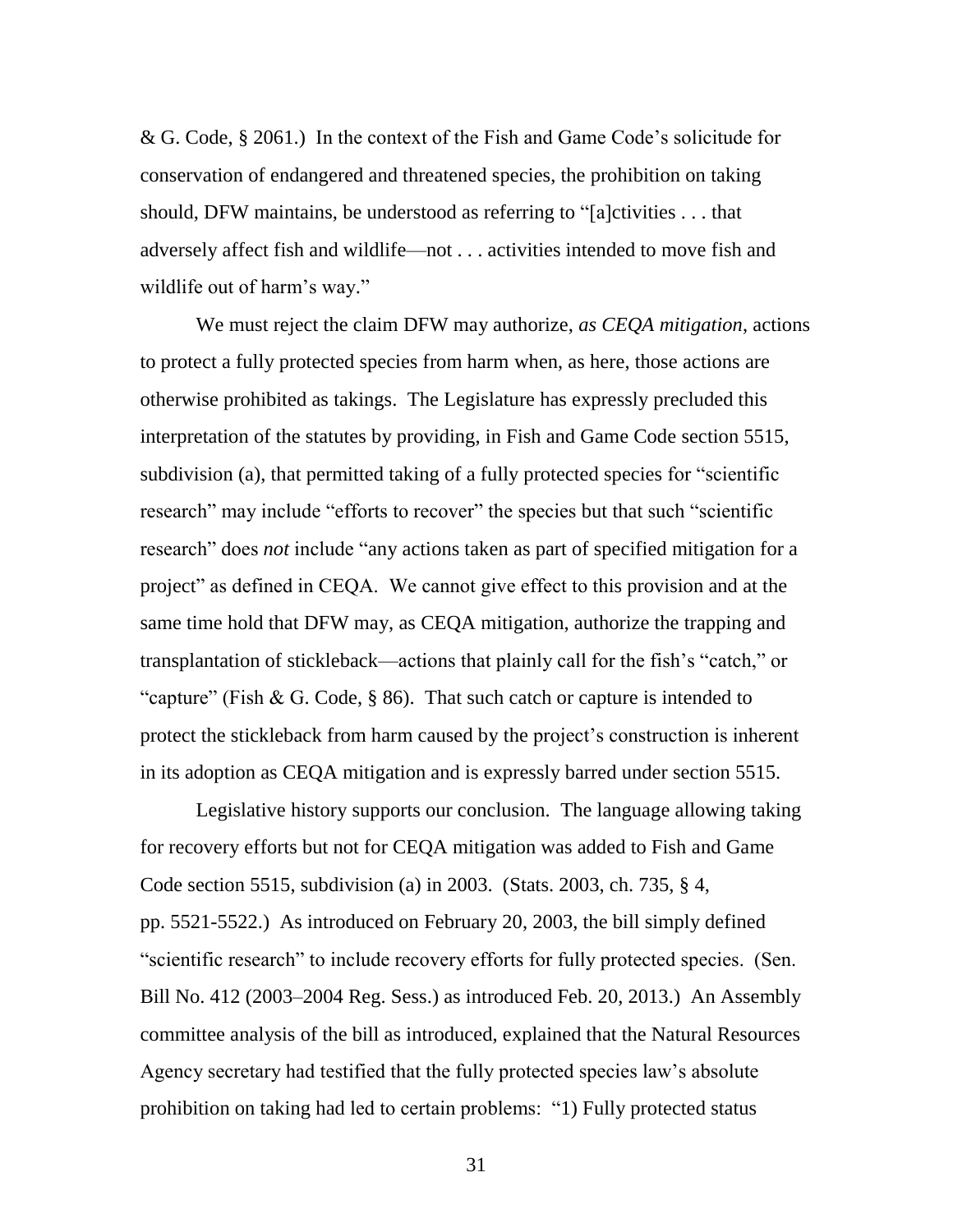conflicts with recovery efforts because there is no allowance for management pursuant to a recovery effort. For example, the fully protected species statute is in direct conflict with regional, multi-species conservation planning, such as the Natural Community Conservation Planning Program. [¶] 2) Fully protected status does not allow for incidental take of species due to otherwise lawful activities. [¶] 3) The law does not provide for mitigation of fully protected species. Because mitigation is not an option, the Department's only recourse is to initiate legal proceedings to address conflicts with fully protected species.‖ (Assem. Com. on Water, Parks & Wildlife, analysis of Sen. Bill No. 412 (2003–2004 Reg. Sess.) as introduced Feb. 20, 2003, p. 2.) The analysis continued: "According to the author this measure is intended to address the problem identified by Secretary Nichols in #1 above. In order to ensure broader recovery planning efforts can take place some take may be necessary." *(Ibid.)* 

The bill was subsequently amended in the Assembly to add the proviso that "scientific research" does *not* include "any actions taken as part of specified mitigation for a project, as defined in Section 21065 of the Public Resources Code.‖ (Sen. Bill No. 412 (2003–2004 Reg. Sess.) as amended Aug. 28, 2003.) A new committee analysis noted that the bill now "[e]xcludes, from 'scientific research,' any actions taken to mitigate a project under the California Environmental Quality Act (CEQA)." (Assem. Com. on Appropriations, analysis of Sen. Bill No. 412 (2003–2004 Reg. Sess.) as amended Aug. 28, 2003, pp. 1-2.)

Though not explicitly noted in the legislative history, the August 28, 2003, amendment was consistent with the earlier report's observation that, of the three problems identified by Secretary Nichols, the bill was intended to address only the first problem: the prohibition on taking members of a fully protected species tended to hinder management programs for the species' recovery. (Assem. Com. on Water, Parks & Wildlife, analysis of Sen. Bill No. 412 (2003–2004 Reg. Sess.)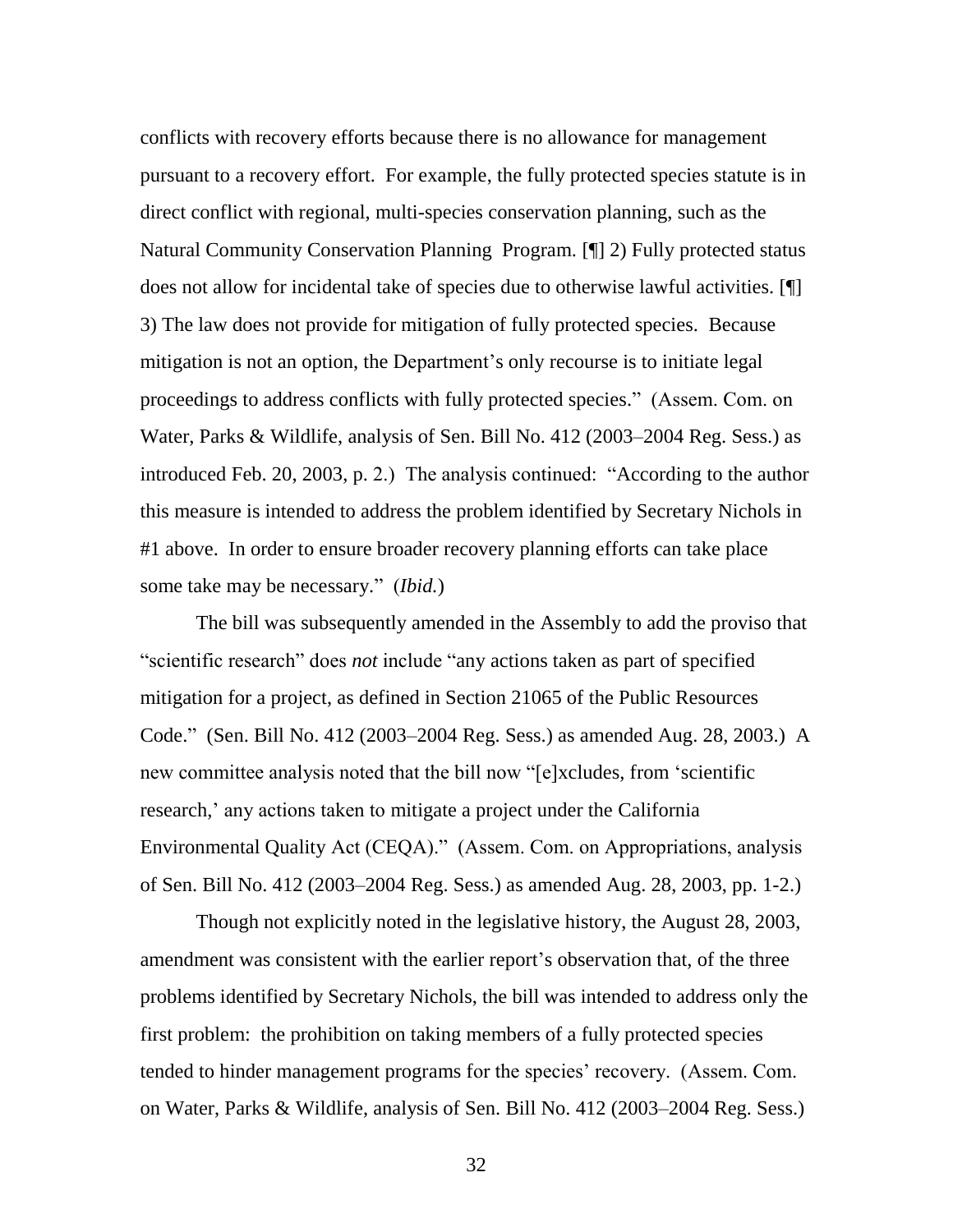as introduced Feb. 20, 2003, p. 2.) It was not aimed at the separate asserted problem of mitigation of the effects other actions would have on a fully protected species. (*Ibid.*) The August 28 amendment, by reaffirming the taking prohibition as to CEQA mitigation measures, effectuated this distinction in legislative intent.

Consistent with this history and the statutory language, we read Fish and Game Code section 5515, subdivision (a) as allowing the trapping and transplantation of fully protected fish species as part of a species recovery program, but *not* as mitigation for a project. Mitigating the adverse effect of a land development project on a species is not the same as undertaking positive efforts for the species' recovery, a distinction recognized in the 2003 legislation by its explicit exclusion of CEQA mitigation measures from the definition of scientific research. The Legislature evidently believed the prohibition on taking or possessing fully protected species should be relaxed to permit the use of wildlife management techniques needed for species recovery, but that agencies should not be allowed to rely on the availability of such techniques in approving or carrying out projects that would have significant adverse effects on a fully protected species. We therefore say nothing to preclude DFW's use or authorization of trapping and transplantation to protect the stickleback from threats to its survival and recovery, as expressly allowed under Fish and Game Code section 5515, subdivision (a)(1); based on subdivision (a)(2) of that statute, we hold only that such actions may not be relied on or "specified" as project mitigation measures pursuant to CEQA.

In the context of Fish and Game Code section 5515, limiting the definition of "taking" — which includes but is not limited to hunting and killing animals (Fish and G. Code, § 86) —to actions intended to harm a fully protected animal, as DFW urges, would also render unnecessary, or at least very puzzling, the Legislature's proviso that taking is not permitted as CEQA project mitigation.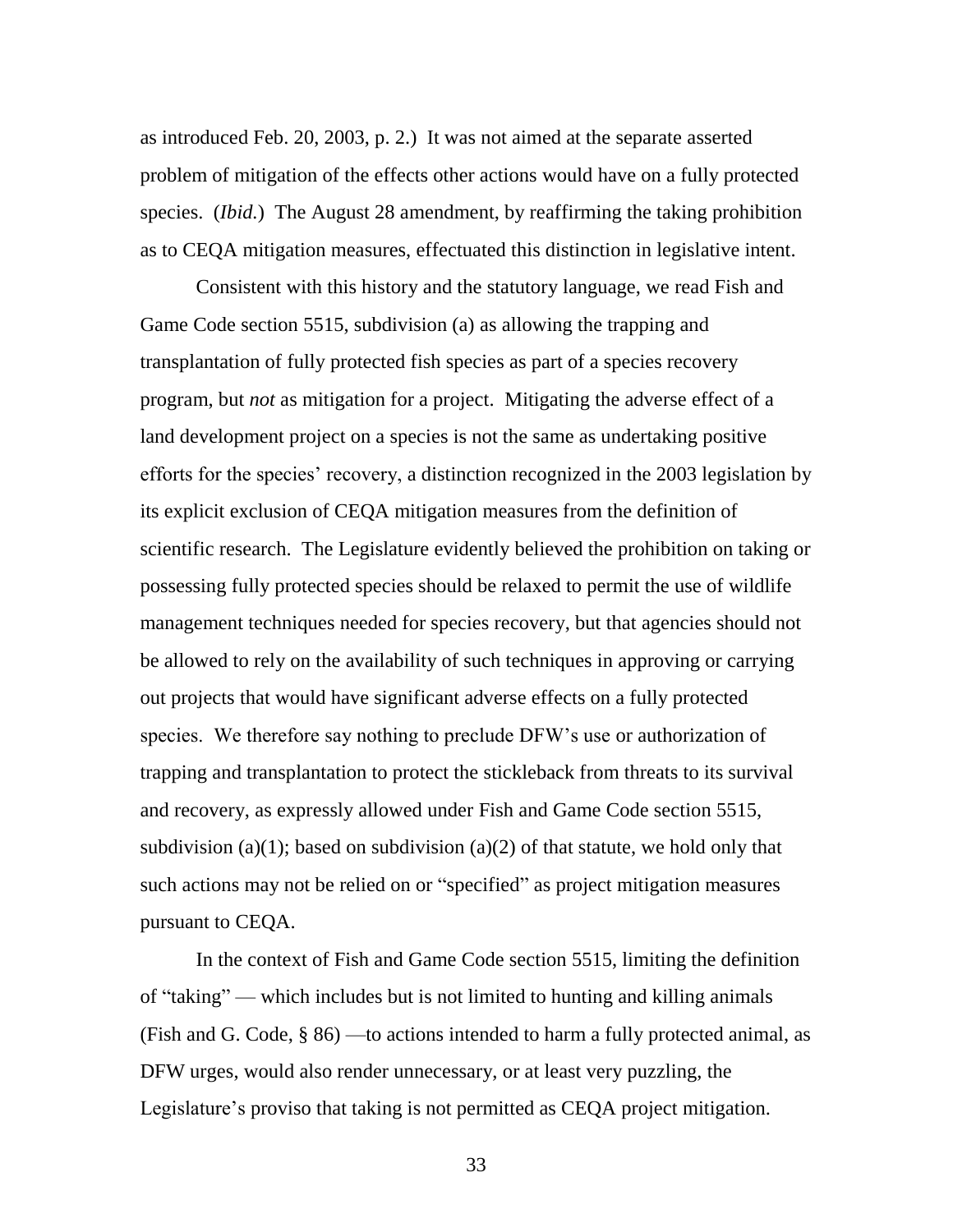$(Id., subd. (a)(2).)$  Hunting and killing animals might sometimes be necessary as a conservation measure, for example, to obtain biological samples or to relieve a dangerous local population pressure, but one struggles to imagine the circumstances in which a CEQA document would propose mitigating a project's adverse impacts on a fully protected species by killing or otherwise intentionally harming members of the species. If Fish and Game Code section 5515, subdivision (a)(1)'s prohibition on "tak[ing] or possess[ing]" a fully protected fish referred only to intentionally harmful acts, the Legislature would not likely have thought it necessary to specify in subdivision (a)(2) that such taking or possession could not be proposed as a means of mitigating adverse project effects.

In addition, narrowing Fish and Game Code section 86's definition of "take" to actions intended to harm an animal could in theory allow unauthorized persons found pursuing and catching a protected species to assert as a complete defense that their intent was not to harm the animal but to restore or transplant it to a safe habitat, a result we doubt very much the Legislature intended. We are loath to adopt a construction that would, for example, sanction an amateur conservationist capturing and moving a southern sea otter (fully protected under Fish & G. Code, § 4700, subd. (b)(8)) from its established habitat to a cove where the person believes it will be safer and healthier. On this point, Justice Chin observes that the Legislature did not intend such a result for endangered species any more than for fully protected ones. (Dis. opn. of Chin, J., *post*, at p. 13.) We agree: the broad definition of "take" in Fish and Game Code section 86 ensures that DFW can maintain legal control over actions interfering with threatened, endangered and fully protected animals even where those actions may not have been intended to kill or hurt the animal.

DFW urges deference to its interpretation of Fish and Game Code provisions, an area in which it has both expertise and substantial administrative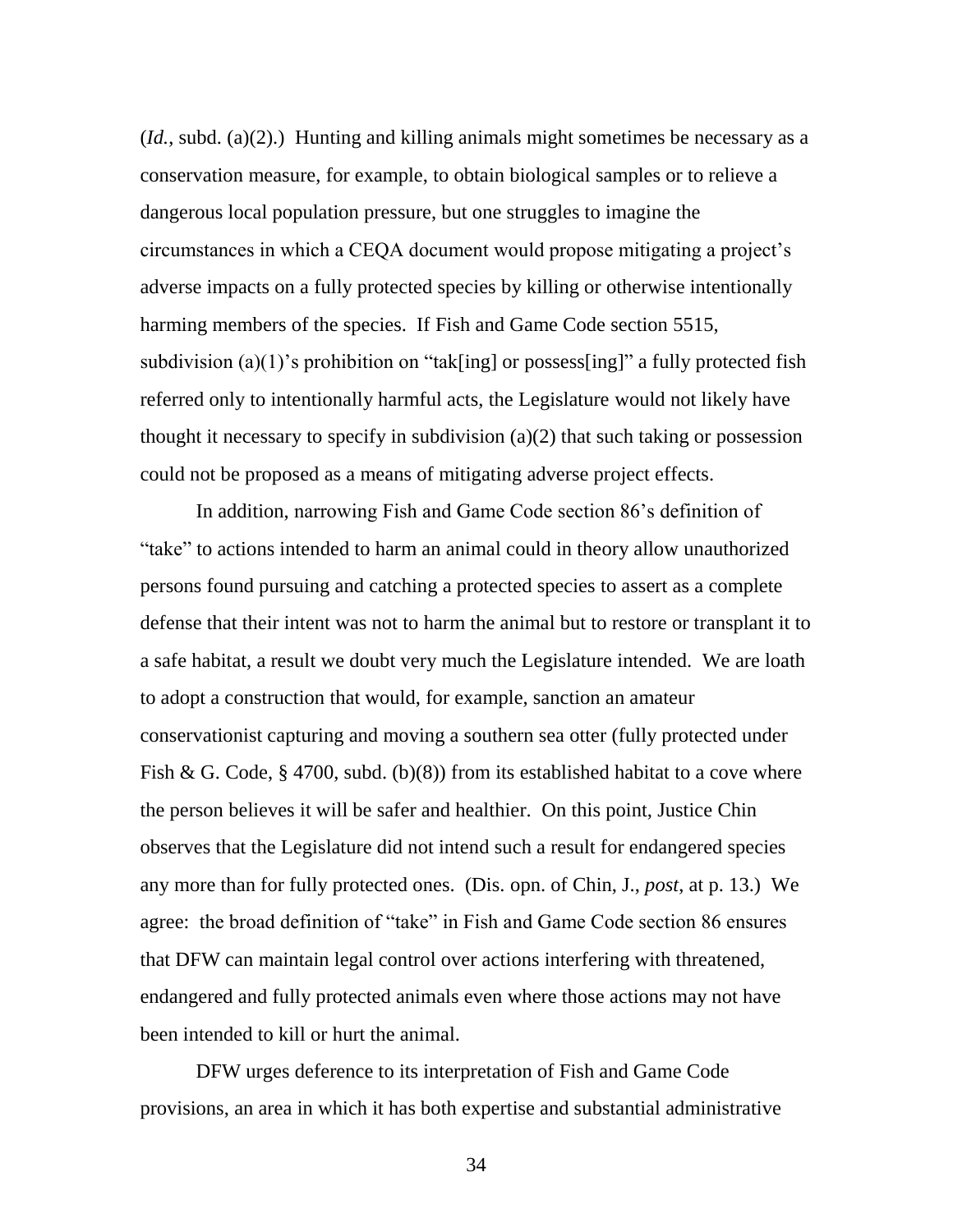responsibility. We consider an agency's interpretation of statutes and regulations in light of the circumstances, giving greater weight where the interpretation concerns technical and complex matters within the scope of the agency's expertise. (*Yamaha Corp. of America v. State Bd. of Equalization* (1998) 19 Cal.4th 1, 12.) Even in substantive areas of the agency's expertise, however, our deference to an agency's statutory interpretation is limited; determining statutes' meaning and effect is a matter "lying within the constitutional domain of the courts.‖ (*Id.* at p. 11.) That said, we acknowledge DFW's superior expertise in the administration of the Fish and Game Code, and we would not lightly adopt an interpretation of that code's provisions the department persuasively argued would defeat its ability to pursue species conservation and recovery. Again, however, we do not hold trapping and transplantation of fully protected fish species is prohibited as part of a species recovery effort. We hold only that such actions may not be specified as project mitigation measures in an EIR or other CEQA document. Nothing we say precludes DFW from using its expertise and judgment in determining, at any time, how best to protect a fully protected species from an imminent threat to its habitat.

Justice Chin points out that Fish and Game Code section 2061, relating to endangered species, refers separately to "taking," "live trapping," and ―transplantation,‖ implying these actions differ from one another. (Dis. opn., of Chin, J., *post*, at pp. 10–11.) That this provision uses "taking" in a limited sense denoting mortality or other permanent removal from the ecosystem, a meaning far narrower than the generally applicable definition of Fish and Game Code section 86, does not compel or even suggest the same limited meaning was intended in Fish and Game Code section 5515, relating to fully protected fish species. Indeed, we observe that a closely analogous statute, Fish and Game Code section 3511, while prohibiting the taking or possession of fully protected birds, provides an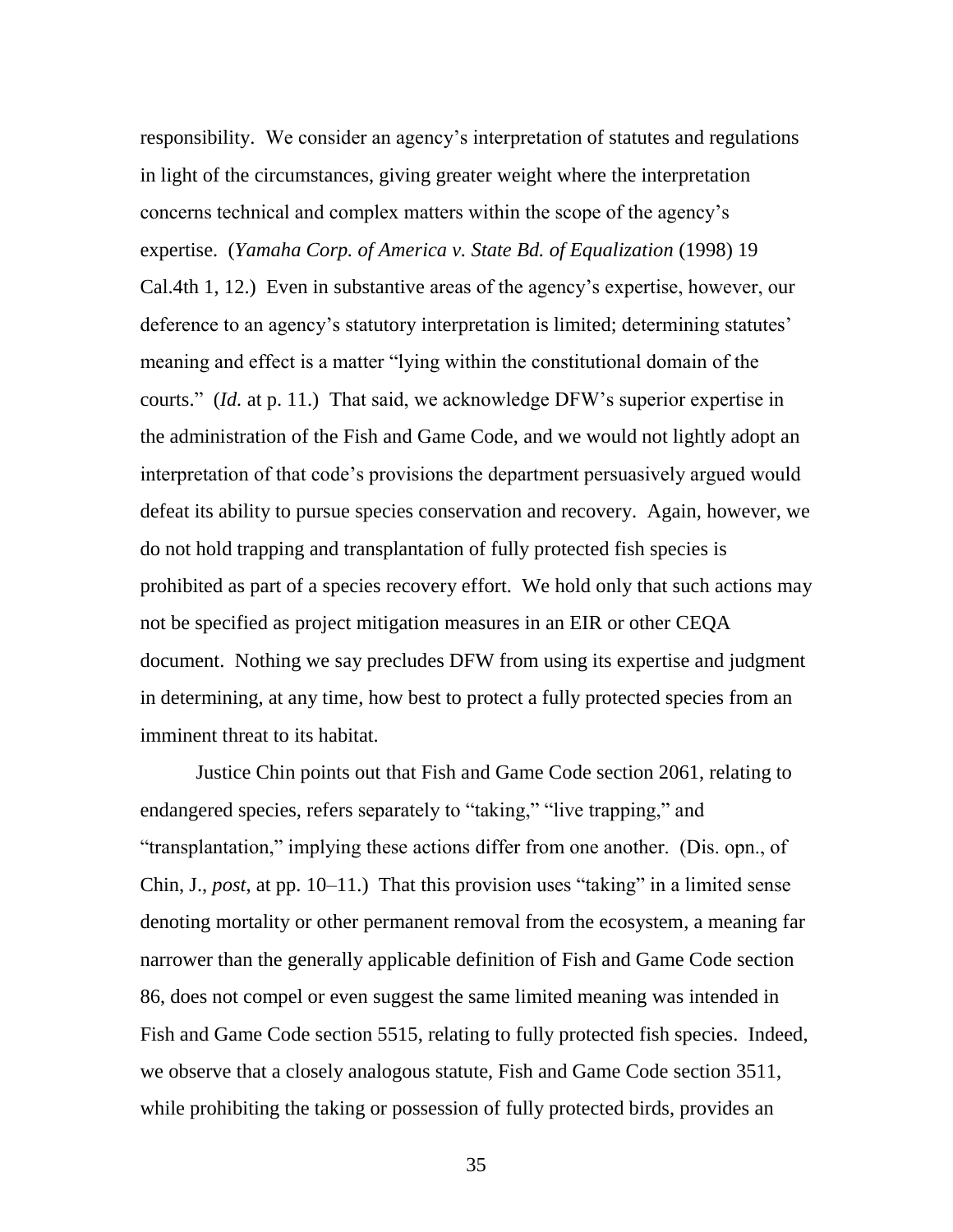exception allowing permits for "live capture and relocation" of such birds to protect livestock, suggesting those actions would otherwise be within the statutory prohibition on taking or possession, the same prohibition contained in Fish and Game Code section 5515.

Justice Chin further argues our interpretation of Fish and Game Code section 5515 as distinguishing between capture and transplantation performed for conservation purposes and the same actions specified as CEQA mitigation measures has "little substance." (Dis. opn. of Chin, J., *post*, at p. 9.) To the contrary, we see a significant distinction between discussing in an EIR measures that might be taken as part of an ongoing species recovery effort and specifying those actions as binding mitigation measures upon which project approval is conditioned. (See Guidelines § 15126.4, subd. (a)(2) ["Mitigation measures must be fully enforceable through permit conditions, agreements, or other legallybinding instruments."].) Decision makers and the public could well be influenced in their evaluation of a project by the existence or nonexistence of such enforceable mitigation measures.

# **C. Timeliness of Plaintiffs' Comments on Cultural Resources and Steelhead Smolt Impacts**

The Court of Appeal held two of plaintiffs' challenges to the EIR, regarding impacts on Native American cultural resources and on steelhead smolt (juveniles), were not preserved because they were not timely brought to DFW's attention in the administrative process. The issue turns on plaintiffs' compliance with section 21177, which sets out the requirement that a CEQA claim be administratively exhausted before forming the basis for a judicial challenge to the agency's actions.

Section 21177, subdivision (a) provides that before an alleged ground for noncompliance with CEQA may be brought to court it must have been "presented"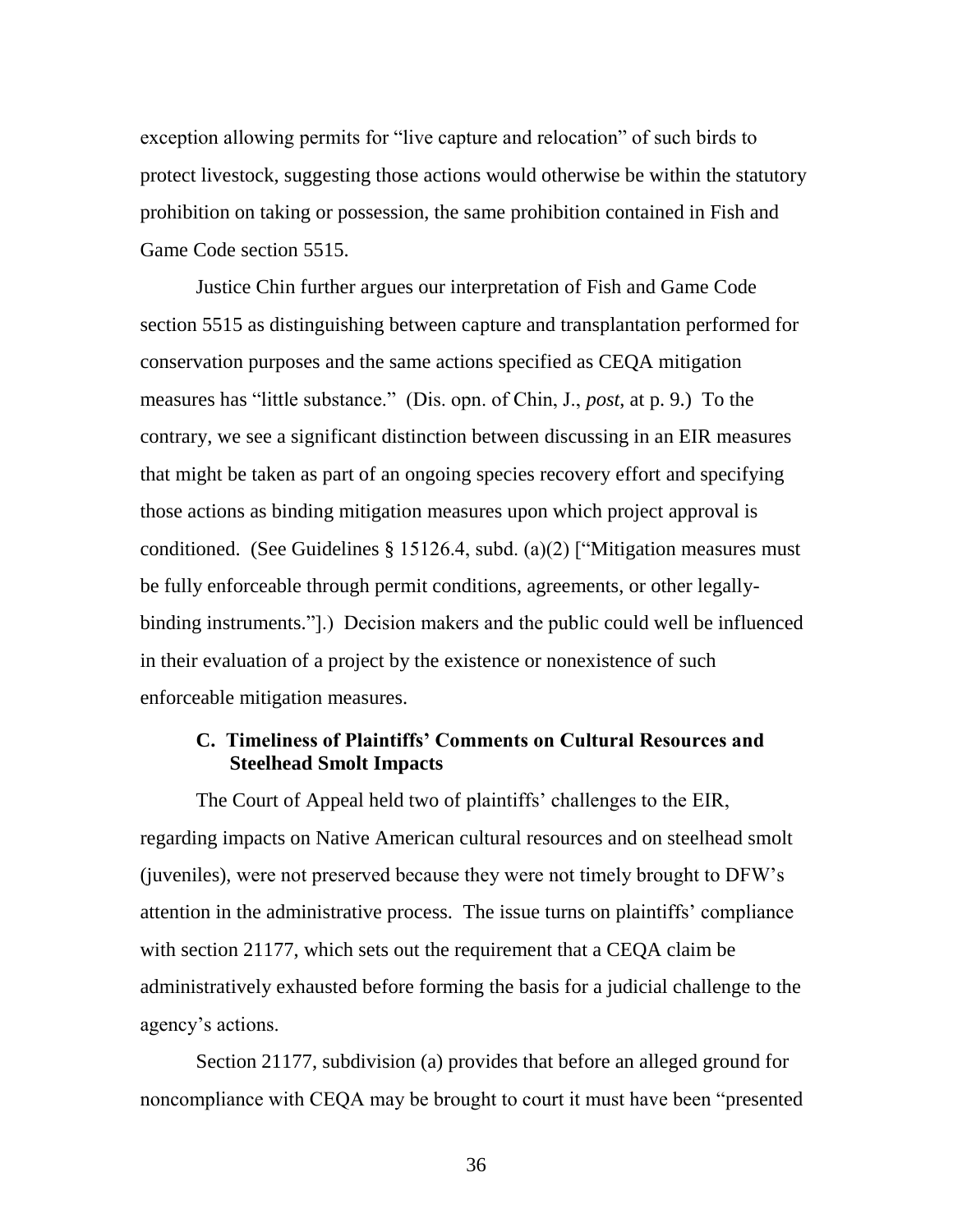to the public agency orally or in writing by any person during the public comment period provided by this division or prior to the close of the public hearing on the project before the issuance of the notice of determination." DFW held no public hearing on final approval of the present project (the Resource Management and Development Plan and the Spineflower Conservation Plan); the question is therefore whether plaintiffs' claims regarding Native American cultural resources and steelhead smolt were presented to DFW **"**during the public comment period provided by [CEQA]." (*Ibid*.)

As noted earlier, what we have referred to as the EIR was actually a combined environmental impact statement and environmental impact report (EIS/EIR) prepared jointly under NEPA and CEQA by the Corps and DFW, the lead federal and state agencies, respectively. (*Ante*, at pp. 2–3.) CEQA requires a public comment period on the draft EIR, but not on the final EIR; a comment period on the final EIR before project approval is optional with the lead agency. (§ 21091, subd. (a); Guidelines, § 15089, subd. (b).) NEPA regulations, in contrast, allow agencies and members of the public to submit comments on a final EIS at any time before the final agency decision, which ordinarily may not be issued earlier than 30 days after notice of the final EIS. (40 C.F.R. §§ 1503.1(b), 1506.10(b)(2).) In compliance with its federal obligations, the Corps published a notice of availability of the final EIS/EIR, inviting public comments during the period June 18, 2010 through July 19, 2010, later extended through August 3, 2010. Plaintiffs raised the disputed issues regarding Native American cultural resources and steelhead smolt impacts in comment letters during this period.

Because plaintiffs' comments were made during the Corps-noticed comment period for the final EIS/EIR, rather than during the earlier CEQAmandated period for comments on the draft EIS/EIR, DFW and Newhall contend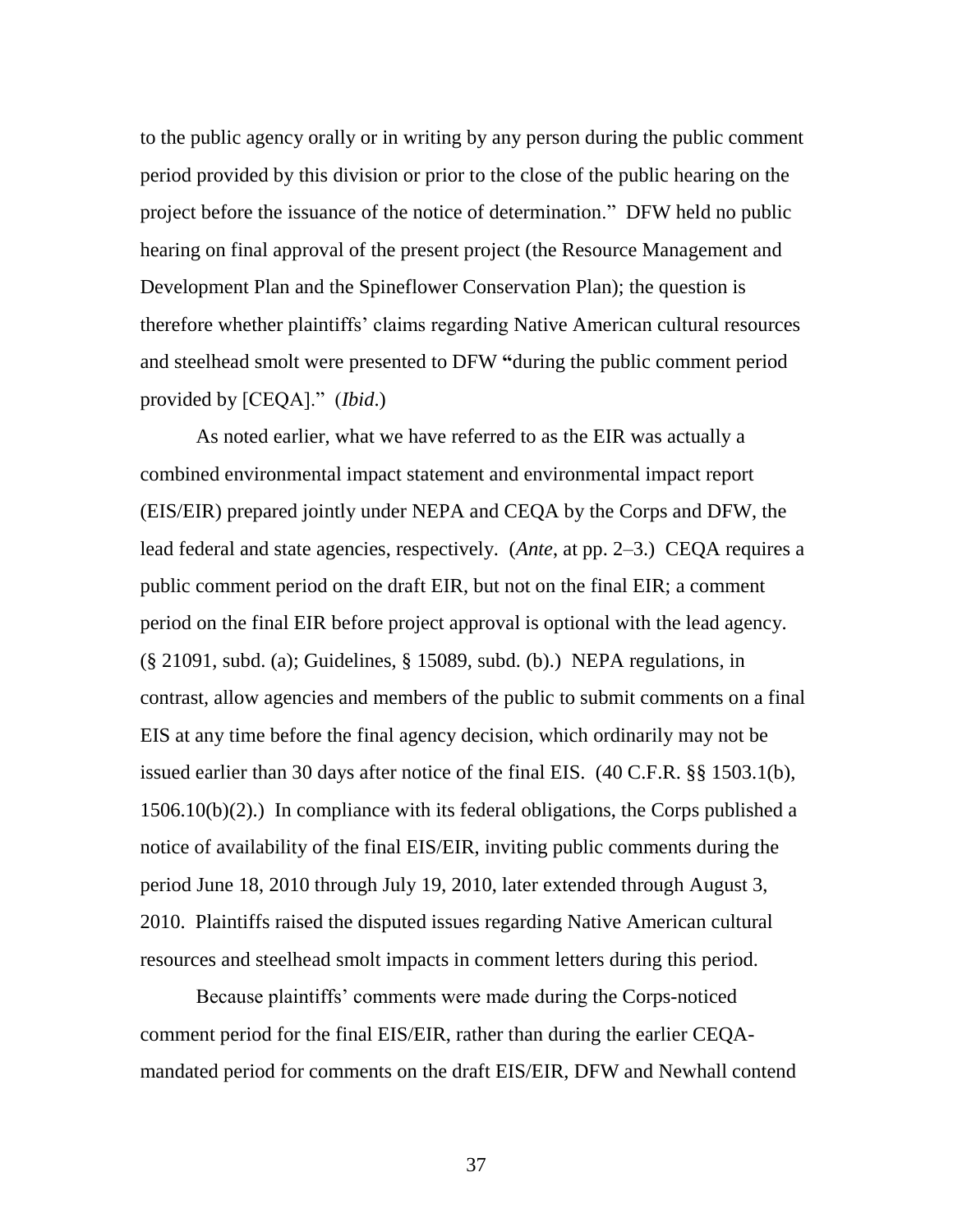they came too late to preserve plaintiffs' claims under section 21177, subdivision (a). Under the circumstances of this case, we disagree.

In the final EIR, DFW stated that while CEQA did not require a comment period on it, DFW would make the final EIR available to the public "at the time" the Corps begins its required 30-day public review.‖ In its findings on project approval, DFW noted that "CEQA allows, but does not require, public review of a Final EIR" and that the Corps' 45-day comment period (extended from 30 days) is "equivalent" to the 45-day period required by CEQA for draft EIR's submitted for review by other agencies. The findings further explained that comments on the final EIS/EIR were given to the applicant (Newhall) for preparation of draft responses, that DFW "coordinated with the Corps and the applicant during the initial discussions" regarding these comments, and that "[b]ased on the input received from both DFG [now DFW] and the Corps, the applicant and its consultant team completed responses to the comments." In sum, "DFG has provided input and coordinated with the Corps and the applicant with respect to the draft responses on the Final EIS/EIR."

On completion of the response and revision process, the lead agencies together prepared an addendum containing portions of the final EIS/EIR that had been modified in response to comments on that document. The agencies included that addendum, together with the final EIS/EIR itself and the comments and responses to comments, in their final decision documents. This addendum adopted a new mitigation measure for Native American cultural resources, and the responses by DFW to plaintiffs' comments on the final EIR include responses on impacts on steelhead.

We need not decide whether every federally mandated comment period on a final combined EIS/EIR also constitutes a CEQA comment period for purposes of section 21177, subdivision (a). In this case, the lead state agency, DFW,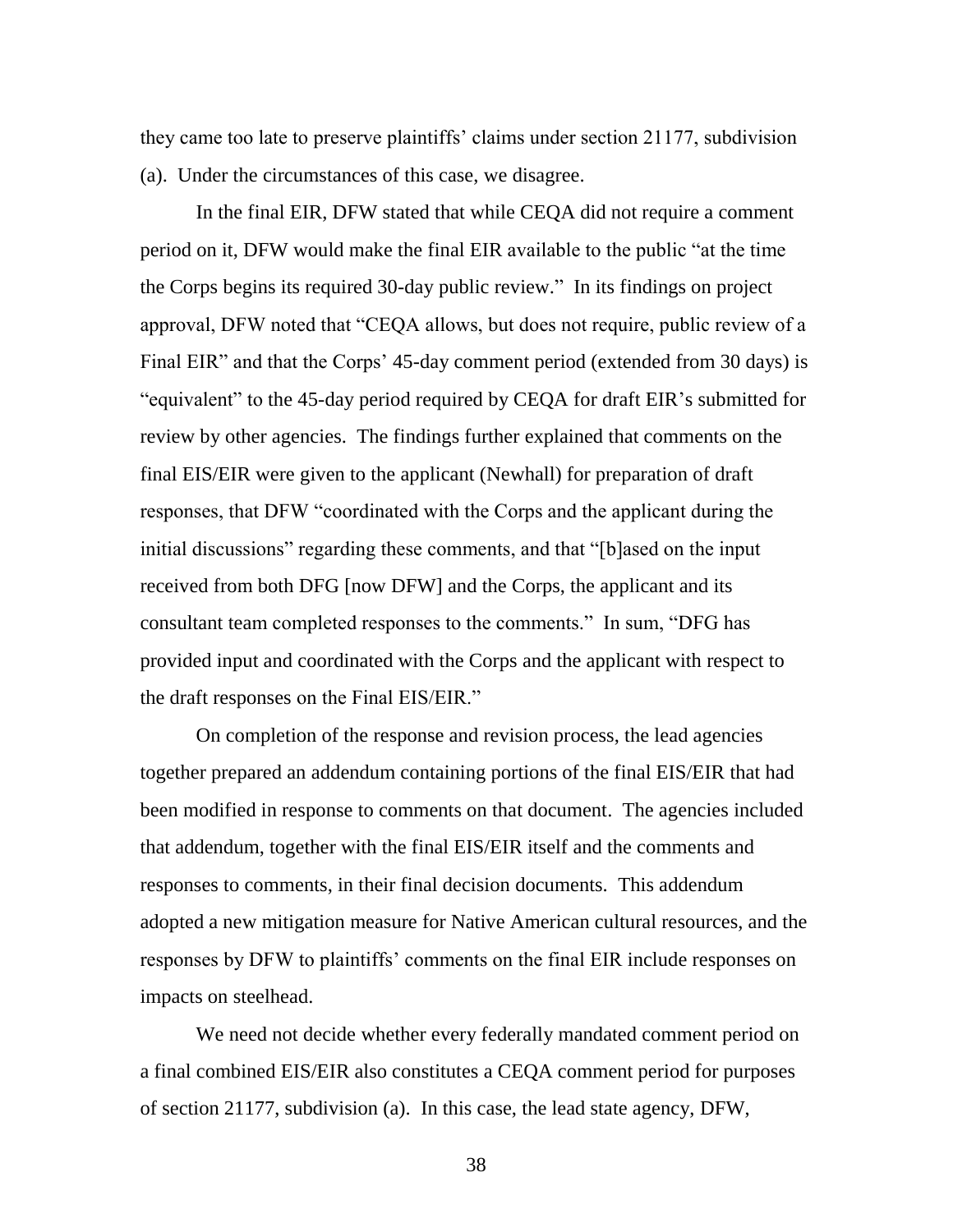participated fully in the post-final EIS/EIR process, helping to prepare responses to the comments received and including those comments and responsive changes in the version of the final EIR it certified as compliant with CEQA when approving the project. Where the lead agency under CEQA has treated a federal comment period on a final EIS/EIR as an opportunity to receive additional comments on CEQA issues as well and has responded to those comments and included the responses in its final decision document, the lead agency has effectively treated the federal period as an optional comment period on the final EIR under Guidelines section 15089, subdivision (b). Such an optional comment period is "provided by" CEQA for purposes of section 21177. (See *Environmental Protection Information Center v. California Dept. of Forestry & Fire Protection*, *supra*, 44 Cal.4th at p. 484 [lead federal agency's notice of availability of final EIS/EIR, which also invited comments to be sent to lead state agency, reopened public comment period for CEQA purposes]; *Galante Vineyards v. Monterey Peninsula Water Management Dist.* (1997) 60 Cal.App.4th 1109, 1120 ["the phrase 'during the public comment period provided by this division," ... includes optional comment periods.")

The purposes of requiring exhaustion of administrative remedies, as section 21177 does, are to lighten the judicial burden by providing a remedy at the administrative level and, where a judicial remedy is nonetheless sought, facilitating a complete record that draws on the administrative agency's expertise and has already been sifted for relevant evidence. (*Tomlinson v. County of Alameda* (2012) 54 Cal.4th 281, 291.) In this case, where DFW independently reviewed plaintiffs' comments on the final EIS/EIR, contributed its expertise to the drafting of responses and revisions based on those comments, and included those responses and revisions in the final version of the EIR it certified and relied on in making its approval decision, the statute's purpose has been served. We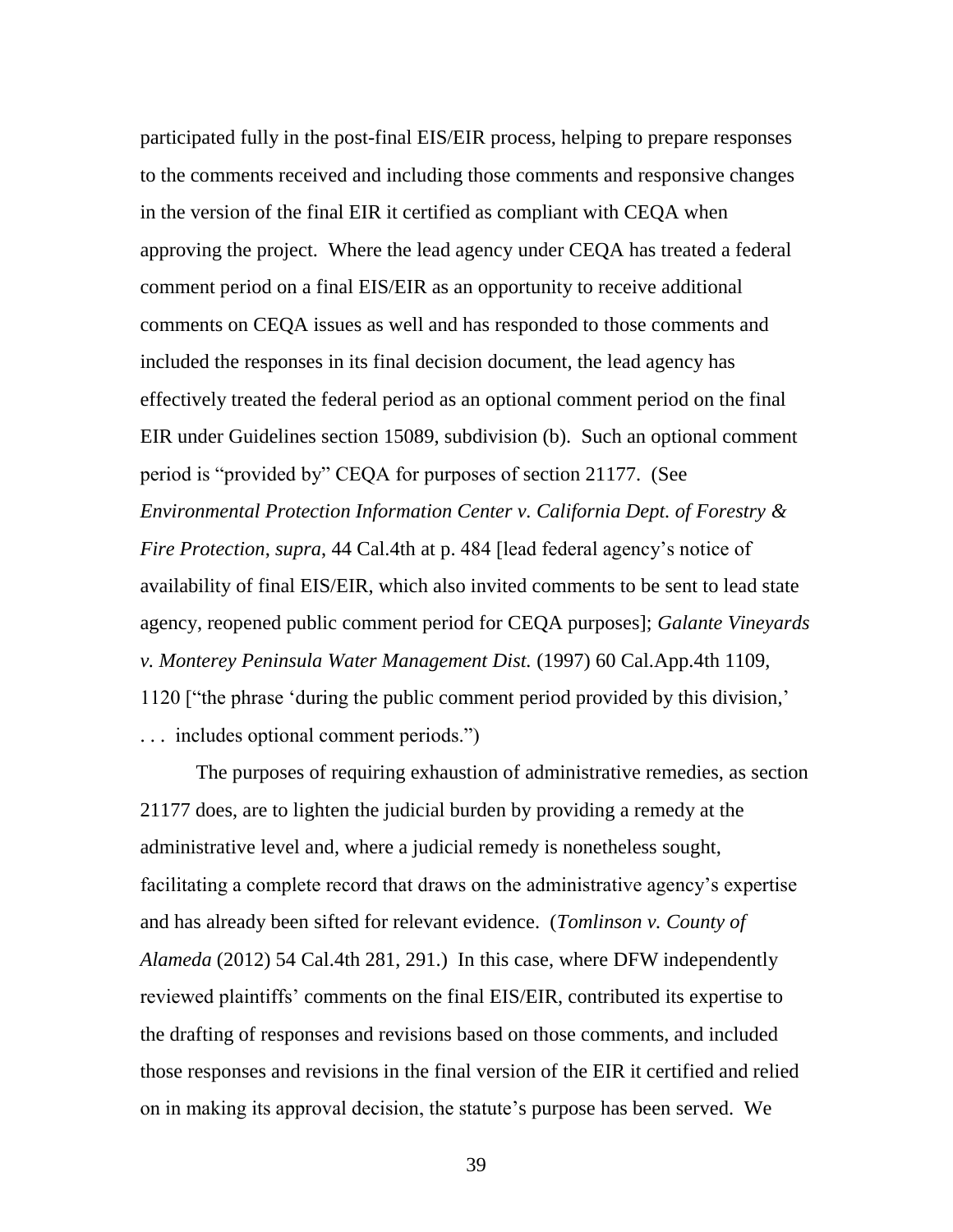conclude the disputed comments were timely under section 21177, subdivision (a) because they were submitted during a public comment period provided by CEQA.

The Court of Appeal, after holding plaintiffs had not administratively exhausted their claims on these topics, went on to reject those claims on the merits, finding the EIR's determinations to be supported by substantial evidence. DFW and Newhall argue the Court of Appeal's judgment may be upheld on this alternative ground, whereas plaintiffs insist the merits must be revisited because the Court of Appeal's disregard for information presented in the comments it deemed untimely tainted its evaluation of the merits. We leave for the appellate court the question of whether its determinations on the merits require reexamination.

### **III. CONCLUSION**

We conclude, contrary to the holdings of the Court of Appeal, that DFW abused its discretion by making the determination, without the support of substantial evidence, that the project's greenhouse gas emissions would have no significant impact, and in imposing biological resource mitigation measures that call for the trapping and transplantation of a fully protected fish species. We further conclude the Court of Appeal erred in holding plaintiffs failed to preserve their claims regarding Native American cultural resource and steelhead smolt impacts. On remand, the Court of Appeal shall decide whether, in light of our exhaustion holding, the Native American cultural resource and steelhead smolt claims warrant reexamination on the merits. The Court of Appeal shall further decide, or remand for the superior court to decide, the parameters of the writ of mandate to be issued. (See § 21168.9.)

Justice Chin suggests that by reversing and remanding in this case, we inordinately delay the construction of Newhall Ranch and push its thousands of potential residents into housing that "will undoubtedly be far less green than this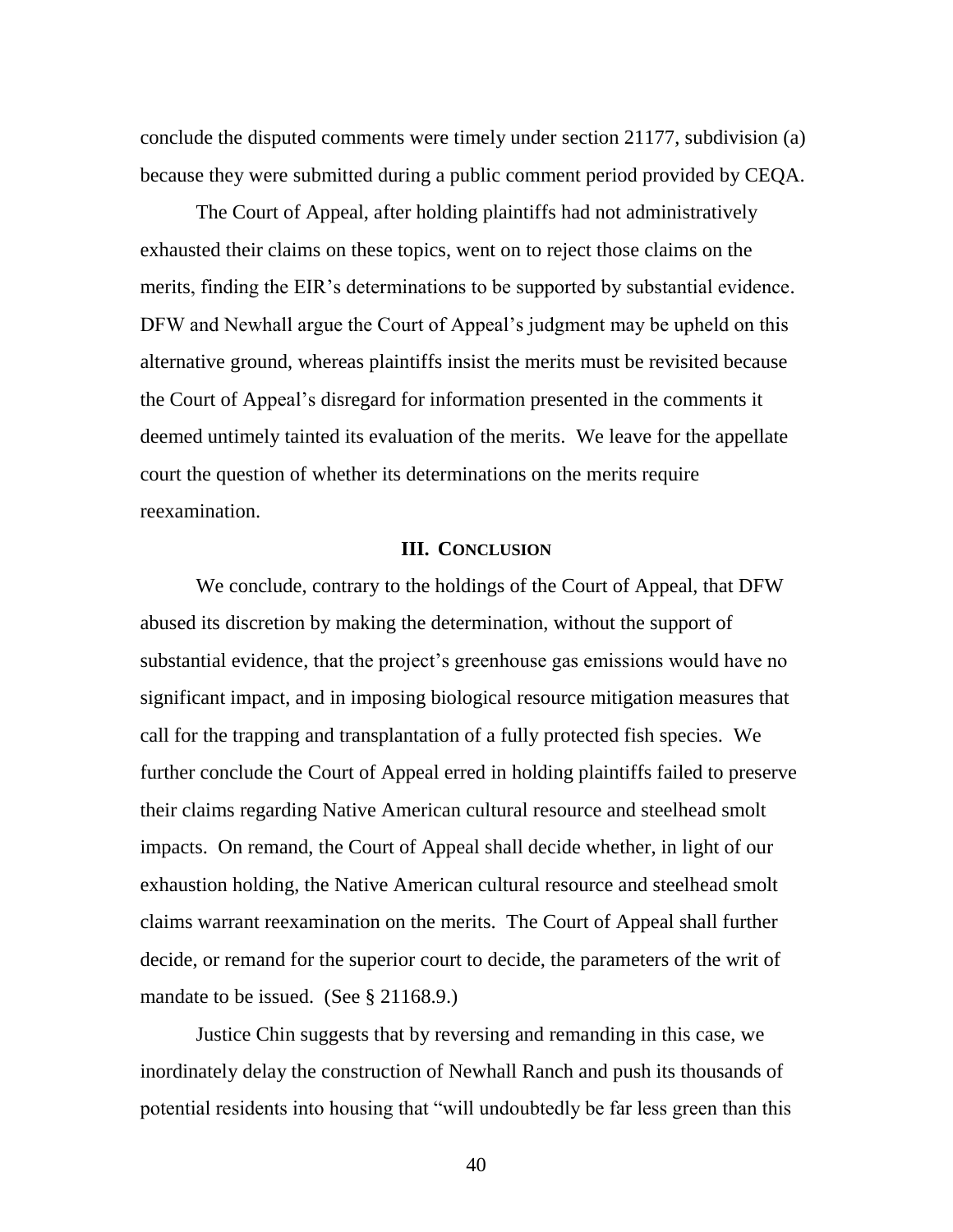project promises to be.‖ (Dis. opn. of Chin, J., *post*, at p. 15.) It is not the courts' role, of course, to decide where in the state new housing should be built, and our review of a lower court's CEQA ruling does not turn on our independent assessment of the project's environmental merits. Even if Newhall Ranch offered the environmentally best means of housing this part of California's growing population, CEQA's requirements for informing the public and decision makers of adverse impacts, and for imposition of valid, feasible mitigation measures, would still need to be enforced.

Nor is Justice Chin's assumption regarding the project's superlative environmental profile necessarily supported by the record. As plaintiffs point out, the hypothetical business-as-usual model used in the EIR to assess greenhouse gas emissions counterfactually assumes the continuation of building and vehicle efficiency standards and an electricity generation source mixture that have, in actuality, been superseded by stricter standards and practices. The EIR's calculation of a 31 percent reduction in comparison to this model therefore does not mean Newhall Ranch would emit 31 percent fewer greenhouse gasses than other mixed use projects that could actually be built under current standards. Finally, one should not assume a sizeable new housing development planned for a site relatively far from major urban centers, to be built largely on undeveloped land with habitat for several sensitive species, will have comparatively minor impacts either on greenhouse gas emissions or on fish and wildlife. The dissent's claim that today's decision threatens the "subver[sion]" of CEQA into a tool for delay of a uniquely meritorious project (dis. opn. of Chin, J., *post*, at p. 13) is neither warranted by the facts nor consonant with the scope of judicial review under CEQA.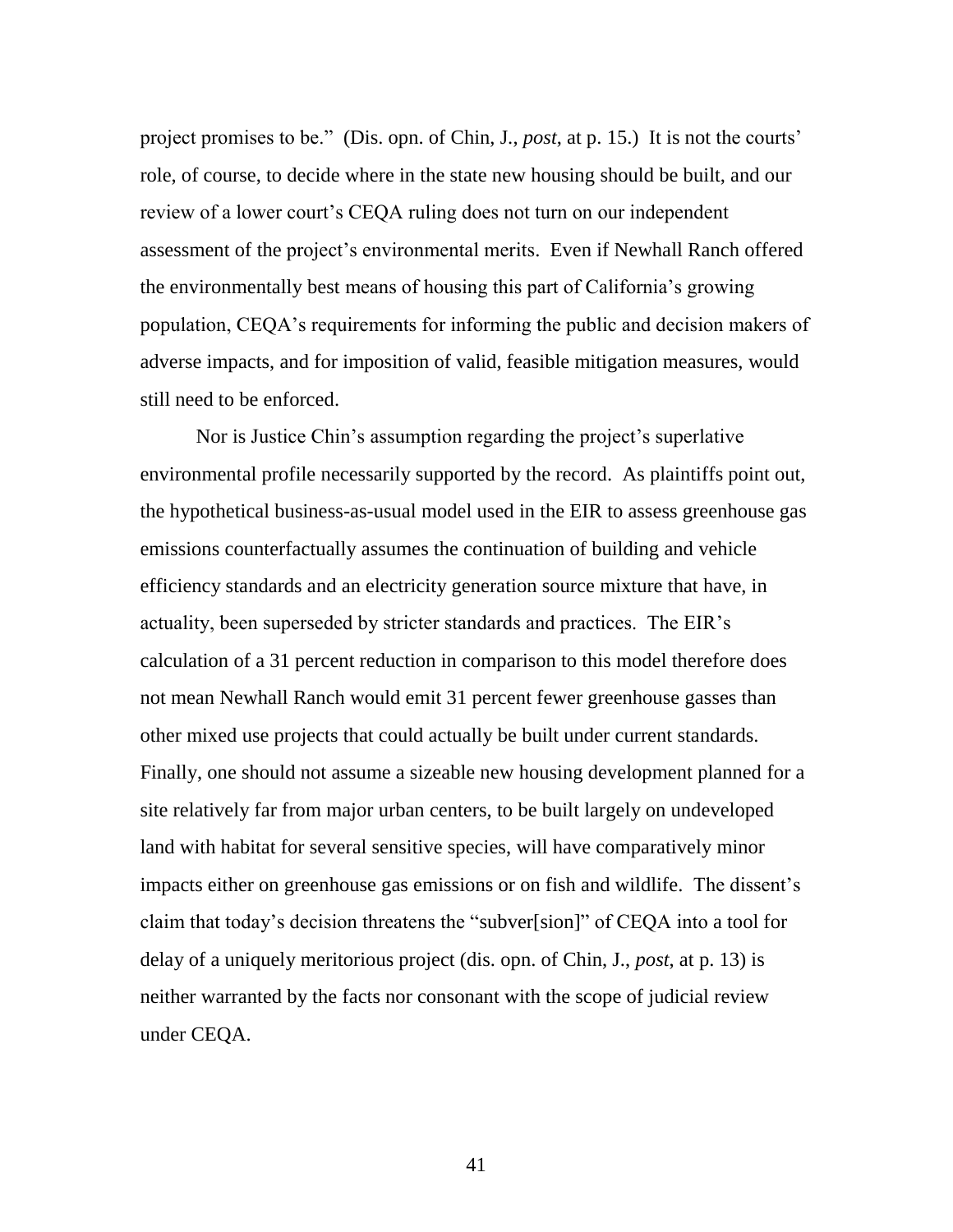# **IV. DISPOSITION**

The judgment of the Court of Appeal is reversed and the matter is remanded to that court for further proceedings consistent with our opinion.

**WERDEGAR, J.**

**WE CONCUR:**

**CANTIL-SAKAUYE, C. J. LIU, J. CUÉLLAR, J. KRUGER, J.**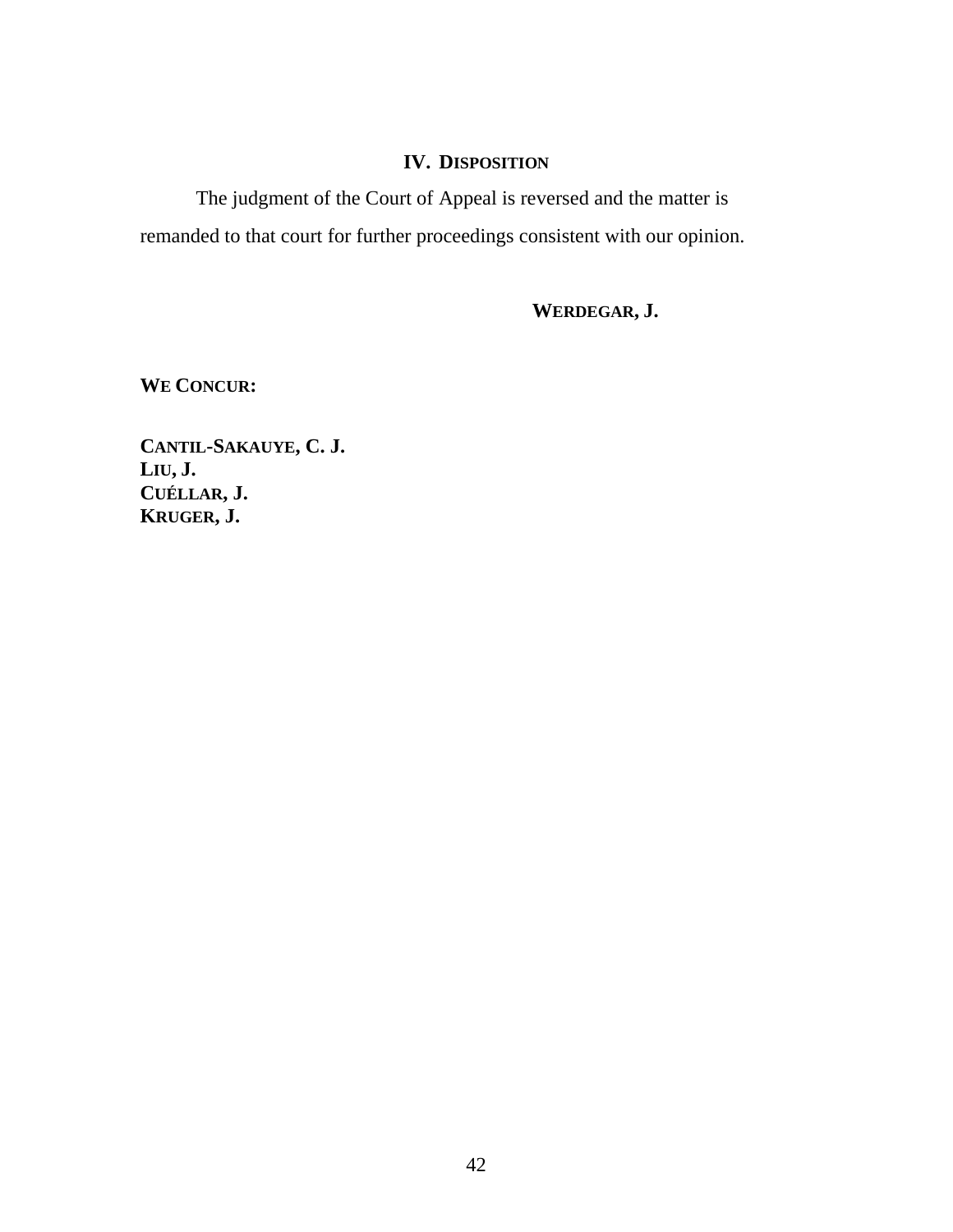# **CONCURRING AND DISSENTING OPINION BY CORRIGAN, J.**

I agree with most of the majority opinion's holdings. Specifically, I agree that mitigation measures described in the environmental impact report (EIR) for the unarmored threespine stickleback would constitute a taking prohibited by the Fish and Game Code. I also agree that the methodology used to assess the significance of greenhouse gas emissions was consistent with the California Environmental Quality Act (CEQA; Pub. Resources Code, § 21000 et seq.). The Department of Fish and Wildlife (DFW) did not violate CEQA by using the statewide emissions reduction goal in Assembly Bill No. 32 (2005-2006 Reg. Sess.)**1** as a significance criterion or by comparing Newhall Ranch's projected emissions to a business-as-usual model instead of to a baseline of existing emissions. (See maj. opn., *ante*, at pp. 17, 19.) Having determined the methodology was permissible, however, the majority finds insufficient evidence supporting DFW's application of it. Here our views diverge. Because the level of detail the majority demands from this EIR is contrary to both our deferential standard of review and our approval of the methodology used to assess greenhouse gas significance, I respectfully dissent from that portion of its opinion.

#### A. *Correlation with Statewide Goal*

All members of the court agree the developers could use consistency with Assembly Bill 32 as a threshold for determining the significance of greenhouse gas emissions under CEQA. Assembly Bill 32 set a goal of reducing statewide

 $\overline{a}$ 

**<sup>1</sup>** Statutes 2006, chapter 488, page 3419 (Assembly Bill 32).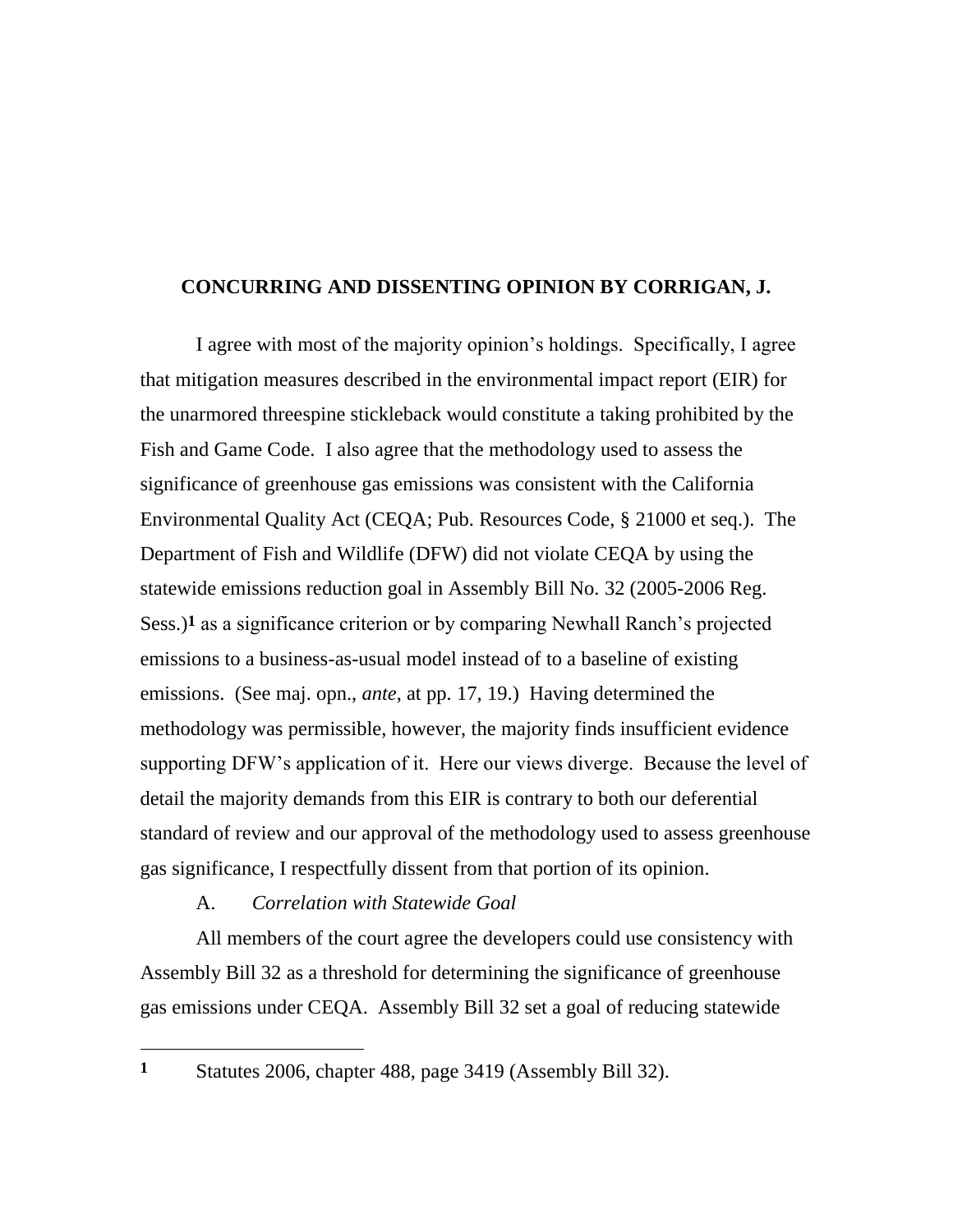emissions 29 percent from business as usual. Under the methodology we approve today, if expected emissions from the project are "consistent" with this statewide goal, they are not significant for purposes of CEQA. Experts project that Newhall Ranch will achieve a 31 percent reduction from business as usual, two percentage points better than Assembly Bill 32's goal. Nevertheless, the majority concludes this projection is insufficient to support a finding of consistency with Assembly Bill 32 because the EIR does not explain how project-level reductions correlate with statewide reductions.

The majority's analysis implicitly assumes project-level reductions in greenhouse gas emissions must be greater than the reductions California is seeking to achieve statewide. It reasons that, because new developments can incorporate the most advanced technology, they may presumably achieve greater efficiency than is possible through retrofitting existing buildings. Thus, considering all greenhouse gas sources across the state, regulators may expect greater emissions reductions from new developments. (See maj. opn., *ante*, at p. 20.) This argument may be reasonable in the abstract, but in my view it is too amorphous a ground for invalidating a carefully prepared and thorough EIR. Although lead agencies must consider whether a project's impacts are "cumulatively considerable" in light of existing and future projects (Pub. Resources Code, § 21083, subd. (b)(2)), no CEQA provision places the responsibility on developers to mitigate environmental impacts caused entirely by *other* projects. Moreover, the majority does not identify just how much better than the statewide goal new projects must be. The ―Scoping Plan‖ for Assembly Bill 32 did not suggest, let alone mandate, specific efficiency levels for new development projects. Nor does the majority opinion indicate what specific level of reduction would be sufficient for Newhall Ranch to demonstrate consistency with Assembly Bill 32. It is not clear why a 31 percent reduction, to be achieved by the one of the largest development projects in the state's history, is *necessarily* inadequate.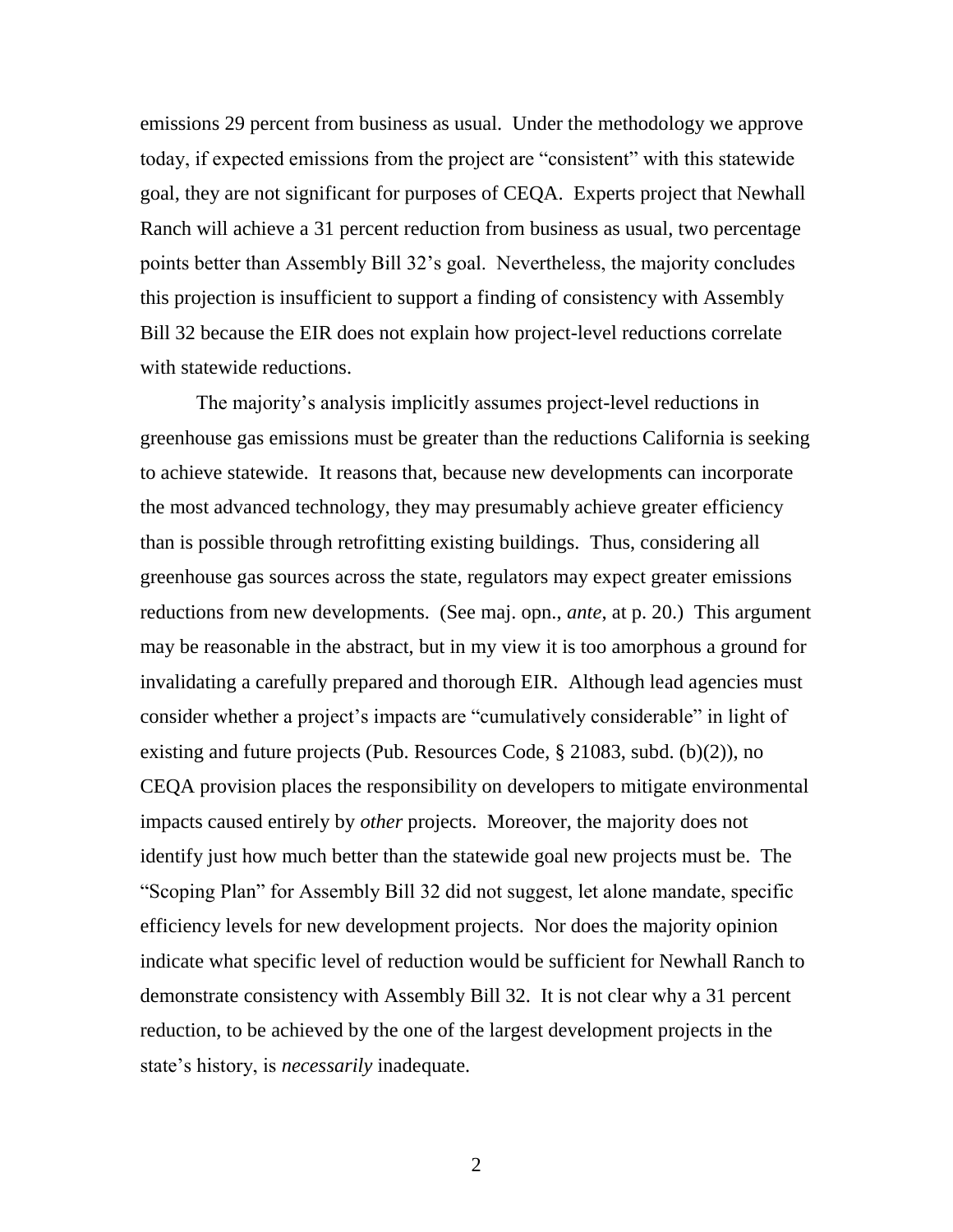The majority's substantial evidence conclusion would also seem to render our approval of DFW's methodology illusory. Although the majority nominally approves of determining CEQA significance by measuring a project's improvements from business as usual against Assembly Bill 32's statewide goal, it faults the EIR here for failing to demonstrate "a quantitative equivalence between the Scoping Plan's statewide comparison and the EIR's own project-level comparison.‖ (Maj. opn., *ante*, at p. 23.) But we have no assurance it is even possible to calculate how a statewide goal corresponds to specific, quantitative efficiency measures for individual projects. The majority opinion discusses several approaches for assessing the significance of greenhouse gas emissions. However, only one option addresses the methodology actually used by DFW and approved in this case. DFW assessed significance by comparing the project's reduction of emissions from business as usual to Assembly Bill 32's goal for such reductions statewide. According to the majority, the only way it "may be possible" to obtain a quantitative correlation between these business-as-usual models is if "an examination of the data behind the Scoping Plan's business-asusual model" allowed the lead agency "to determine what level of reduction from business as usual a new land use development at the proposed location must contribute in order to comply with statewide goals." (Maj. opn., *ante*, at p. 25.) The speculation that underlying data might yield a satisfactory answer gives little practical aid to the agencies that will have to implement our decision on remand.

As Justice Chin observes, many experts from many different agencies have scrutinized this project. (Dis. opn. of Chin, J., *post*, at pp. 4-5.) Despite their efforts, there is no scientific consensus as to how large a reduction at the project level is needed to establish consistency with Assembly Bill 32's statewide goal. Under these circumstances, the lead agency had discretion to conclude that a project-level reduction exceeding the statewide goal by two percentage points was consistent with Assembly Bill 32 and demonstrated that greenhouse gas emissions would not be significant for purposes of CEQA. (See *Save Our Peninsula*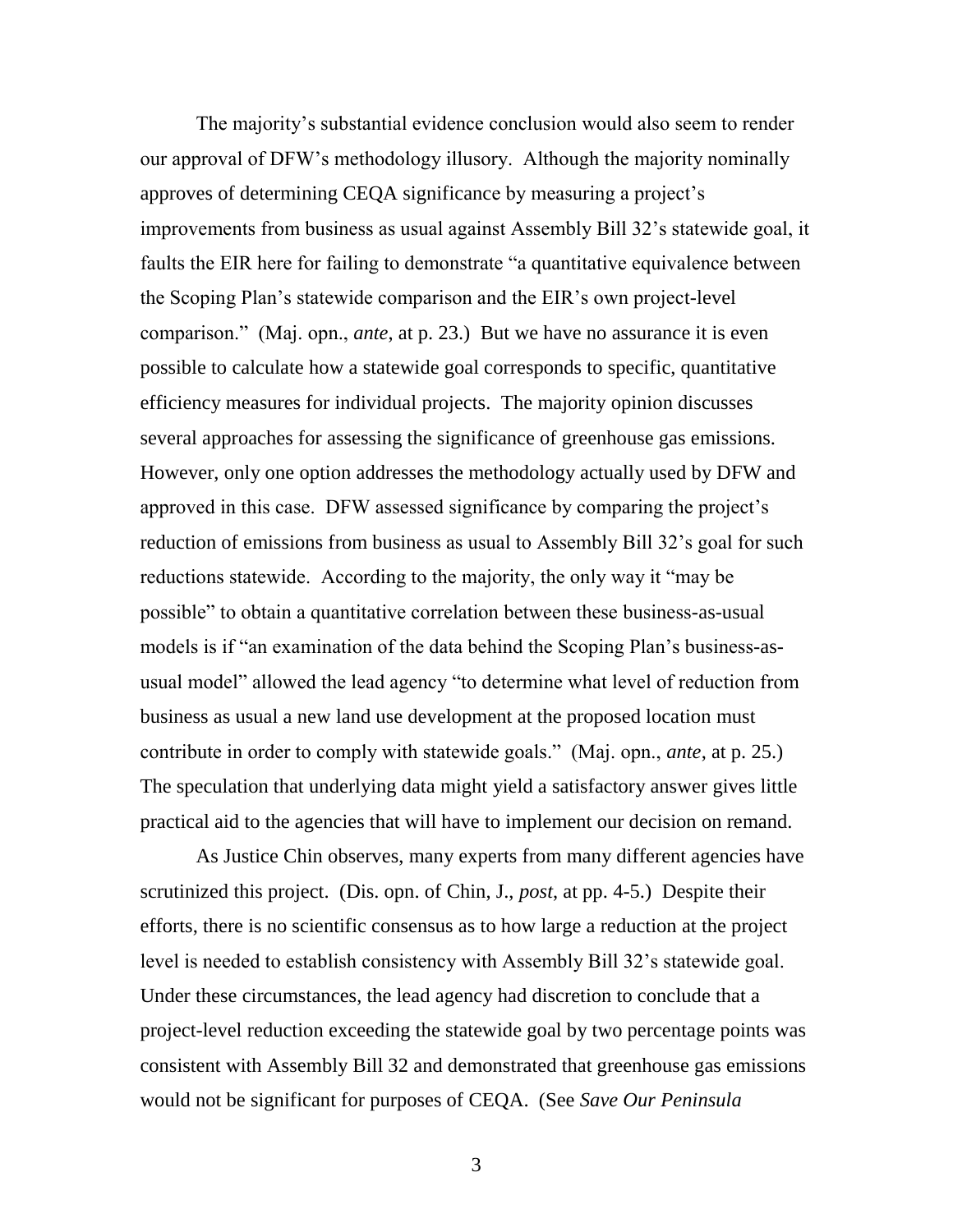*Committee v. Monterey County Bd. of Supervisors* (2001) 87 Cal.App.4th 99, 120.)

The majority's contrary conclusion is inconsistent with our deferential standard of review. Under substantial evidence review, " 'the reviewing court *must* resolve reasonable doubts in favor of the administrative finding and decision.' " (*Laurel Heights Improvement Assn. v. Regents of University of California* (1988) 47 Cal.3d 376, 393, italics added.) Our "task is not to weigh conflicting evidence and determine who has the better argument when the dispute is whether adverse effects have been mitigated or could be better mitigated. We have neither the resources nor scientific expertise to engage in such analysis, even if the statutorily prescribed standard of review permitted us to do so." *(Ibid.)* Here, the lead agency determined the greenhouse gas emissions from Newhall Ranch would not be significant for purposes of CEQA based on a methodology this court now validates. On substantial evidence review, the burden was on parties attacking the EIR to show that this determination was insupportable. Specifically, they had to demonstrate that, despite being slightly better than Assembly Bill 32's statewide goal, the project's 31 percent reduction in greenhouse gas emissions is too low to be "consistent" with Assembly Bill 32. They have not done so.

# B. *Population Density Comparison*

The majority opinion's second reason for rejecting the EIR's conclusion about the significance of greenhouse gas emissions is both hyper technical and insufficiently deferential to the lead agency's expertise.

The EIR's business-as-usual model assumes a population density equal to that currently existing at "full build out" in Santa Clarita Valley, where the project is located. Because the project is designed to have a higher density than this existing development, it is expected to significantly reduce greenhouse gas emissions from business as usual. The majority opinion criticizes the EIR for failing to correlate this comparison with the business-as-usual comparison used in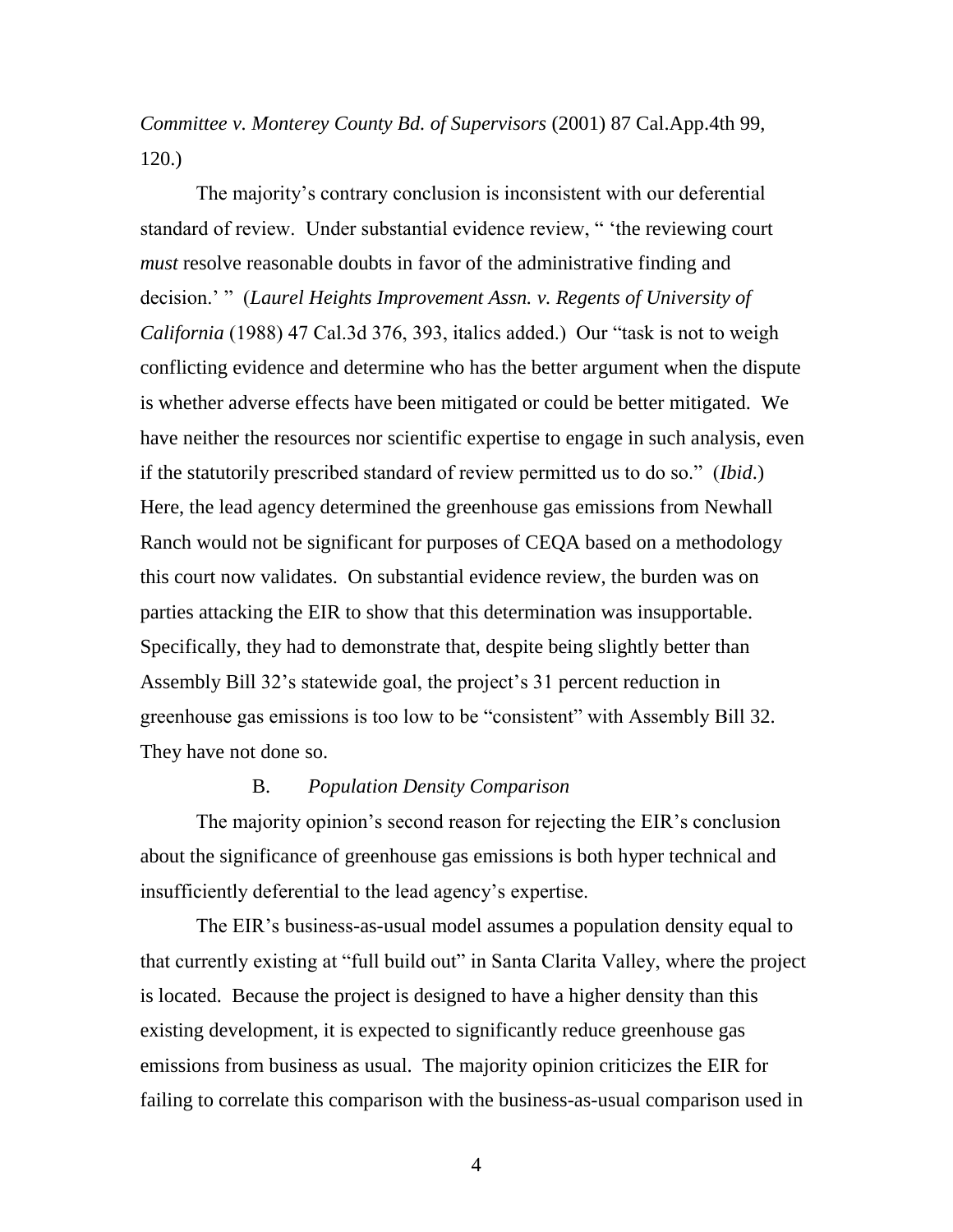the Scoping Plan. It notes that, "[t]o the extent" the Scoping Plan's business-asusual model is based on areas with higher population densities than Santa Clarita Valley, the EIR's comparison of emissions reductions from those demanded in the Scoping Plan would be misleading. (Maj. opn., *ante*, at p. 22.)

It is not immediately obvious that there is anything wrong with comparing the Newhall Ranch project with development in the surrounding area. The majority's criticism rests on assumptions about the Scoping Plan's business-asusual model, but technical details about that model are not in the record. Although the majority opinion views this shortcoming as a lack of substantial evidence, I am not convinced CEQA imposed a burden on the developer or lead agency to research and document a one-to-one correspondence with all details of the Scoping Plan's model. Again, the level of evidentiary support the majority demands is inconsistent with our deferential standard of review.

# C. *Conclusion*

I share Justice Chin's concerns about delay and the possibility that CEQA compliance will become a moving target, impossible to satisfy. Here, the majority nominally approves DFW's solution to a novel and difficult problem: how to measure the significance of a project's greenhouse gas emissions. Yet, after approving the methodology for assessing significance, the majority undermines this outcome by challenging technical details that are inherent in that methodology. Having approved of DFW's methodology, I would defer to its conclusion that the Newhall Ranch project's emissions will fall below CEQA's threshold of significance.

# **CORRIGAN, J.**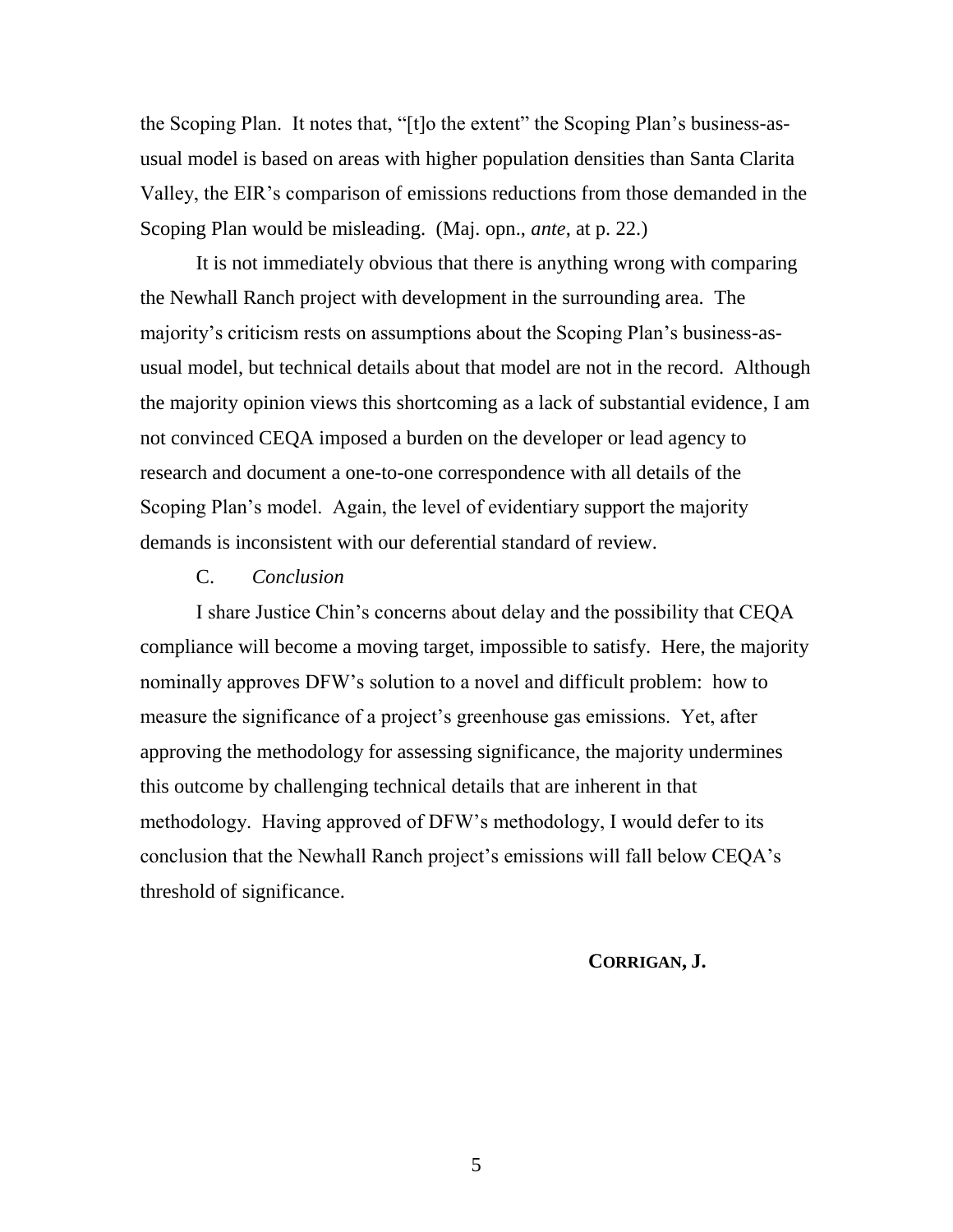### **DISSENTING OPINION BY CHIN, J.**

I respectfully dissent. I would affirm the judgment of the Court of Appeal. Its opinion, authored by Presiding Justice Turner, and joined by Justices Mosk and Kriegler, contains an extraordinarily thorough and careful review of the issues and reaches the correct result.

The majority decides three issues under the California Environmental Quality Act (CEQA; Pub. Resources Code, § 21000 et seq.).

Regarding the first issue, I agree with the majority that the lead agencies the California Department of Fish and Wildlife (DFW) and the United States Army Corps of Engineers — used a proper methodology in the environmental impact report (EIR) to determine whether the development would significantly impact the environment by its discharge of greenhouse gases. As the majority notes, CEQA is not a population control measure. (Maj. opn., *ante*, at p. 12.) If the development is not built, the 58,000 or so residents the planned community is intended to house, along with the necessary infrastructure and the proposed commercial enterprises, will be someplace else. Accordingly, the majority correctly rejects the project opponents' argument that the only permissible method is to compare the development with no development. It makes eminent sense, and comes within the lead agencies' discretion, to compare the proposed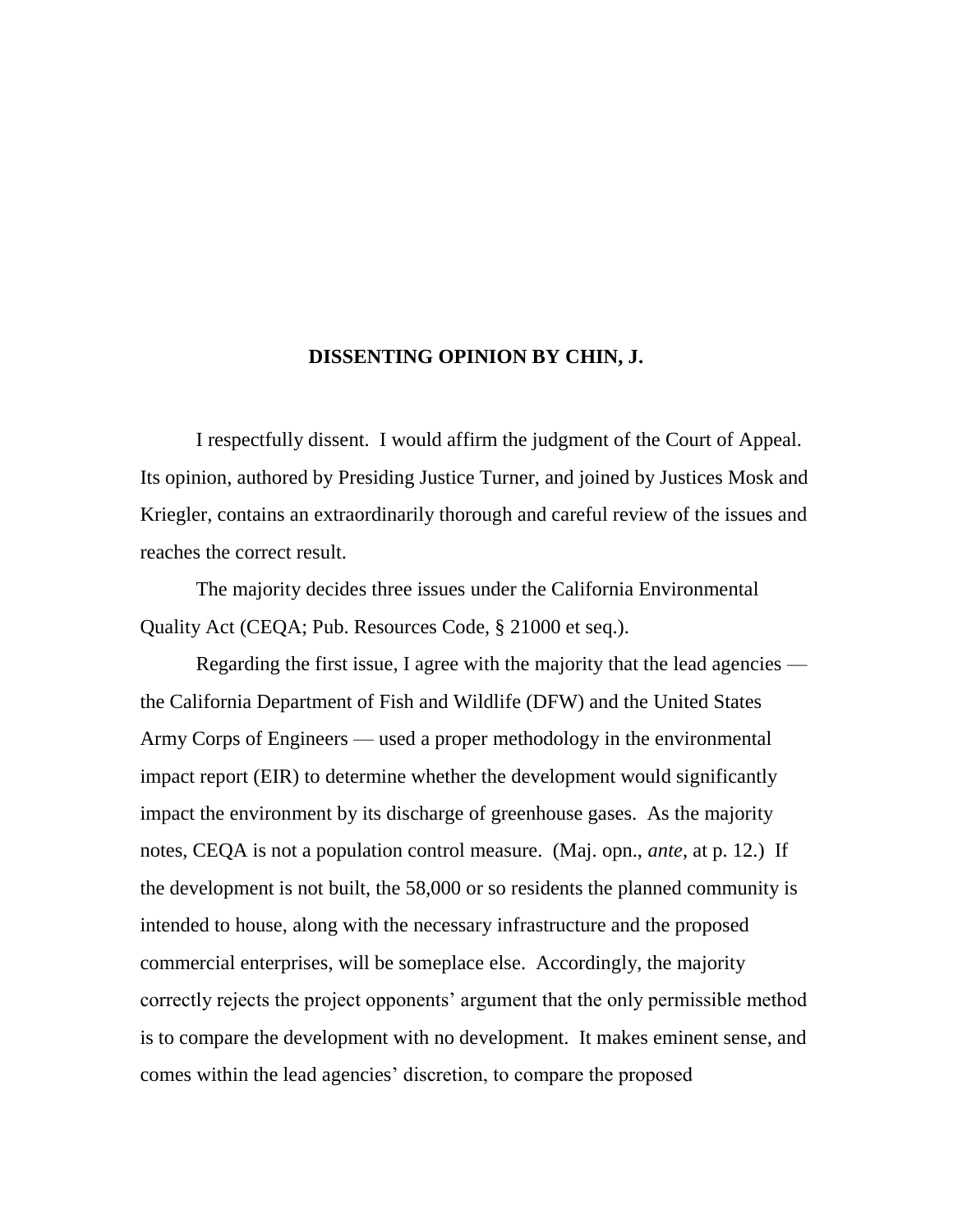development's greenhouse gas emissions with the emissions projected in a business-as-usual model to measure the emission reduction needed to comply with legally established goals for greenhouse gas reductions. I disagree, however, with the majority's conclusion that the EIR does not adequately explain why a projected 31 percent reduction in greenhouse gas emissions is consistent with legally mandated reduction goals.

Regarding the second issue, I disagree with the majority's holding that the proposal to move the unarmored threespine stickleback fish out of harm's way is a taking under the Fish and Game Code, and that, therefore, the EIR may not call the program a mitigation measure.

Regarding the third issue, compliance with the time requirements for making objections under CEQA is critically important so that litigation over an EIR does not become a never-ending battle of attrition with ever-changing targets for project opponents to aim for. However, under the very specific circumstances of this case, including the fact that the EIR fully addresses the objections, I agree with the majority that the Court of Appeal should not have found two of the objections forfeited. But because the Court of Appeal also rejected the arguments *on the merits*, convincingly showing that the EIR adequately considered the objections, the error provides no basis to reverse the judgment.

# **A. Preliminary Comments**

―The Legislature has made clear that an EIR is ‗an informational document' and that ‗[t]he purpose of an environmental impact report is to provide public agencies and the public in general with detailed information about the effect which a proposed project is likely to have on the environment; to list ways in which the significant effects of such a project might be minimized; and to indicate alternatives to such a project.' [Citations.]" (*Laurel Heights Improvement Assn. v.*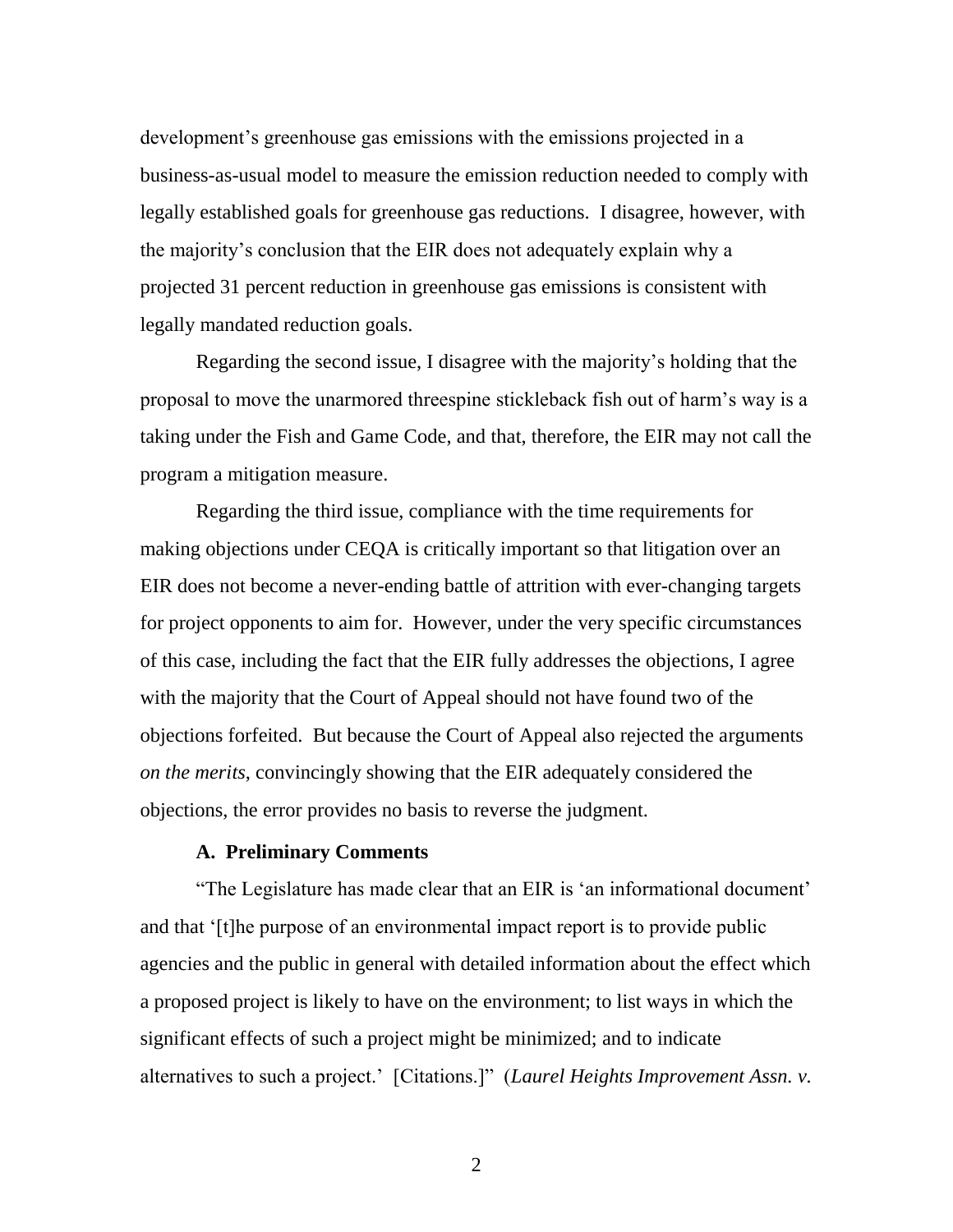*Regents of University of California* (1988) 47 Cal.3d 376, 391.) "The EIR is also intended 'to demonstrate to an apprehensive citizenry that the agency has, in fact, analyzed and considered the ecological implications of its action.' " (*Id.* at p. 392, quoting *No Oil, Inc. v. City of Los Angeles* (1974) 13 Cal.3d 68, 86.)

The EIR in this case is one of the longest ever prepared under CEQA which is appropriate, given that the project is one of the largest ever proposed in California. It was prepared over a period of at least five years, with ample opportunity for public input. The EIR does just what it is supposed to do. It has fully informed those who are entrusted to make the decisions, as well as the general public, of the project's environmental impacts. Now it is time finally to let the decision makers make decisions.

As the majority summarizes, "[t]o be developed over about 20 years on almost 12,000 acres along the Santa Clara River west of the City of Santa Clarita, the proposed Newhall Ranch would consist of up to 20,885 dwelling units housing nearly 58,000 residents as well as commercial and business uses, schools, golf courses, parks and other community facilities.‖ (Maj. opn., *ante*, at p. 3.)

After much community and regulatory input, the project also promises to be very "green," with large reductions in the amount of greenhouse gas emissions to be expected. The developer, the Newhall Land and Farming Company, summarizes that, as documented in the EIR, the proposed development will reduce greenhouse gas emissions "by providing, for example, improved insulation and ducting, low E glass, high efficiency heating and air conditioning, and radiant barriers in attic spaces." Additionally, it will rely on various other design features to reduce the emissions, including:

―(a) close proximity of homes to jobs and services;

―(b) public transit;

―(c) trails, paseos, and pathways for walking and biking;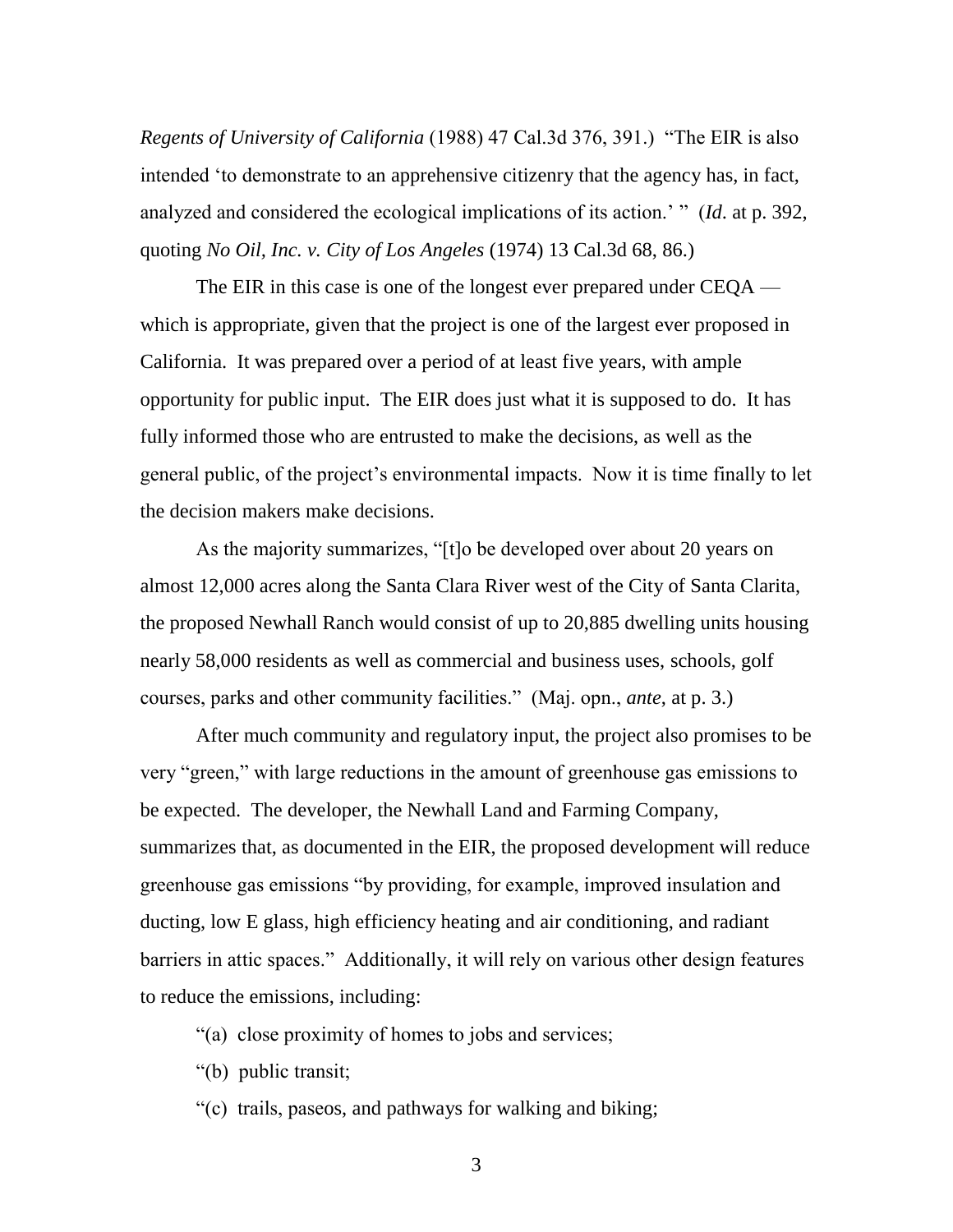―(d) tree planting and native and drought-tolerant landscaping;

―(e) energy efficient lighting;

―(f) use of solar water heating for all Newhall Ranch recreational center pools;

―(g) silver certification for the design and construction of Newhall Ranch fire stations and public library consistent with the ‗Leadership in Energy and Environmental Design' . . . standards;

―(h) comprehensive recycling;

―(i) park-and-ride lot, bus stops, transit station, bus transfer station; and

―(j) reservation of right-of-way for a Metrolink light rail line to facilitate residents relying less on vehicle travel."

Neither the majority nor the project opponents dispute this summary.

The Newhall Ranch project has been thoroughly reviewed over a period of many years, resulting in an extraordinarily thorough EIR. (The portion concerning greenhouse gas emissions alone is hundreds of pages long.) After earlier litigation delayed the proposed project for several years, work on the current EIR began around 2005. After some five years of work, public comment, and revisions, the final EIR was certified in 2010. As the amicus curiae brief supporting the project filed by former Governors George Deukmejian, Pete Wilson, and Gray Davis notes, at different times and during different steps in the review process, eight different governmental agencies, representing every level of government, federal, state, and local, have studied, imposed conditions on, and, ultimately, approved the project: (1) the DFW, (2) the United States Army Corps of Engineers, (3) the United States Environmental Protection Agency, (4) the United States Fish and Wildlife Service, (5) the Los Angeles Regional Water Quality Control Board, (6) the Los Angeles County Local Agency Formation Commission, (7) the Los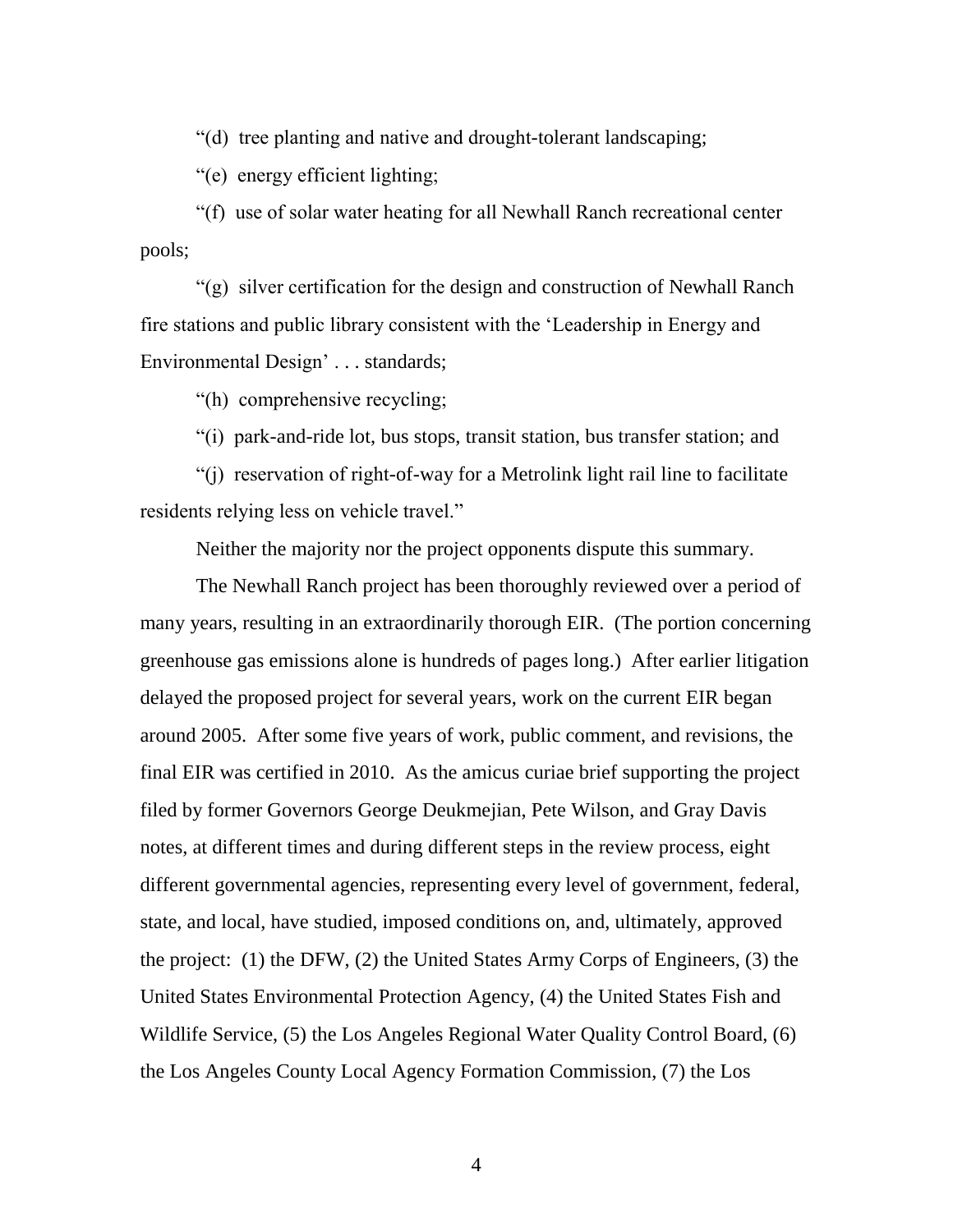Angeles County Board of Supervisors, and (8) the Los Angeles County Regional Planning Commission.

Each of these agencies has far greater expertise than this court in judging the merits of the proposal and determining what mitigation measures are appropriate and what conditions to impose. They also are responsible for planning and managing California's inevitable future population growth. Now project opponents have turned to the courts in their final effort to invalidate the 2010 EIR and derail the project, culminating in this action. This court should be cautious about overturning the considered judgment of these eight agencies. California's environmental laws are not intended to prevent development that is needed to accommodate the state's growing population. Instead they are designed to encourage *planned* development by ensuring that decisions regarding how to accommodate the state's growing population while protecting the environment are *informed*. The instant project is very thoroughly planned, and the detailed and careful EIR has fully informed the decision makers.

The majority finds two flaws in the EIR, which I discuss in order.

### **B. Greenhouse Gas Emissions**

California has mandated substantial future reductions in greenhouse gas emissions. The mandate is critically important to our environment and must be treated very seriously. The EIR and the reviewing agencies had to consider very carefully the project's emission impact. And they did just that. As the EIR explains, the project, with the proposed mitigation measures, will result in a 31 percent reduction in greenhouse gas emissions from a business-as-usual model. The EIR fully explains this calculation. Neither the majority nor the project opponents disputes it. Indeed, the Court of Appeal opinion explains that evidence exists that this figure is actually "conservative."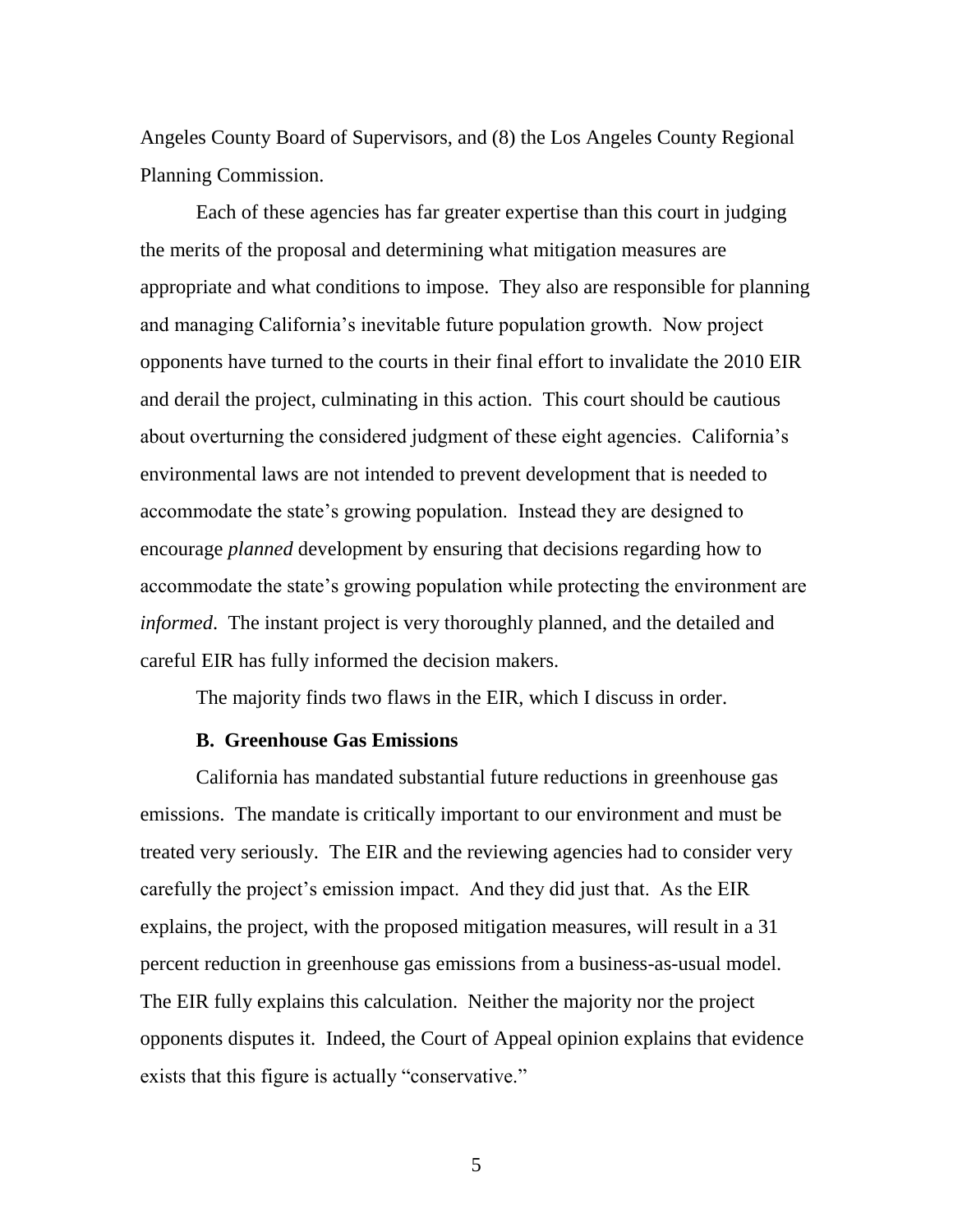The EIR also compares the 31 percent reduction to the reduction goal the Legislature established under the California Global Warming Solutions Act of 2006, commonly known as Assembly Bill No. 32 (2005-2006 Reg. Sess.) (Assembly Bill 32). As the majority explains, the EIR's method was modeled on the California Air Resources Board's determination that the reduction goal under Assembly Bill 32 is 29 percent from business as usual. (Maj. opn., *ante*, at p. 9.) It appears the lead agencies could have, in their discretion, used an even lower goal as its measurement. According to an analysis of the scoping plan conducted by the Bay Area Air Quality Management District (BAAQMD), "I and usedriven' sectors" will be expected to demonstrate only a 26.2 percent reduction in greenhouse gas emissions. (BAAQMD, Cal.) Environmental Quality Act Guidelines Update: Proposed Thresholds of Significance (May 3, 2010) pp. 12- 13, 15.) But because the EIR used the higher goal of a 29 percent reduction, I will also.

Three recent Court of Appeal opinions have made clear that comparing the proposed reduction with Assembly Bill 32's reduction goal is a proper methodology within the agencies' discretion. (*Friends of Oroville v. City of Oroville* (2013) 219 Cal.App.4th 832, 841 ["The City properly adopted Assembly Bill 32's reduction targets for [greenhouse gas] emissions as the threshold-ofsignificance standard in determining whether the Project's [greenhouse gas] emissions constituted a significant environmental impact.‖]; *North Coast Rivers Alliance v. Marin Municipal Water Dist. Bd. of Directors* (2013) 216 Cal.App.4th 614, 652 ["T]he EIR concluded the Project would not interfere with achieving a 15 percent reduction in countywide [greenhouse gas] emissions, compared to 1990 levels, by 2020. This analysis more than satisfied the requirements of CEQA."]; *Citizens for Responsible Equitable Environmental Development v. City of Chula Vista* (2011) 197 Cal.App.4th 327, 336 ["Here, the City properly exercised its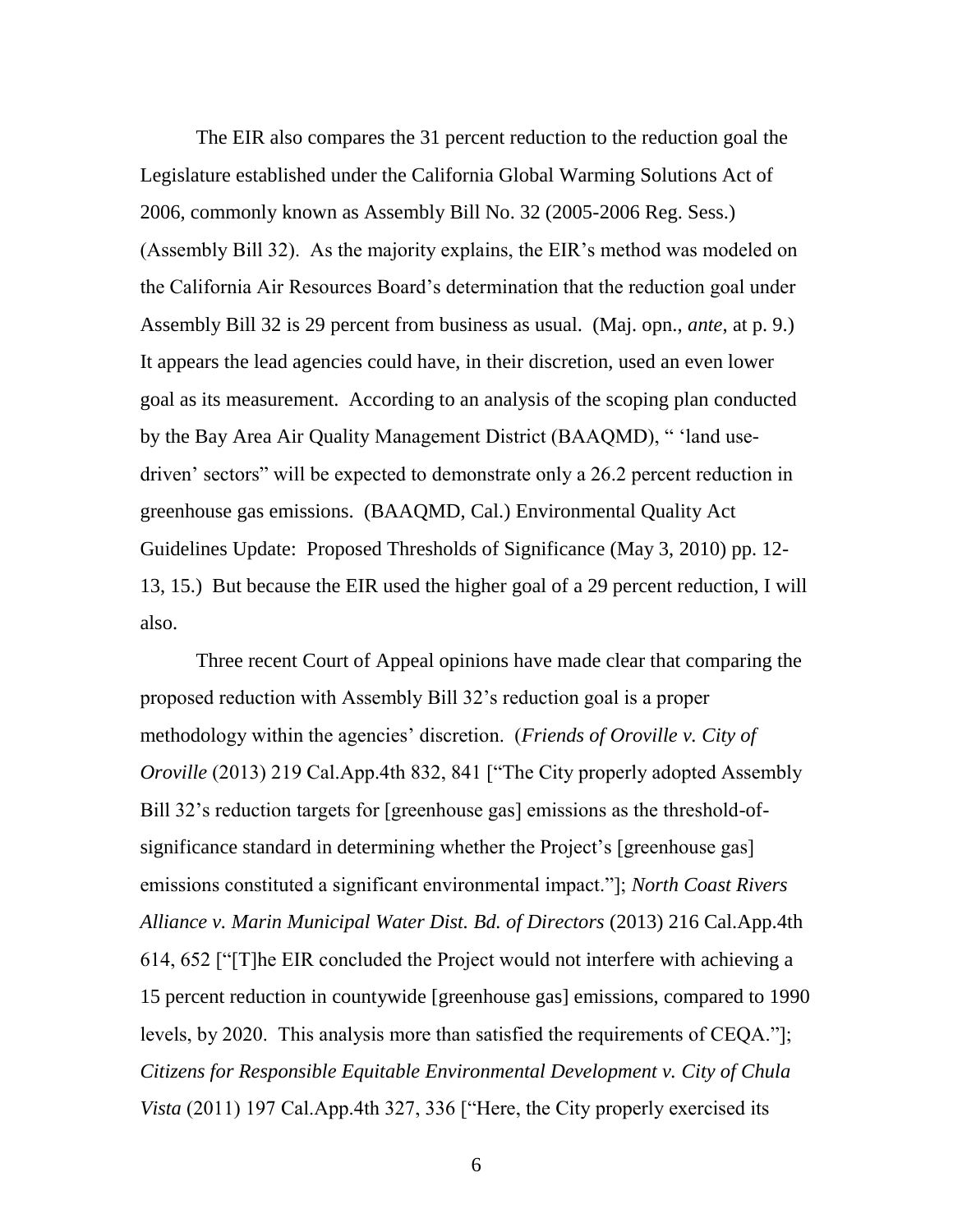discretion to utilize compliance with Assembly Bill No. 32 (2005-2006 Reg. Sess.) as the threshold.‖]; see also *id*. at p. 337 [a reduction of greenhouse gas emissions 4 percent greater than Assem. Bill 32's goal was sufficient].)

Here, the reduction was 2 percent greater than the established goal, rather than the 4 percent found adequate in *Citizens for Responsible Equitable Environmental Development v. City of Chula Vista*, *supra*, 197 Cal.App.4th 327. But the holding in that case did not turn on the exact amount the reduction exceeded the goal. The agencies did not abuse their discretion in adopting a methodology that three Courts of Appeal have approved.

Contrary to this authority, the majority holds that the EIR does not adequately explain how a 31 percent reduction in greenhouse gas emissions is consistent with Assembly Bill 32's goal of a 29 percent reduction. Citing a letter from the California Attorney General's Office, it suggests that a new development should exceed that goal by some amount — presumably an amount greater than 2 percent. (Maj. opn., *ante*, at p. 20.) For example, one expert group has proposed, as one possibility, a criterion of 50 percent reduction for new developments. (Cal. Air Pollution Control Officers Assn., CEQA & Climate Change: Evaluating and Addressing Greenhouse Gas Emissions from Projects Subject to the Cal. Environmental Quality Act (Jan. 2008) p. 33.) A 50 percent reduction would be impressive and certainly would be wonderful. But what might be ideal does not have the force of law. If the Legislature had enacted a statute requiring new developments to exceed the goal by a specified amount — or perhaps if an authoritative governmental agency charged with implementing the legislation had so specified — then we should enforce it. But the Attorney General's letter and the project opponents' arguments are not legally binding.

Indeed, recognizing that a 50 percent reduction is not legally required, the same expert group suggested other possibilities. As a recent law review article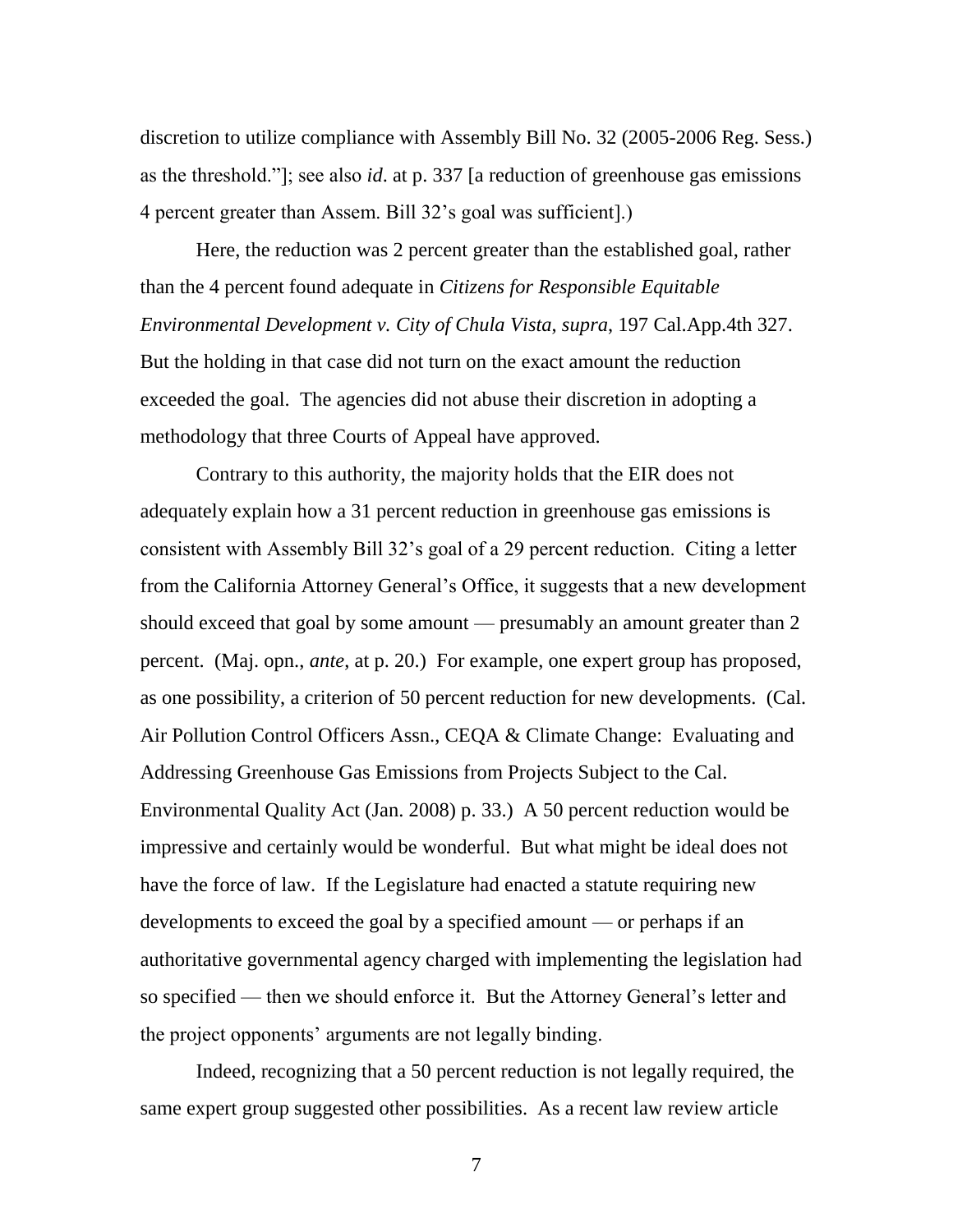explains, that group also stated that a possible approach would be to conclude that "an individual project that has greenhouse gas emissions that are 28-33 % less than such a project would otherwise have under a [business-as-usual] scenario could be considered less than significant for purposes of CEQA." (Crockett, *Addressing the Significance of Greenhouse Gas Emissions under CEQA:* 

*California's Search for Regulatory Certainty in an Uncertain World* (2011) 4 Golden Gate U. Envtl. L.J. 203, 215-216.) Additionally, as Justice Corrigan explains, the majority's criticism of the EIR for failing to correlate its population density comparison with the business-as-usual comparison used in the Scoping Plan is unduly hyper technical and inconsistent with our deferential substantial evidence review. (Con. & dis. opn., *ante*, at pp. 4-5, citing Maj. opn., *ante*, at p. 22.) Given the absence of any expert or regulatory consensus regarding the best methodology, the lead agencies acted within their discretion in adopting their chosen methodology. The EIR fully explains that the proposed reduction in greenhouse gas emissions is greater than AB 29's goal. No legal basis exists to determine that this is insufficient. Accordingly, the agencies acted within their discretion in finding that exceeding the targeted reduction would not significantly interfere with meeting the targeted reduction.

I would also find no prejudice. Only so much can be expected of an EIR. The EIR informed the decision makers and general public exactly what the project's likely impacts would be. More is not required. (See *Environmental Protection Information Center v. California Dept. of Forestry & Fire Protection* (2008) 44 Cal.4th 459, 485.)

# **C. The Unarmored Threespine Stickleback**

To the extent the proposed project threatens harm to the unarmored threespine stickleback fish (stickleback), the EIR describes mitigation measures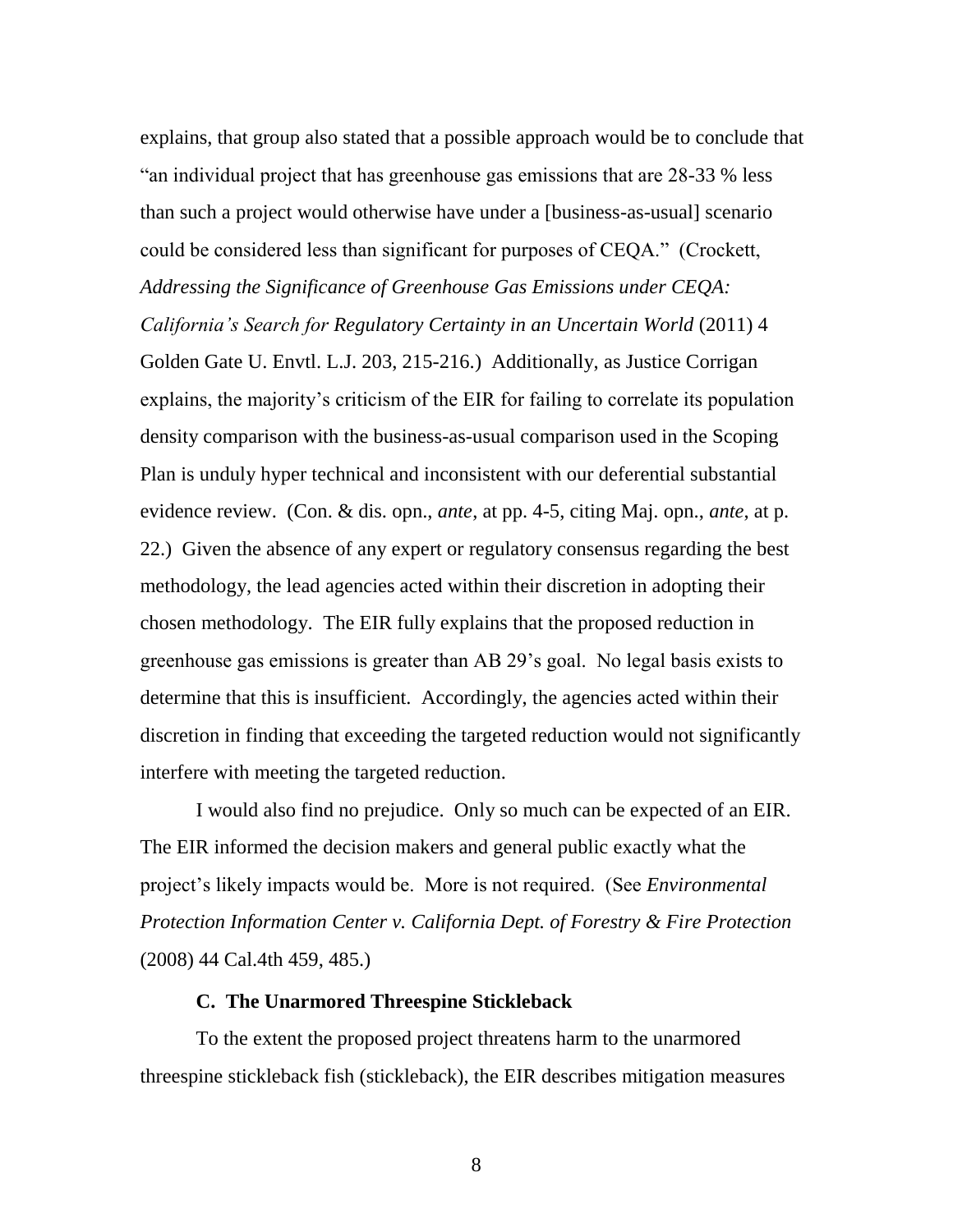that will be taken to protect it. Briefly stated, the project managers have developed a program whereby United States Fish and Wildlife Service employees and their agents (and *only* those personnel) will move the stickleback out of harm's way as necessary to protect them. No one seems to challenge this program's efficacy in protecting and preserving the species. But the majority interprets the Fish and Game Code as prohibiting the EIR from calling the program a mitigation measure.

I note, first, that the majority's holding has little substance. The majority makes clear that the United States Fish and Wildlife Service is *allowed* to protect the stickleback in this way. (Maj. opn., *ante*, at pp. 28, 33-34.) The majority is clearly correct in this regard. The Fish and Game Code does not prohibit this federal agency from protecting the stickleback. (See *Biological Diversity v. U.S. Fish, Wildlife* (9th Cir. 2006) 450 F.3d 930, 941-943.) All that the majority prohibits is referring to the program as a binding mitigation measure in the EIR. Because the EIR's purpose is to provide "*detailed information* about the effect which a proposed project is likely to have on the environment' " *(Laurel Heights*) *Improvement Assn. v. Regents of University of California*, *supra*, 47 Cal.4th at p. 391, italics added), even the majority permits the EIR to discuss the program as a way to avoid harm to the stickleback. All the majority presumably requires the EIR's drafters to do is to use a phrase such as "avoid harm" or "protect the species," and not use a word like "mitigate."

The majority is also wrong as a matter of statutory interpretation. The stickleback is officially designated as both an "endangered species" and a "fully protected fish." (Fish & G. Code,  $\S$ § 2062, 5515, subd. (b)(9); all further statutory citations are to this code.) ―The Legislature . . . finds and declares that it is the policy of this state to *conserve*, protect, restore, and enhance any endangered species or any threatened species and its habitat and that it is the intent of the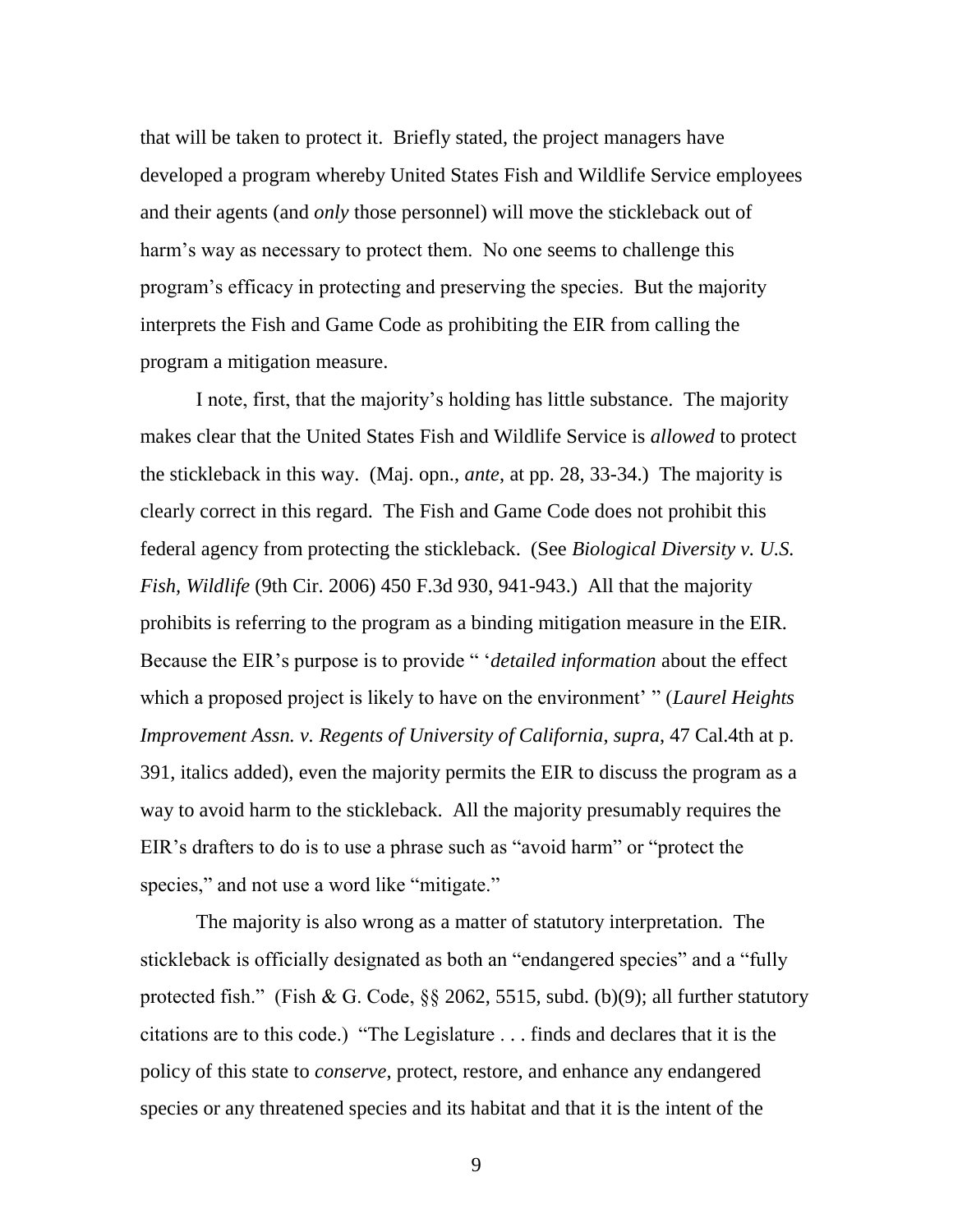Legislature, consistent with conserving the species, to acquire lands for habitat for these species."  $(\S 2052)$  Section 2061 defines " '[c]onserve' " as using methods necessary to make the species no longer endangered, including "*live trapping*, and *transplantation*, and, in the extraordinary case where population pressures within a given ecosystem cannot be otherwise relieved, may include regulated *taking*." (Italics added.) Between them, sections 2052 and 2061 permit, and indeed encourage, the program here, whereby the federal agency moves an endangered species like the stickleback out of harm's way.

But the majority concludes that a provision concerning fully protected fish *prohibits* as a mitigating measure what the statutes concerning endangered species *encourage.* "[F]ully protected fish or parts thereof may not be taken or possessed at any time." ( $\S$  5515, subd. (a)(1).) The section excepts takings "for necessary scientific research," but the exception does not include actions taken to mitigate a project. (*Id*., subd. (a)(1), (2).) The question before us, therefore, is whether moving the stickleback out of harm's way would be a prohibited taking. The majority concludes it is. The DFW and I disagree.

― ‗Take' means hunt, pursue, catch, capture, or kill, or attempt to hunt, pursue, catch, capture, or kill."  $(\S$  86.) Viewed in isolation, it is plausible (but far from compelled) to conclude that the program at issues does involve a taking within this definition. However, "[w]e do not examine [statutory] language in isolation, but in the context of the statutory framework as a whole in order to determine its scope and purpose and to harmonize the various parts of the enactment.‖ (*Coalition of Concerned Communities, Inc. v. City of Los Angeles* (2004) 34 Cal.4th 733, 737.)

Section 86's definition of "take" applies to the entire Fish and Game Code, including section 2061, and not just to section 5515. (See § 2.) Section 2061 refers *separately* to "live trapping," "transplantation," *and* "taking," which is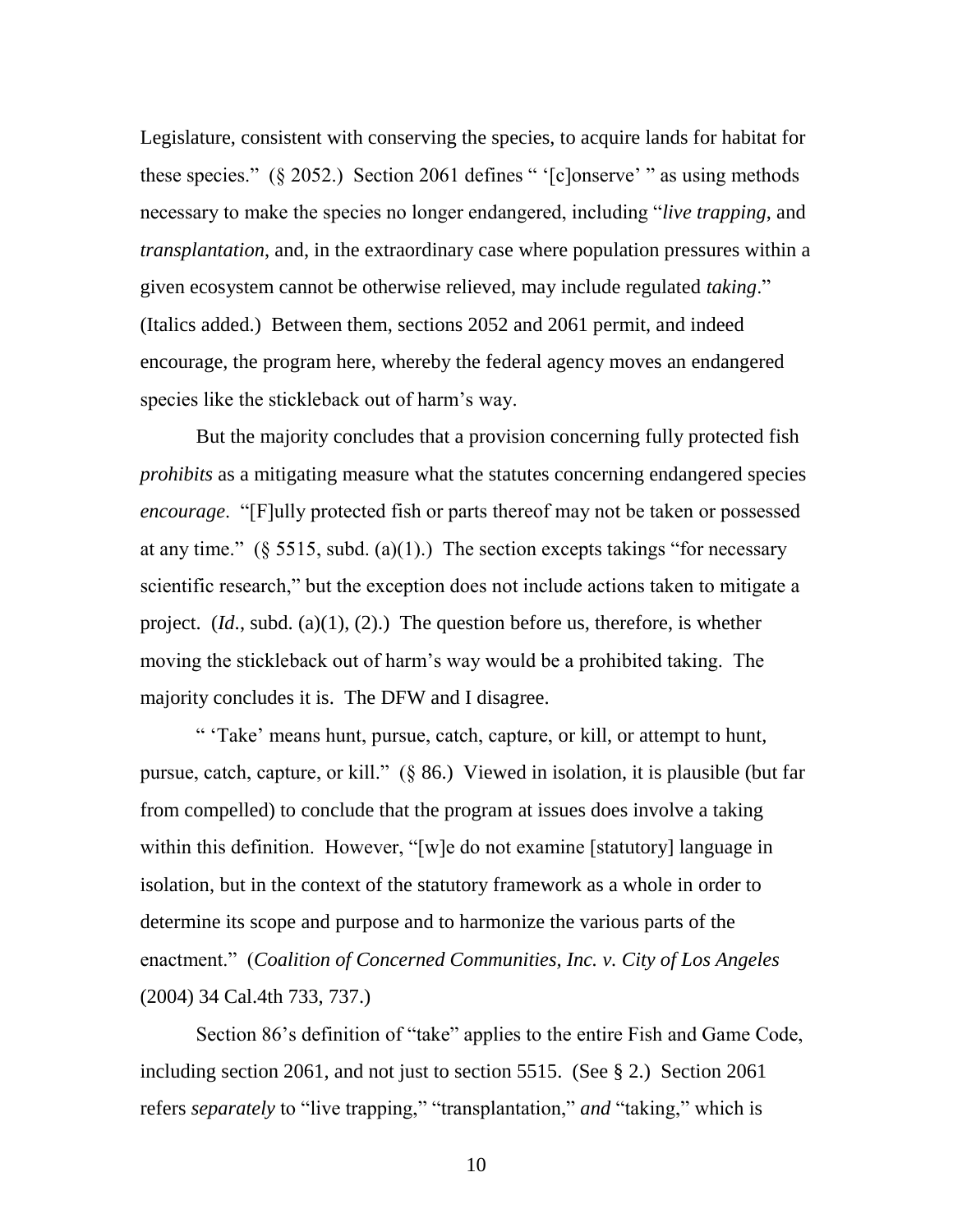permitted in an extraordinary case. These separate references, and the special rule for taking, necessarily imply that "taking" is different than "live trapping" and "transplantation." The majority does not explain what the difference is between "taking" and "live trapping" or "transplantation," or why the program constitutes taking rather than live trapping or transplantation, as the DFW argues.

Viewed in light of section 2061, the DFW is correct that the planned movement is not a taking within the meaning of the code. Any reasonable interpretation of that word is that it has some connotation of harm to the species, although not necessarily mortal harm. Obtaining possession of the fish just long enough to move them from a place of danger to a place of safety, then letting them go, is not a taking; it is live trapping and transplantation.

The statutory scheme provides other clues that this is the correct interpretation. Section 2061 permits "regulated taking" as a method to conserve an endangered species in "the extraordinary case where population pressures" within a given ecosystem cannot be otherwise relieved." What this means is that if excessive population is itself threatening the species — perhaps due to insufficient resources to sustain the population — and the population excess cannot otherwise be relieved, the agency may employ regulated taking. This kind of taking must refer to a *permanent* taking that will reduce the population pressure, not merely a temporary movement of the fish from a place of danger to a place of safety. Section 5515 precludes such a regulated taking when used merely to mitigate the effects of a project, for example, when the project itself would reduce the resources and thus would itself cause the population pressure. All this would make sense. Contrary to the majority's argument, my interpretation would give full effect to section 5515, subdivision (a). (See maj. opn., *ante*, at p. 30.) But nothing in section 5515 precludes the DFW's interpretation of the proposed program as live trapping and transplantation, rather than a taking.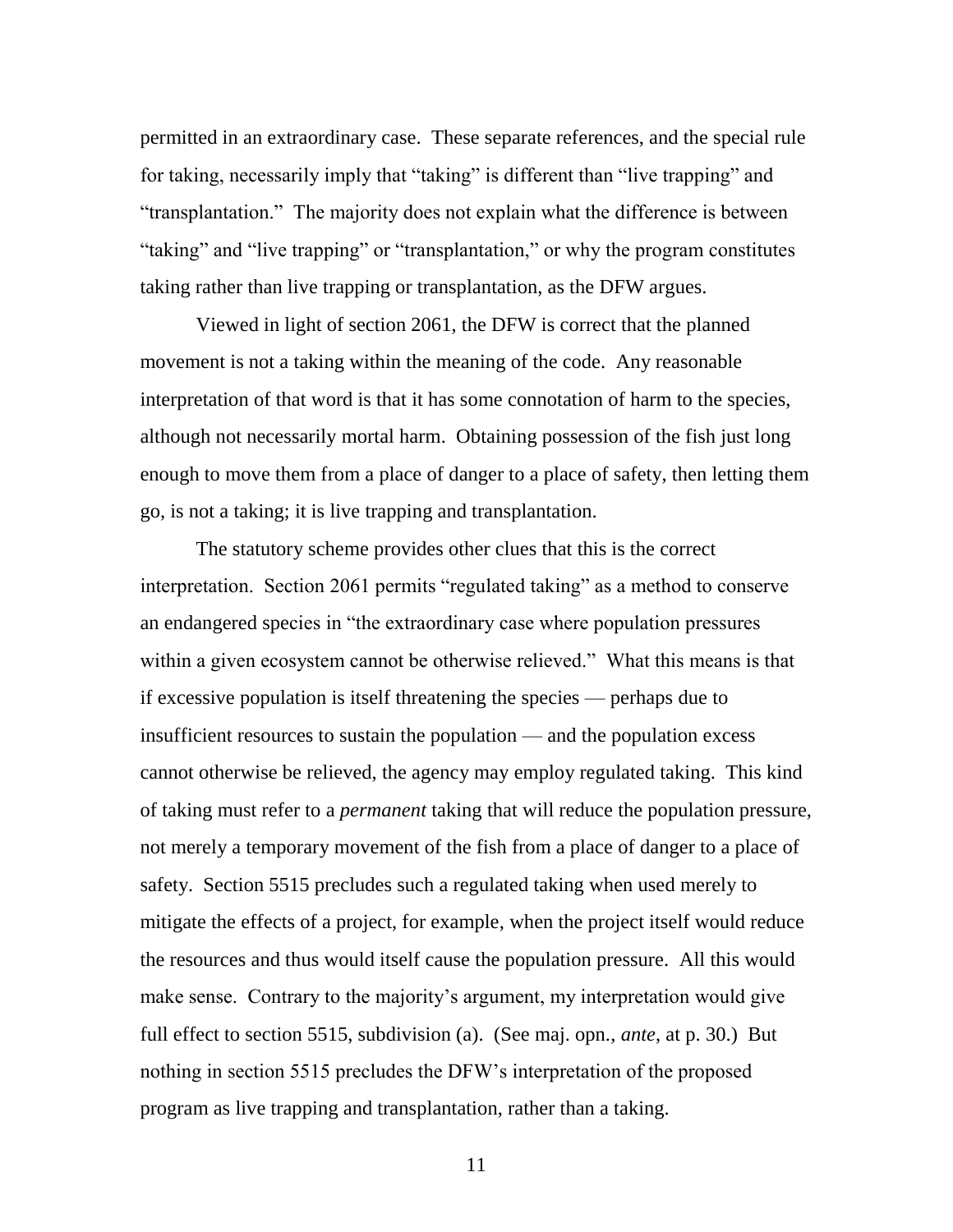This interpretation harmonizes the entire statutory scheme, and does not make the scheme contain contradictory mandates — one mandate for endangered species and another mandate for fully protected fish. It is the interpretation the DFW — the agency charged with administering the law regarding endangered and fully protected species — has given it. We are not bound by the agency's interpretation if it is obviously wrong, but we should at least give it deference. The DFW is far more expert in conserving endangered and fully protected fish than we are. It is not obviously wrong for that agency to view the program as live trapping and transplantation rather than taking.

The majority cites section 3511 as somehow suggesting that "live capture" and relocation" (a concept essentially the same as the live trapping and transplantation cited in § 2061) is either the same as taking or a subset of taking. (Maj. opn., *ante*, at pp. 35-36.) The section contains no such suggestion. It states that "fully protected birds or parts thereof may not be taken or possessed at any time," but the DFW "may authorize the live capture and relocation of those species pursuant to a permit for the protection of livestock." This language prohibits taking but permits, in some circumstances, live capture and relocation, thus suggesting that the concepts are separate, not the same.

The majority's reference to "hunting and killing animals" (maj. opn., *ante*, at pp. 33-34) is puzzling. Moving an endangered and fully protected species from a place of danger to a place of safety bears no resemblance to hunting and killing. Hunting and killing can readily be viewed as a taking, not live trapping and transplantation. But doing so does not compel the conclusion that moving a species to a place of safety is also a taking rather than live trapping and transplantation.

The majority invokes the specter of self-help by self-appointed amateur conservationists. (Maj. opn., *ante*, at p. 34.) Interpreting the program to be a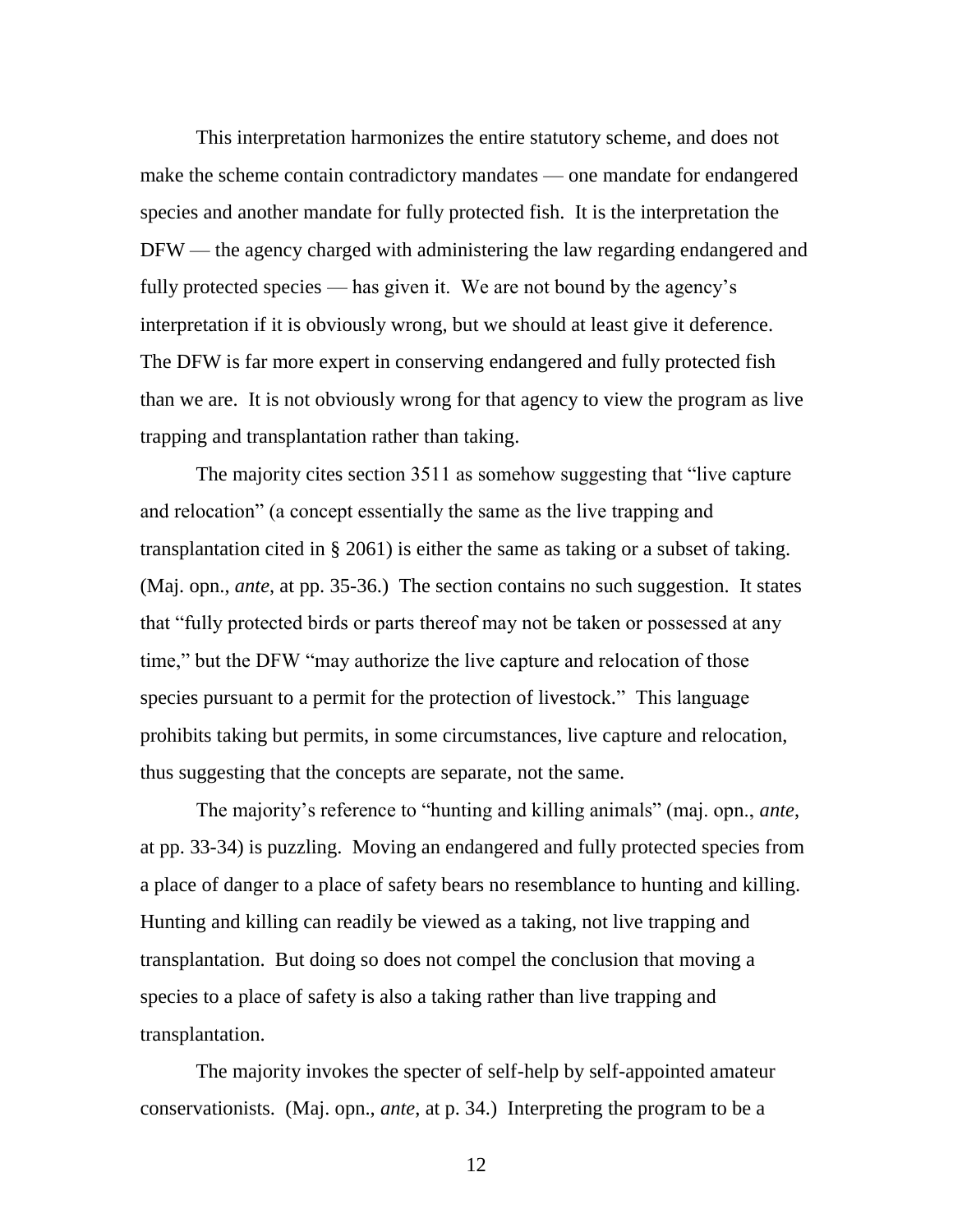permitted live trapping and transplantation rather than a prohibited taking has nothing to do with self-help. The DFW and the United States Fish and Wildlife Service are not self-appointed experts, but governmental agencies mandated to protect and conserve endangered and protected species. I agree with the majority that the Legislature did not intend that "unauthorized persons found pursuing and catching a protected species seemingly could assert as a complete defense that they had no intent to harm the animal and would have restored or transplanted it to a safe habitat.‖ (*Ibid*.) The Fish and Game Code does not allow unauthorized persons to so act. Indeed, because the special rule concerning taking applies to fully protected fish only and not more generally to *endangered* species, the majority's analysis would mean that "unauthorized persons found pursuing and catching" an endangered species "seemingly could assert as a complete defense that they had no intent to harm the animal and would have restored or transplanted it to a safe habitat." The Legislature cannot have intended that either.

In short, to protect the stickleback as needed, the United States Fish and Wildlife Service can implement the program of the live trapping and transplantation of the fish from a place of danger to a place of safety. And, in describing the program, the EIR can call it a "mitigation measure" without violating the Fish and Game Code.

# **D. Conclusion**

We have "caution[ed] that rules regulating the protection of the environment must not be subverted into an instrument for the oppression and delay of social, economic, or recreational development and advancement.‖ (*Citizens of Goleta Valley v. Board of Supervisors* (1990) 52 Cal.3d 553, 576.) Today's opinion threatens this very subversion.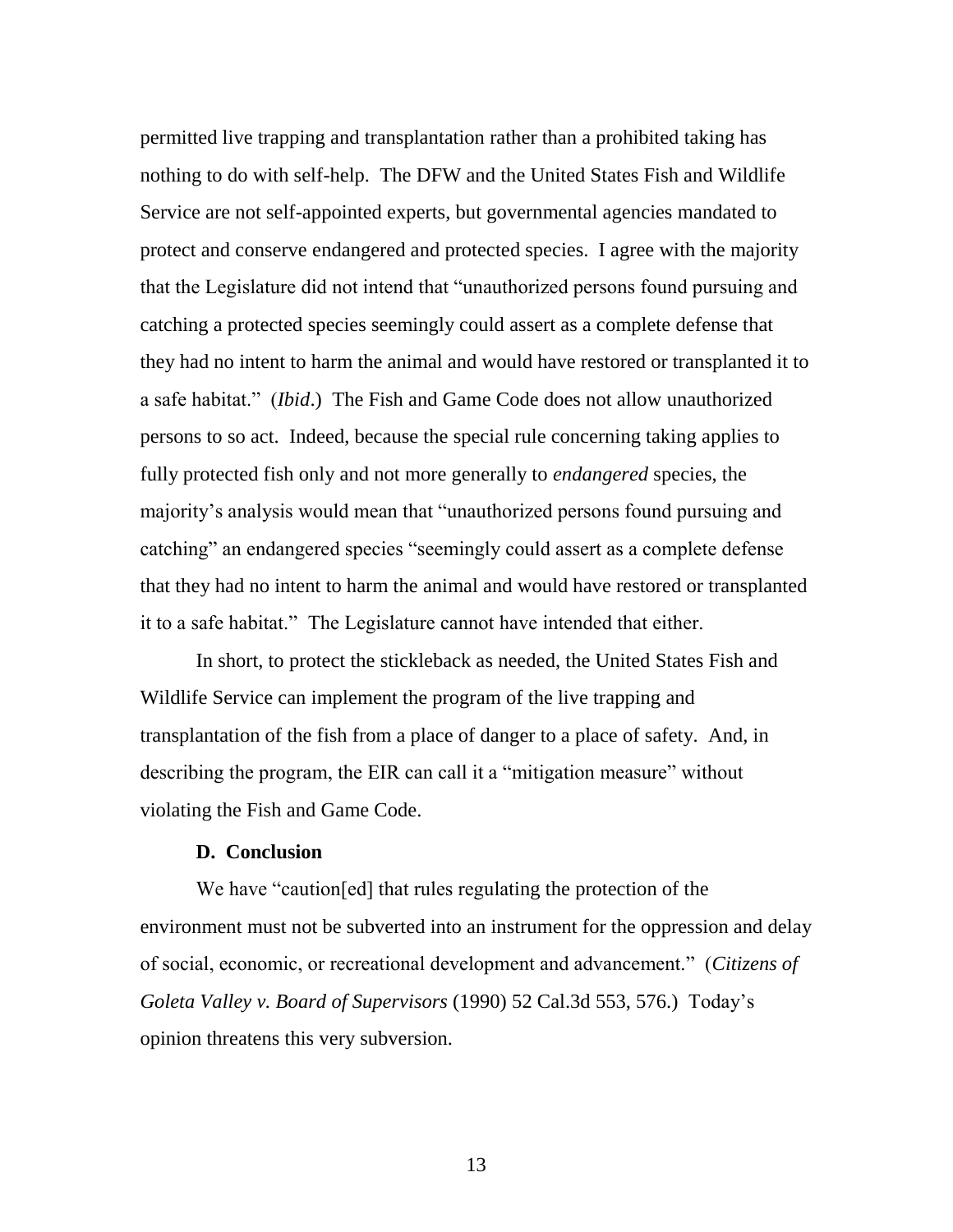The Newhall Ranch project has been very long in planning, approval, and litigation. The current EIR was finalized some five years ago. The two flaws the majority has found in the EIR can easily be fixed. (See maj. opn., *ante*, at pp. 23- 27 [describing how the supposed error in finding that a 31 percent reduction in greenhouse gas emissions would not significantly interfere with meeting a targeted reduction of 29 percent can be fixed].) As noted, regarding the program to protect the stickleback, the lead agencies seemingly need only delete from the EIR any terms that sound like "mitigation" and use instead some other term such as "avoiding harm" or "protecting the species." So, in one sense, one might ask what is the harm in sending the case back to fix these flaws.

The harm is in delay. This litigation has already delayed implementing the EIR some five years or so. Now this court is sending the case back to the Court of Appeal. Among other things, it is permitting the project opponents to relitigate some already decided issues even though the Court of Appeal fully rejected the arguments the first time. It also leaves it to the Court of Appeal, or perhaps to the superior court on a further remand, to decide the exact parameters of the writ of mandate to be issued. (Maj. opn., *ante*, at p. 40.) At some point, this appeal will end, and the writ will issue. At some point after that, the EIR will have to be revised, with the necessary period of public comment, etc. (although presumably limited to the two flaws the majority has found). Then it is predictable that yet more litigation will follow the finalization of the new EIR. Given the glacial pace of litigation, this will easily take years.

And it gets worse. The majority strongly hints that the time will come when compliance with goals established for the year 2020 will not be sufficient, and the proposed project will have to meet some different goals established for the future beyond 2020. (Maj. opn., *ante*, at pp. 16-17.) By the time this litigation ends, and the new EIR is prepared and finalized, we will be much closer to 2020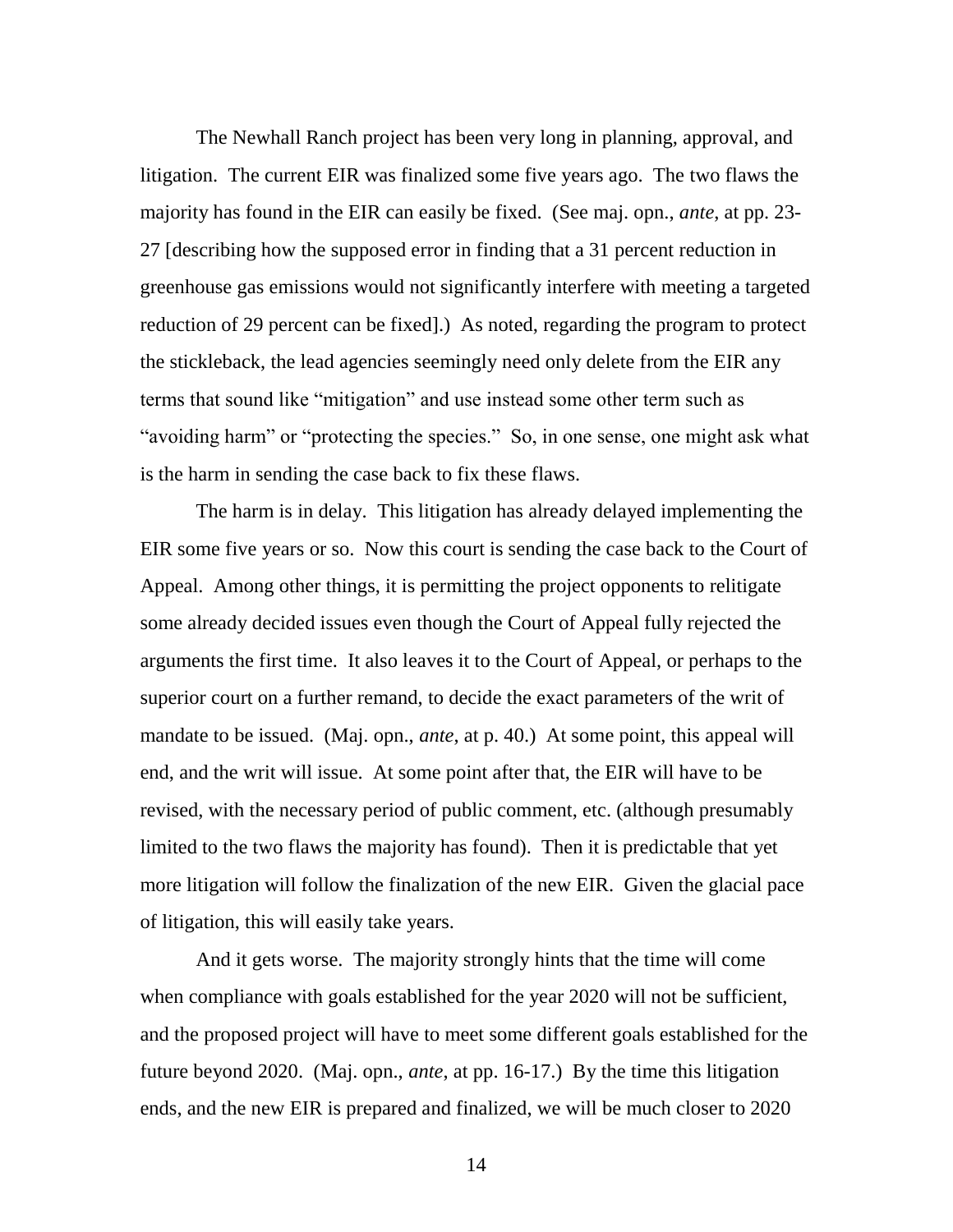than when the current EIR was finalized in 2010. Delay can become its own reward for project opponents. Delay the project long enough and it has to meet new targets, and then perhaps new targets after that. All this is a recipe for paralysis. But CEQA is not meant to cause paralysis. Carefully planned green communities are needed to accommodate California's growing population. CEQA ensures the informed planning, but it does not prohibit the planned communities.

CEQA does nothing to control California's population growth. The 58,000 or so people the proposed project is intended to accommodate will not just go away. They will be living and working *somewhere*. And that somewhere will undoubtedly be far less green than this project promises to be. The longer the project is delayed, the longer the workplaces and residences of 58,000 people will be emitting business-as-usual amounts of greenhouse gases, rather than the greatly reduced amount projected under this project. Today's opinion will delay the project even longer.

I would affirm the judgment of the Court of Appeal and put an end to this litigation.

**CHIN**, J.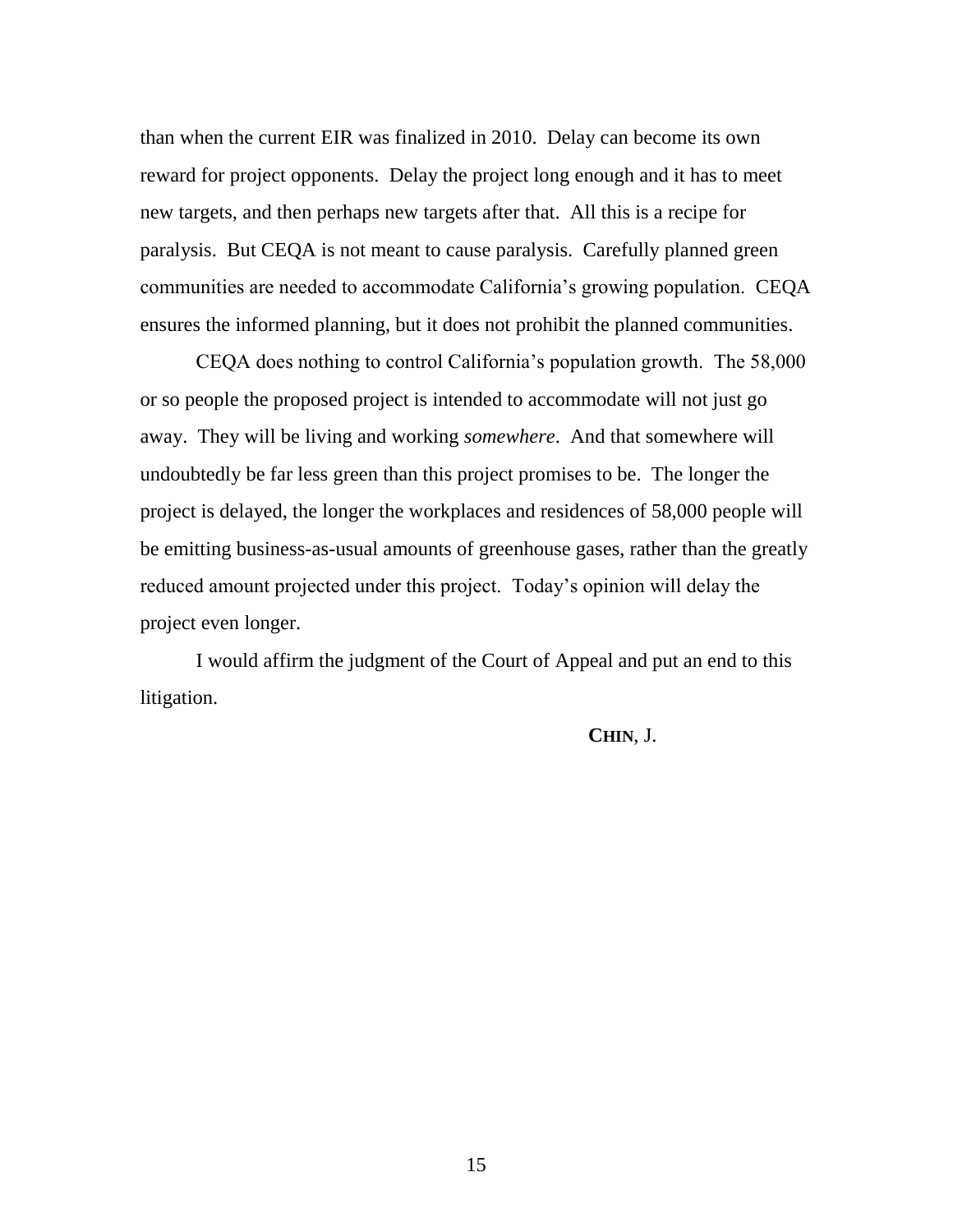*See last page for addresses and telephone numbers for counsel who argued in Supreme Court.*

**\_\_\_\_\_\_\_\_\_\_\_\_\_\_\_\_\_\_\_\_\_\_\_\_\_\_\_\_\_\_\_\_\_\_\_\_\_\_\_\_\_\_\_\_\_\_\_\_\_\_\_\_\_\_\_\_\_\_\_\_\_\_\_\_\_\_\_\_\_\_\_\_\_\_\_\_\_\_\_\_\_\_**

**\_\_\_\_\_\_\_\_\_\_\_\_\_\_\_\_\_\_\_\_\_\_\_\_\_\_\_\_\_\_\_\_\_\_\_\_\_\_\_\_\_\_\_\_\_\_\_\_\_\_\_\_\_\_\_\_\_\_\_\_\_\_\_\_\_\_\_\_\_\_\_\_\_\_\_\_\_\_\_\_\_\_**

**\_\_\_\_\_\_\_\_\_\_\_\_\_\_\_\_\_\_\_\_\_\_\_\_\_\_\_\_\_\_\_\_\_\_\_\_\_\_\_\_\_\_\_\_\_\_\_\_\_\_\_\_\_\_\_\_\_\_\_\_\_\_\_\_\_\_\_\_\_\_\_\_\_\_\_\_\_\_\_\_\_\_**

**Name of Opinion** Center for Biological Diversity v. Department of Fish & Wildlife

**Unpublished Opinion Original Appeal Original Proceeding Review Granted** XXX 224 Cal.App.4th 1105 **Rehearing Granted**

**Opinion No.** S217763 **Date Filed:** November 30, 2015

**Court:** Superior **County:** Los Angeles **Judge:** Ann I. Jones

#### **Counsel:**

Wendy L. Bogdan, Thomas R. Gibson, John H. Mattox; Thomas Law Group, Tina A. Thomas, Ashle T. Crocker, Amy R. Higuera and Meghan M. Dunnagan for Defendant and Appellant.

**\_\_\_\_\_\_\_\_\_\_\_\_\_\_\_\_\_\_\_\_\_\_\_\_\_\_\_\_\_\_\_\_\_\_\_\_\_\_\_\_\_\_\_\_\_\_\_\_\_\_\_\_\_\_\_\_\_\_\_\_\_\_\_\_\_\_\_\_\_\_\_\_\_\_\_\_\_\_\_\_\_\_**

Latham & Watkins, Christopher W. Garrett and Taiga Takahashi for California Chamber of Commerce as Amicus Curiae on behalf of Defendant and Appellant.

Holland & Knight, Jennifer L. Hernandez and Charles L. Coleman III for San Joaquin Valley Air Pollution Control District and County of Kern as Amici Curiae on behalf of Defendant and Appellant.

Kathrine Pittard for Sacramento Metropolitan Air Quality Management District as Amicus Curiae on behalf of Defendant and Appellant.

Nossaman, Robert D. Thornton, Stephanie N. Clark; Best Best & Krieger, Steven C. DeBaun, Charity B. Schiller; Stefanie D. Morris; Marcia Scully, Robert C. Horton; Mark J. Saladino, County Counsel (Los Angeles), Charles M. Safer, Assistant County Counsel, Ronald W. Stamm, Principal Deputy County Counsel; and Amelia T. Minaberrigarai for Foothill/Eastern Transportation Corridor Agency, San Joaquin Hills Transportation Corridor Agency, Kern County Water Agency, Metropolitan Water District of Southern California, Riverside County Transportation Commission, Los Angeles County Metropolitan Transportation Authority and State Water Contractors as Amici Curiae on behalf of Defendant and Appellant.

Cox, Castle & Nicholson, Michael H. Zischke, Andrew B. Sabey, Linda C. Klein and James M. Purvis for California Building Industry Association, Building Industry Legal Defense Foundation, Building Industry Association of the Bay Area, California Business Properties Association and California Association of Realtors as Amici Curiae on behalf of Defendant and Appellant.

Sidley Austin, Mark E. Haddad, Michelle B. Goodman, Wen W. Shen and David L. Anderson for Governors George Deukmejian, Pete Wilson and Gray Davis as Amici Curiae on behalf of Defendant and Appellant.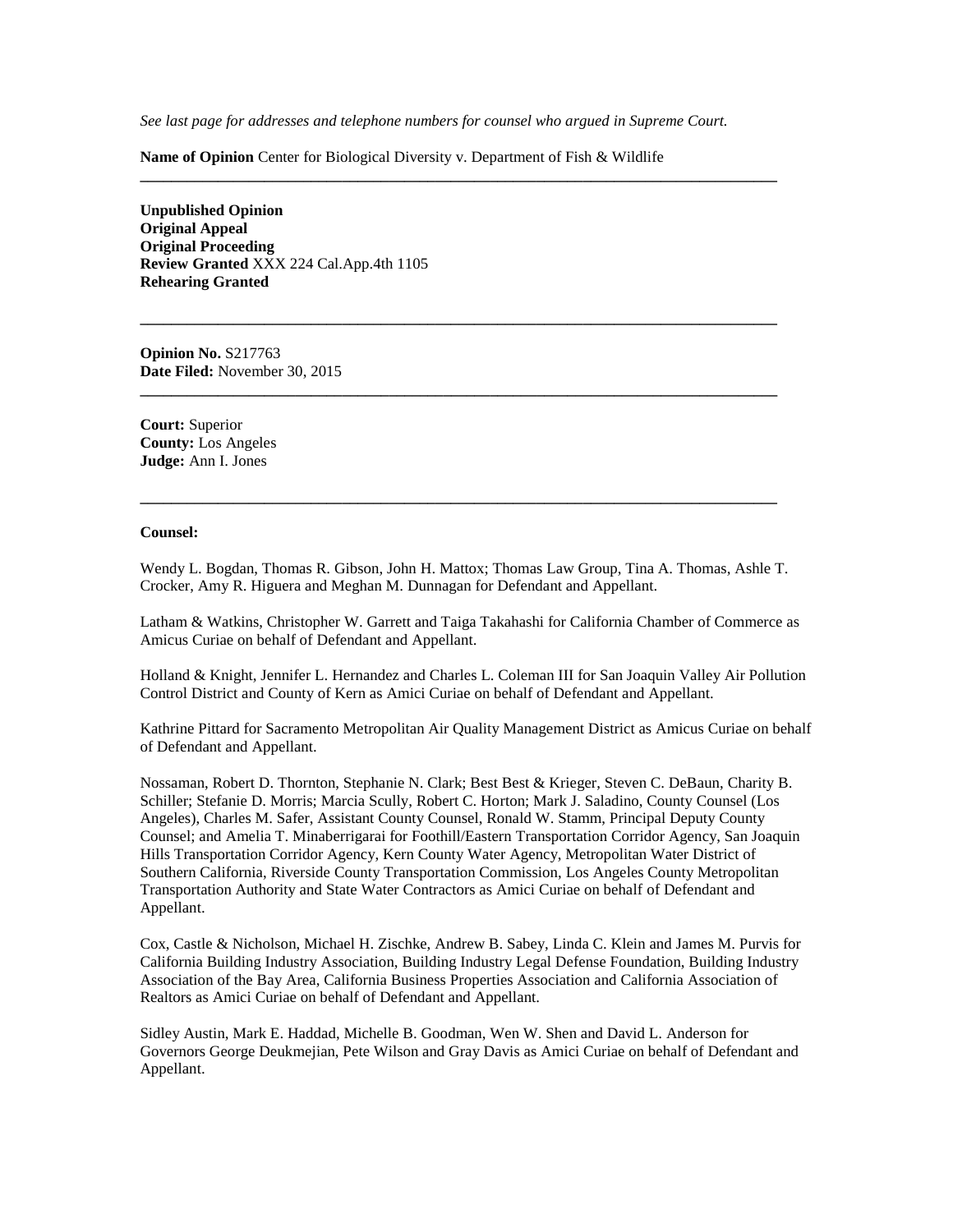#### **Page 2 – S271763 – counsel continued**

#### **Counsel:**

Gatzke Dillon & Ballance, Mark J. Dillon, David P. Hubbard; Morrison & Foerster, Miriam A. Vogel; Nielsen Merksamer Parinello Gross & Leoni, Arthur G. Scotland; Downey Brand and Patrick G. Mitchell for Real Party in Interest and Appellant.

Poole & Shaffery, David S. Poole, John H. Shaffery and Samuel R.W. Price for Santa Clarita Valley Economic Development Corporation as Amicus Curiae on behalf of Defendant and Appellant and Real Party in Interest and Appellant.

John Buse, Kevin P. Bundy, Aruna Prabhala; Law Office of Adam Keats, Adam Keats; Jason A. Weiner; Frank G. Wells Environmental Law Clinic, Sean B. Hecht; Chatten-Brown and Carstens, Jan Chatten-Brown and Doug Carstens for Plaintiffs and Respondents.

Courtney Ann Coyle for the Karuk Tribe, the Kashia Band of Pomo Indians of Stewarts Point Rancheria, the Pala Band of Mission Indians, the Pechanga Band of Luiseño Indians, the Santa Ynez Band of Chumash Indians and the Tinoqui-Chaloa Council of Kitanemuk & Yowlumne Tejon Indians of the Former Sebastian Indian Reservation as Amici Curiae on behalf of Plaintiffs and Respondents.

Matthew Vespa for Sierra Club as Amicus Curiae on behalf of Plaintiffs and Respondents.

Lucy H. Allen; Austin Sutta and Sharon E. Duggan for Environmental Protection Information Center, Audubon California and California Trout, Inc., as Amici Curiae on behalf of Plaintiffs and Respondents.

Christopher H. Calfee for Governor's Office of Planning and Research and California Natural Resources Agency as Amici Curiae on behalf of Plaintiffs and Respondents.

Burke, Williams & Sorensen, Kevin D. Siegel and Stephen Velyvis for League of California Cities, California State Association of Counties, California Special Districts Association and Southern California Association of Governments as Amici Curiae.

Brandt-Hawley Law Group and Susan Brandt-Hawley for Planning and Conservation League as Amicus Curiae.